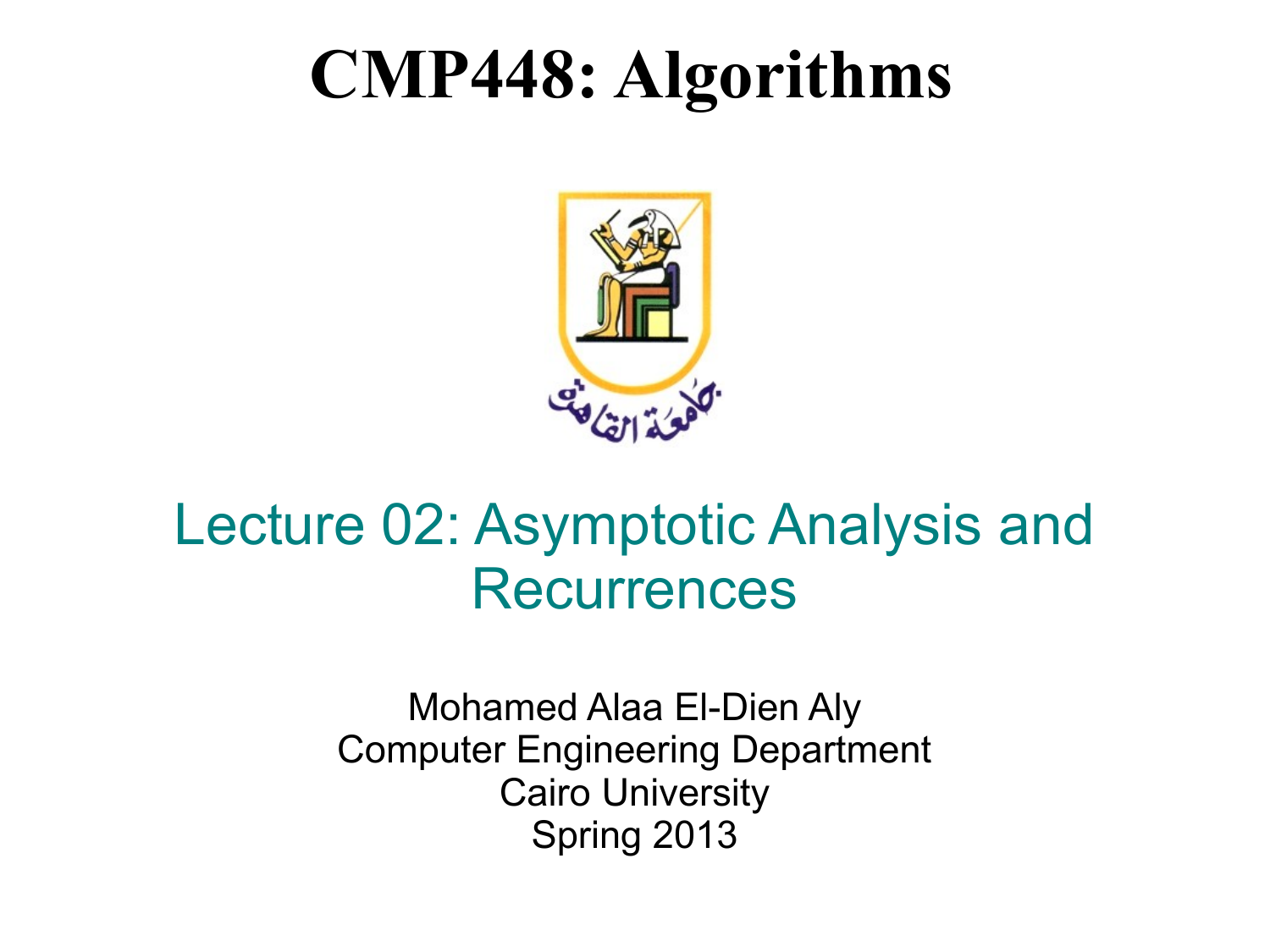#### **Agenda**

- Asymptotic Notation
	- O-, Ω-, and Θ-notation
- Recurrences
	- Substitution Method
	- Recursion Tree
	- Master Theorem
- Divide-and-Conquer Examples

**Acknowledgment**

A lot of slides adapted from the slides of Erik Demaine and Charles Leiserson

Mohamed Aly – CMP448 Spring 2013 Computer Engineering, Cairo University 2/79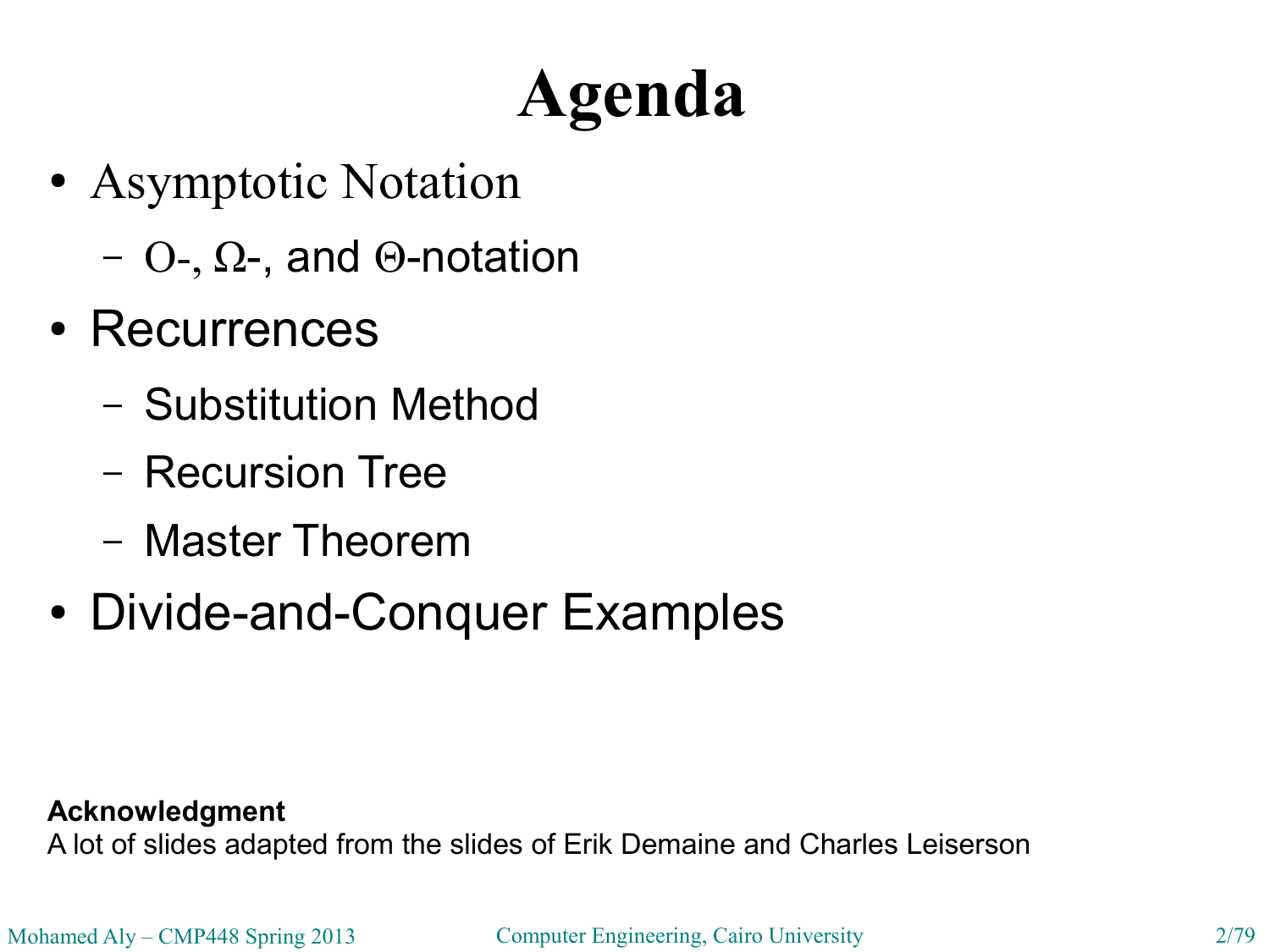

#### *O*-notation (upper bounds):

We write  $f(n) = O(g(n))$  if there exist constants  $c > 0$ ,  $n_0 > 0$  such that  $0 \le f(n) \le cg(n)$  for all  $n \ge n_0$ .

**EXAMPLE:**  $2n^2 = O(n^3)$   $(c = 1, n_0 = 2)$ 

Mohamed Aly – CMP448 Spring 2013 Computer Engineering, Cairo University 3/79 September 12, 2005 *Copyright © 2001-5 Erik D. Demaine and Charles E. Leiserson* L2.3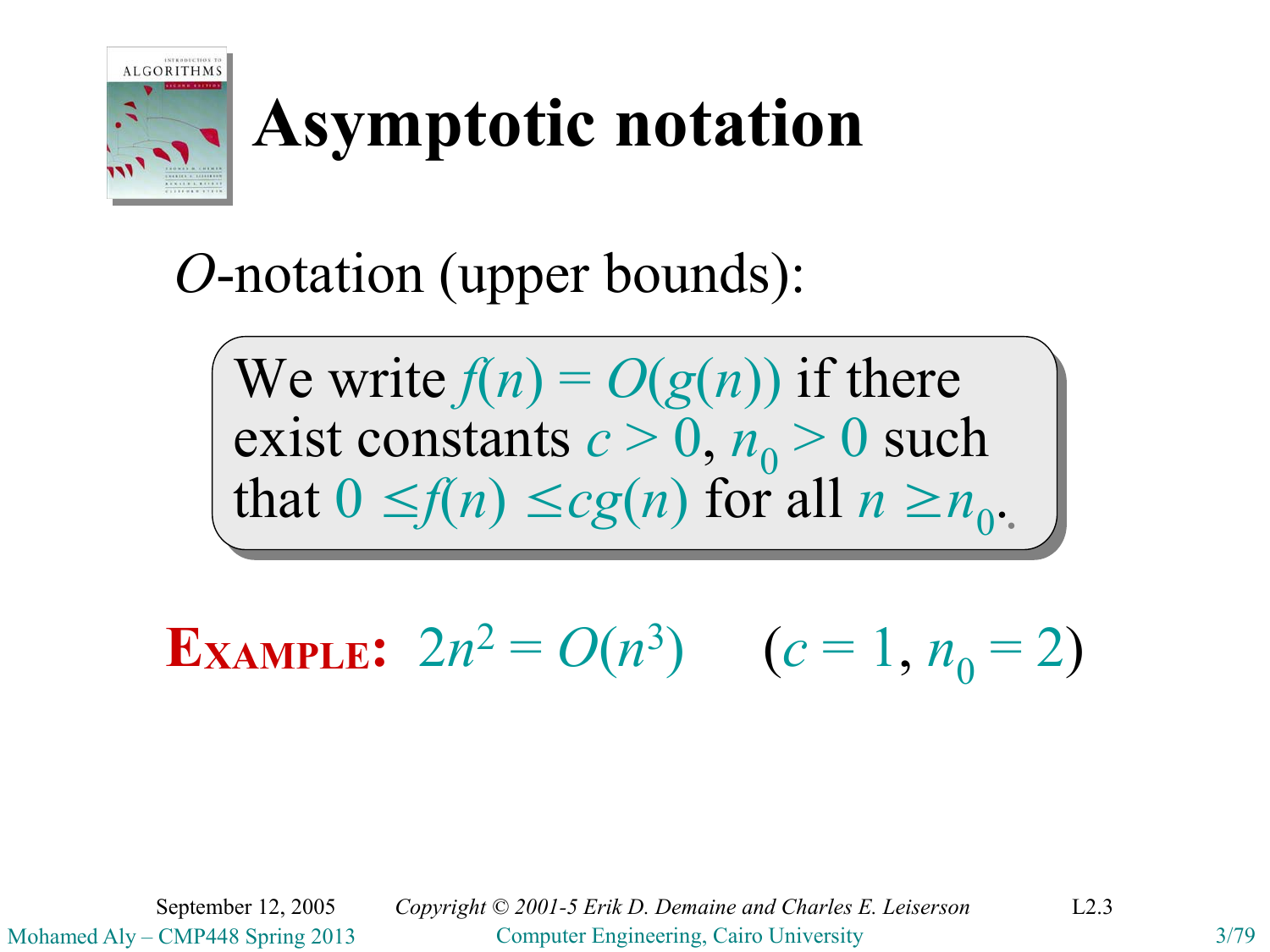



Mohamed Aly – CMP448 Spring 2013 Computer Engineering, Cairo University 4/79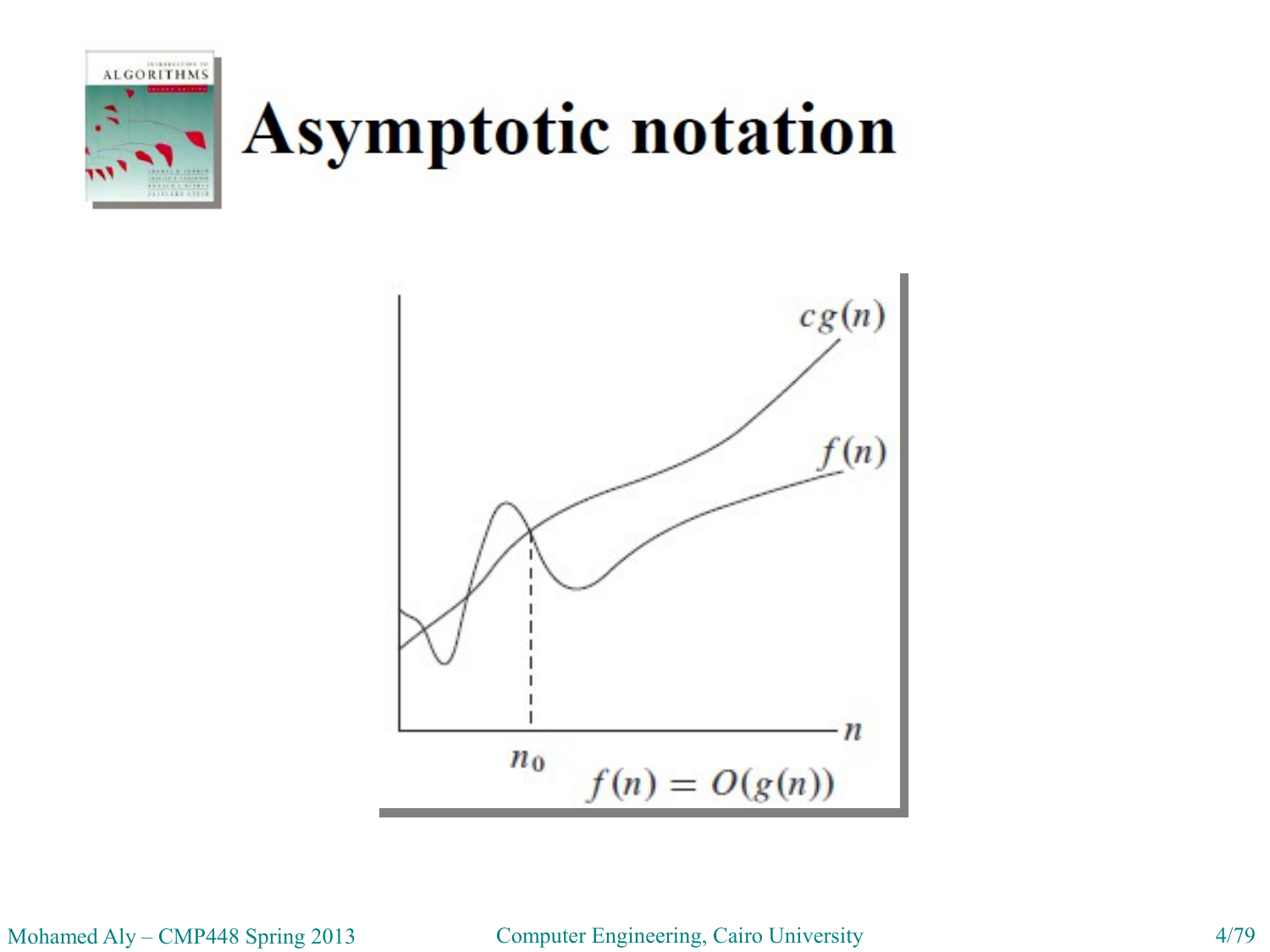

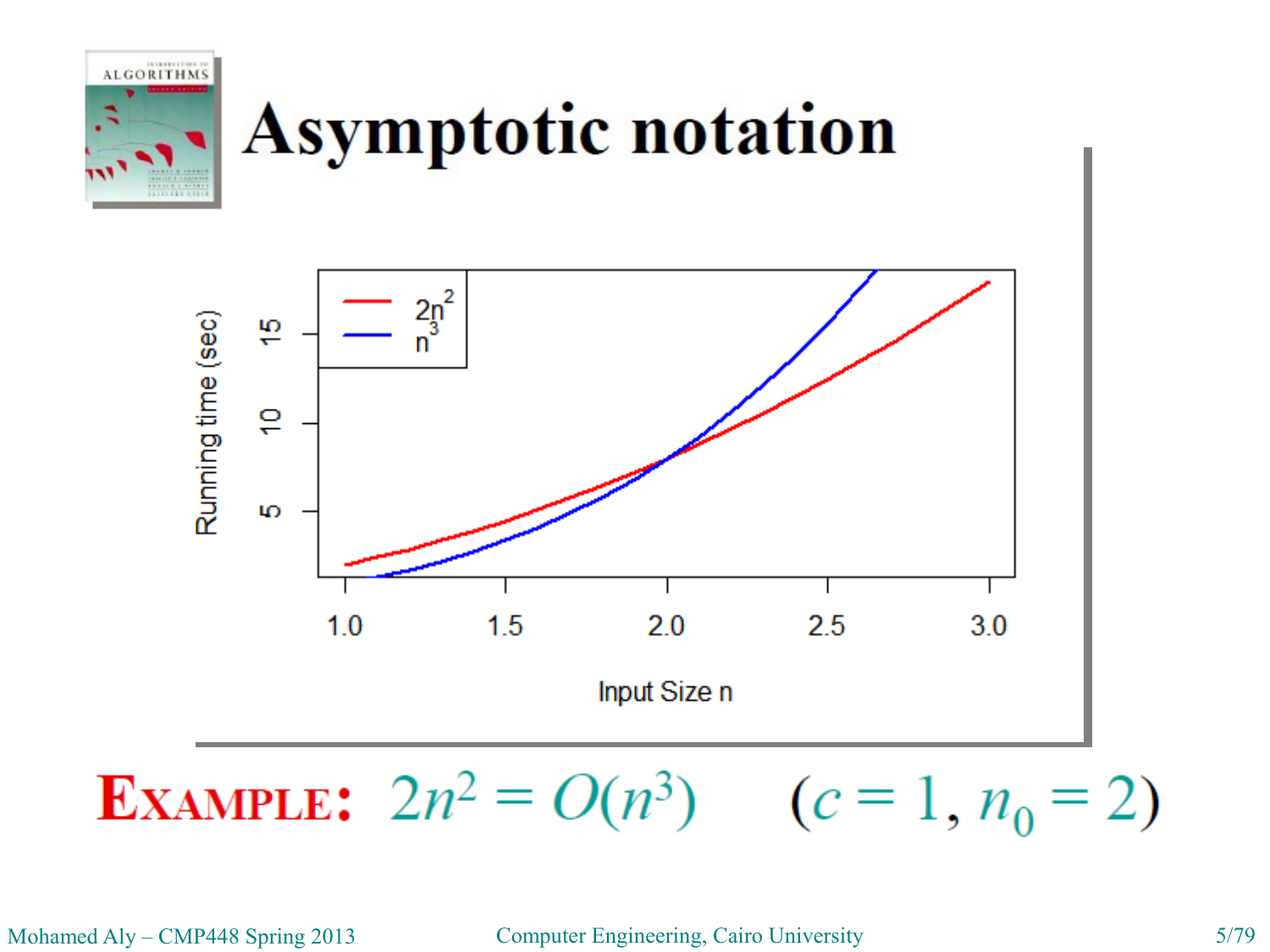

#### *O*-notation (upper bounds):

We write  $f(n) = O(g(n))$  if there exist constants  $c > 0$ ,  $n_0 > 0$  such that  $0 \le f(n) \le cg(n)$  for all  $n \ge n_0$ .

**EXAMPLE:**  $2n^2 = O(n^3)$   $(c = 1, n_0 = 2)$ *functions, not values*

Mohamed Aly – CMP448 Spring 2013 Computer Engineering, Cairo University 6/79 September 12, 2005 *Copyright © 2001-5 Erik D. Demaine and Charles E. Leiserson* L2.4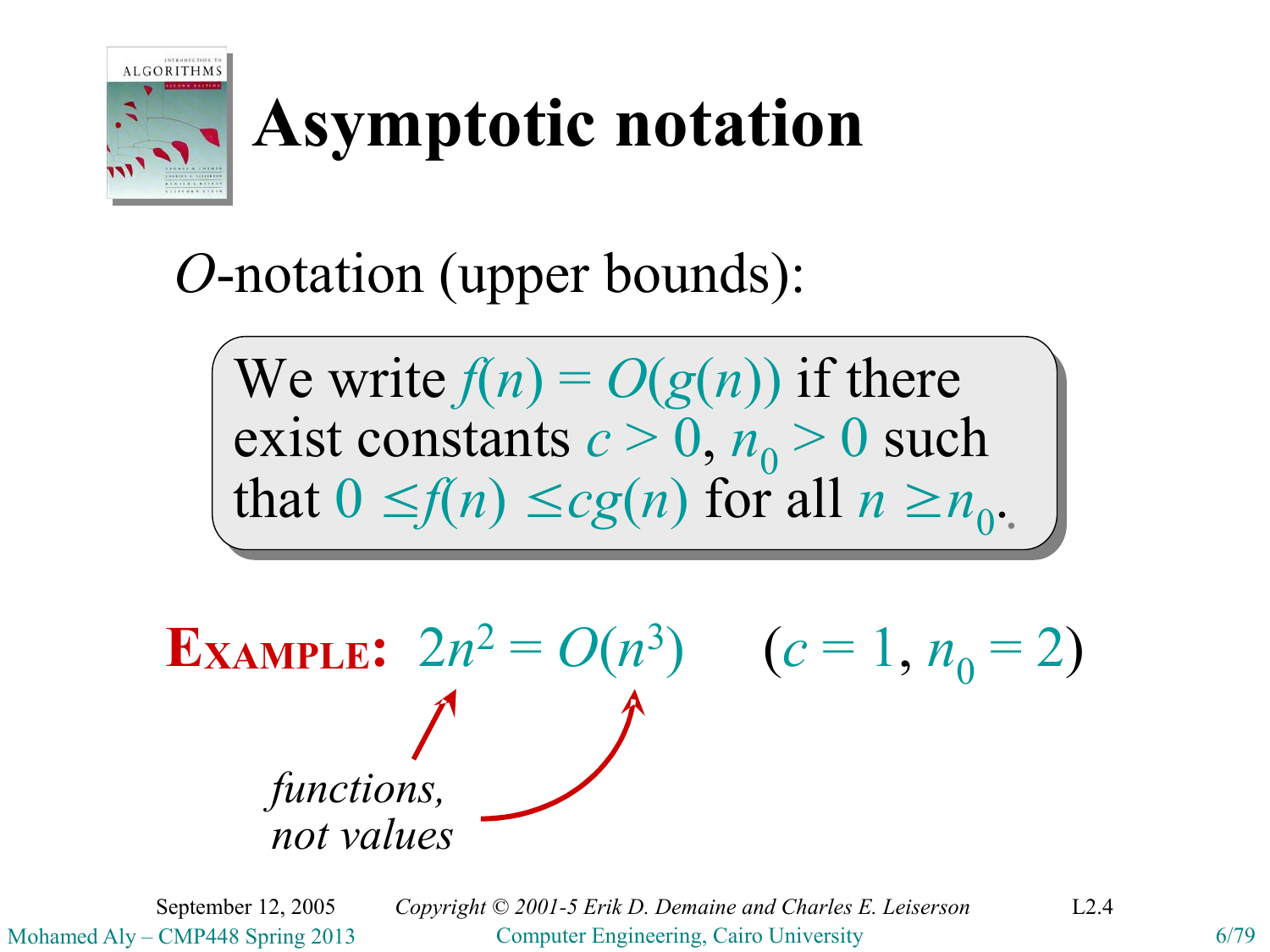

#### *O*-notation (upper bounds):

We write  $f(n) = O(g(n))$  if there exist constants  $c > 0$ ,  $n_0 > 0$  such that  $0 \le f(n) \le cg(n)$  for all  $n \ge n_0$ .



Mohamed Aly – CMP448 Spring 2013 Computer Engineering, Cairo University 7/79 September 12, 2005 *Copyright © 2001-5 Erik D. Demaine and Charles E. Leiserson* L2.5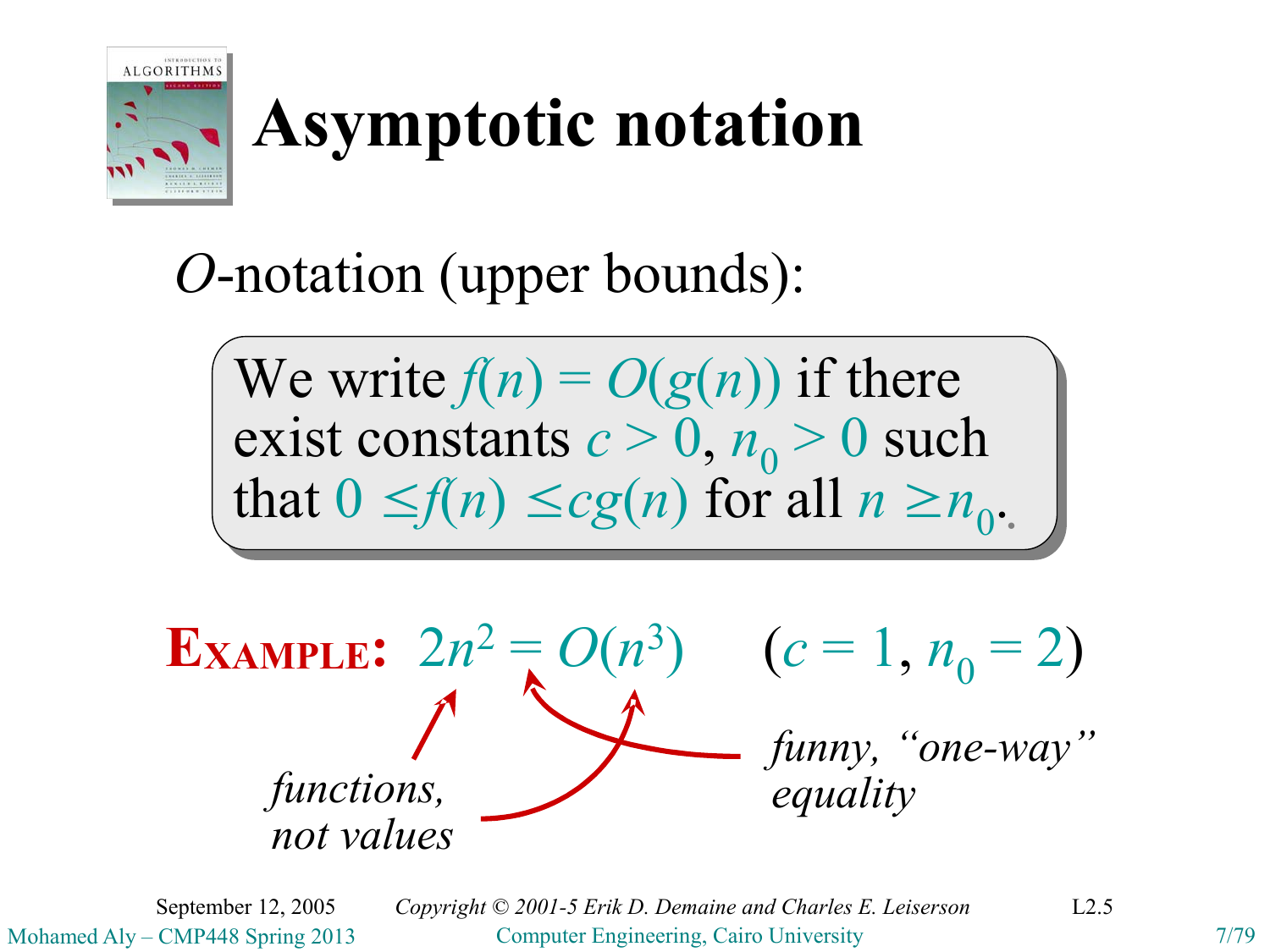

#### **Set definition of O-notation**

 $O(g(n)) = \{ f(n) : \text{there exist constants}$  $c > 0, n_0 > 0$  such that  $0 \leq f(n) \leq cg(n)$ for all  $n \geq n_0$   $\}$ 

Mohamed Aly – CMP448 Spring 2013 Computer Engineering, Cairo University 8/79 September 12, 2005 *Copyright © 2001-5 Erik D. Demaine and Charles E. Leiserson* L2.6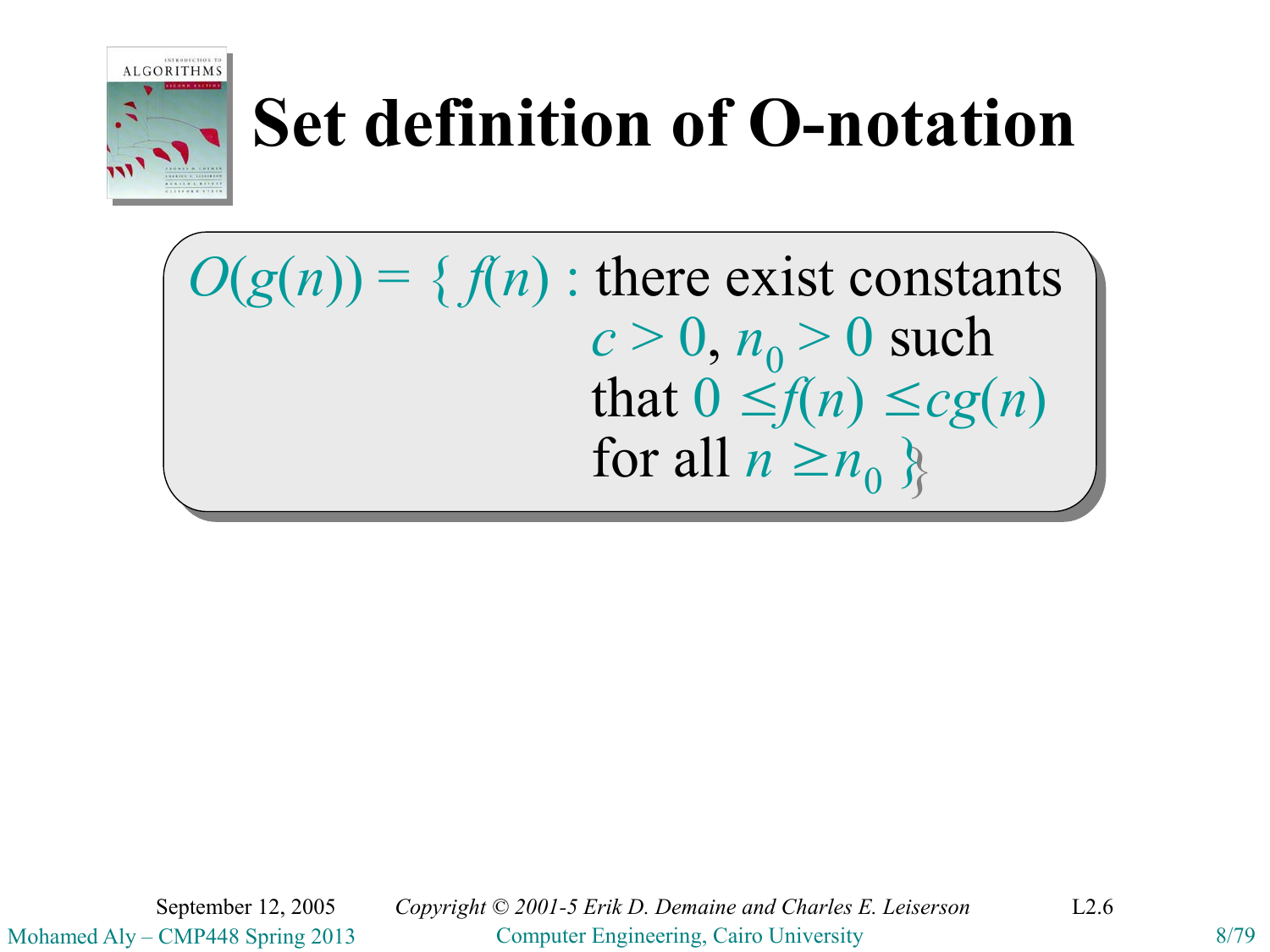

#### **Set definition of O-notation**

 $O(g(n)) = \{ f(n) : \text{there exist constants}$  $c > 0, n_0 > 0$  such that  $0 \leq f(n) \leq cg(n)$ for all  $n \geq n_0$   $\}$ 

**EXAMPLE:**  $2n^2 \in O(n^3)$ 

Mohamed Aly – CMP448 Spring 2013 Computer Engineering, Cairo University 9/79 September 12, 2005 *Copyright © 2001-5 Erik D. Demaine and Charles E. Leiserson* L2.7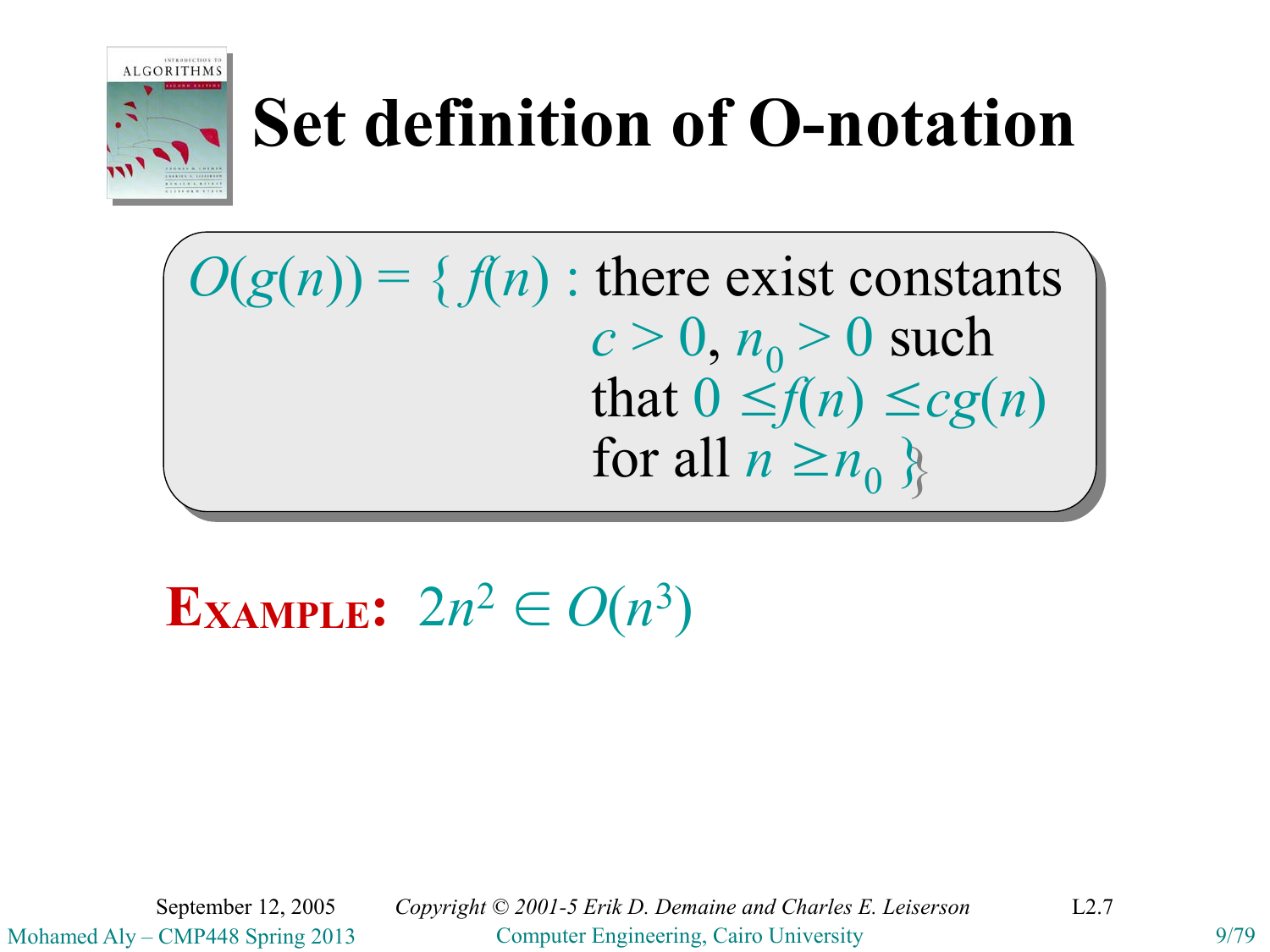

#### **Macro substitution**

#### *Convention:* A set in a formula represents an anonymous function in the set.

Mohamed Aly – CMP448 Spring 2013 Computer Engineering, Cairo University 10/79 September 12, 2005 *Copyright © 2001-5 Erik D. Demaine and Charles E. Leiserson* L2.9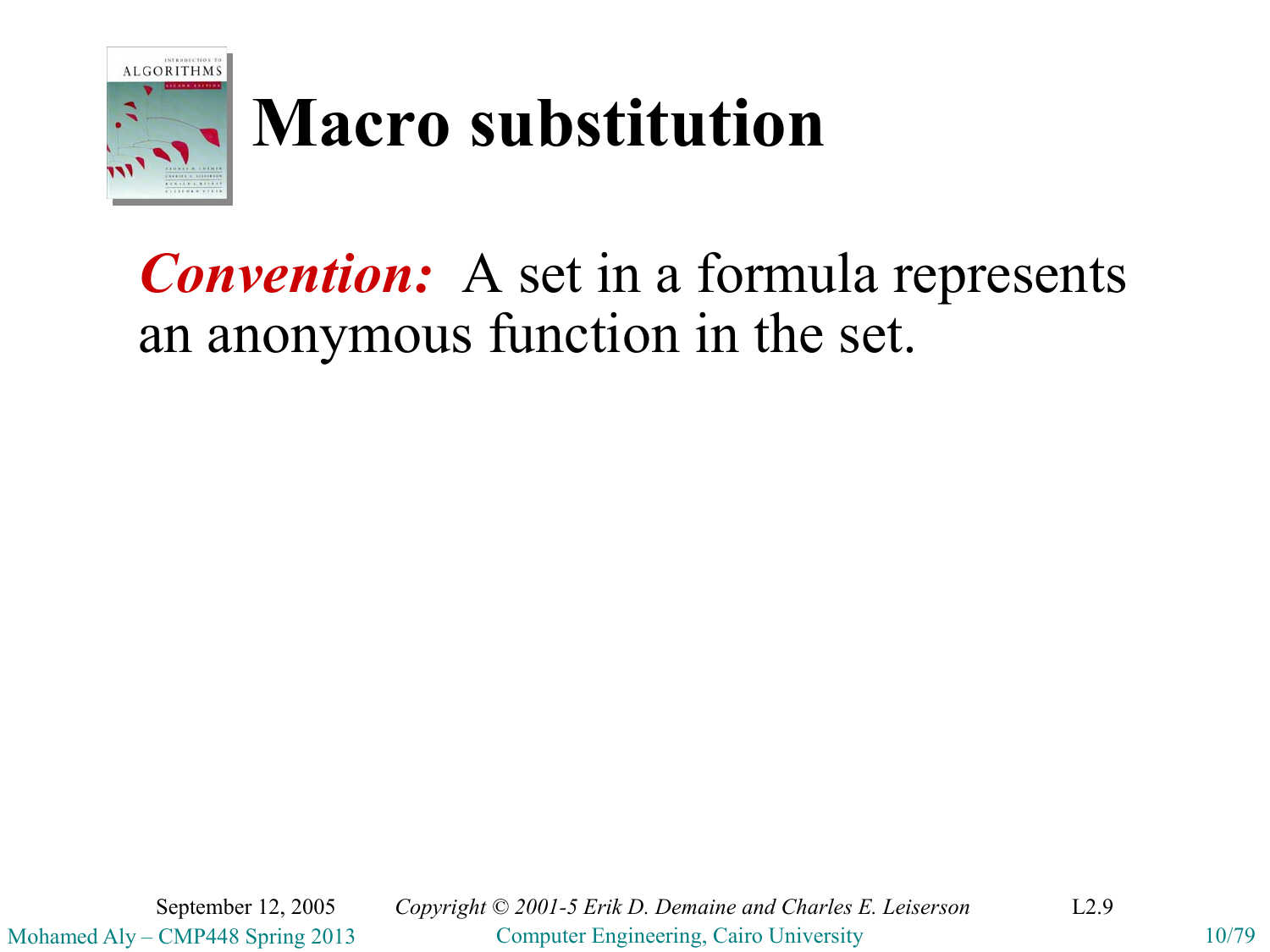

#### **Macro substitution**

*Convention:* A set in a formula represents an anonymous function in the set.

**EXAMPLE:**  $f(n) = n^3 + O(n^2)$ means  $f(n) = n^3 + h(n)$ for some  $h(n) \in O(n^2)$ .

Mohamed Aly – CMP448 Spring 2013 Computer Engineering, Cairo University 11/79 September 12, 2005 *Copyright © 2001-5 Erik D. Demaine and Charles E. Leiserson* L2.10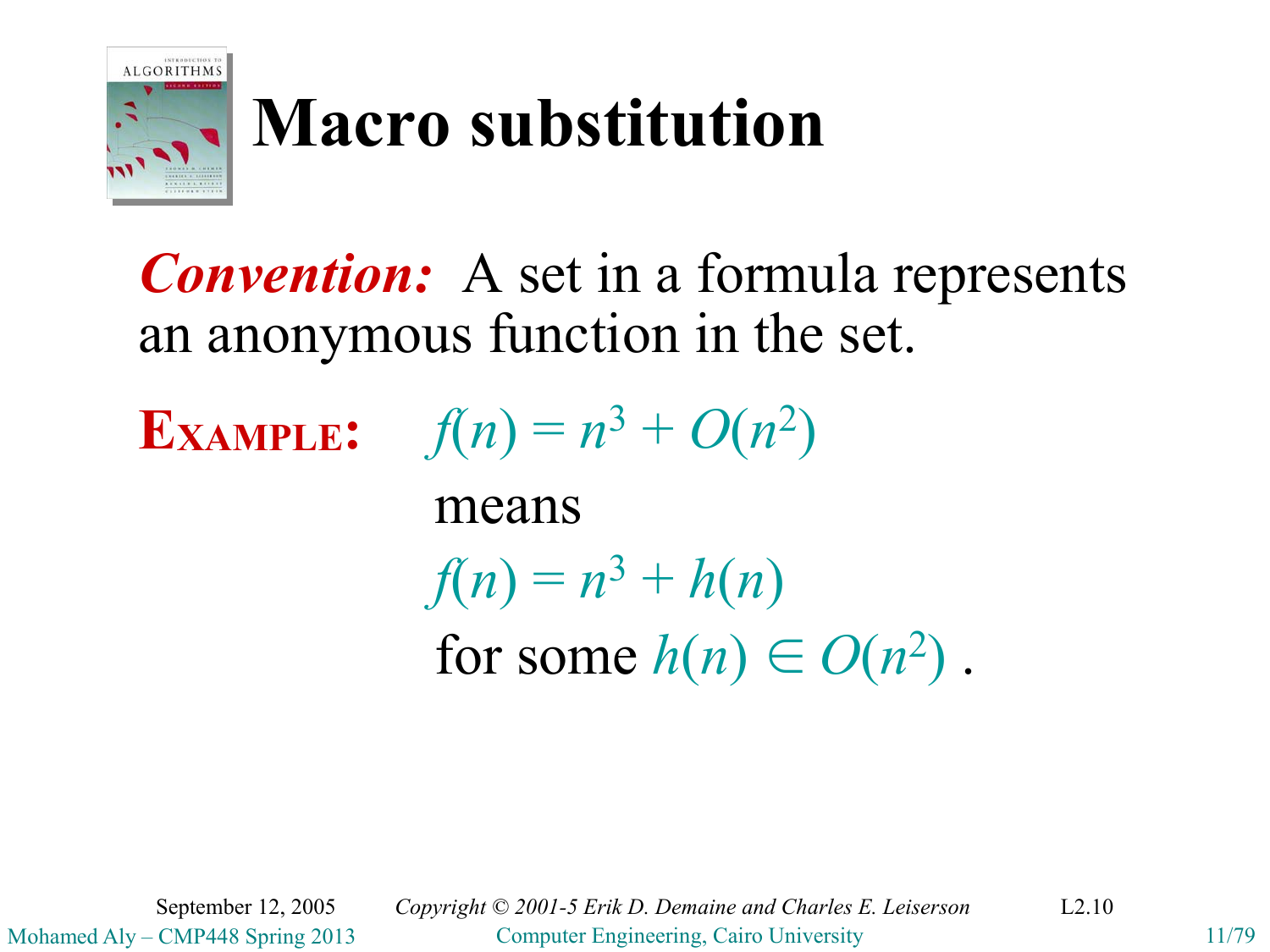

#### **Macro substitution**

#### *Convention:* A set in a formula represents an anonymous function in the set.

**EXAMPLE:**  $n^2 + O(n) = O(n^2)$ means for any  $f(n) \in O(n)$ :  $n^2 + f(n) = h(n)$ for some  $h(n) \in O(n^2)$ .

Mohamed Aly – CMP448 Spring 2013 Computer Engineering, Cairo University 12/79 September 12, 2005 *Copyright © 2001-5 Erik D. Demaine and Charles E. Leiserson* L2.11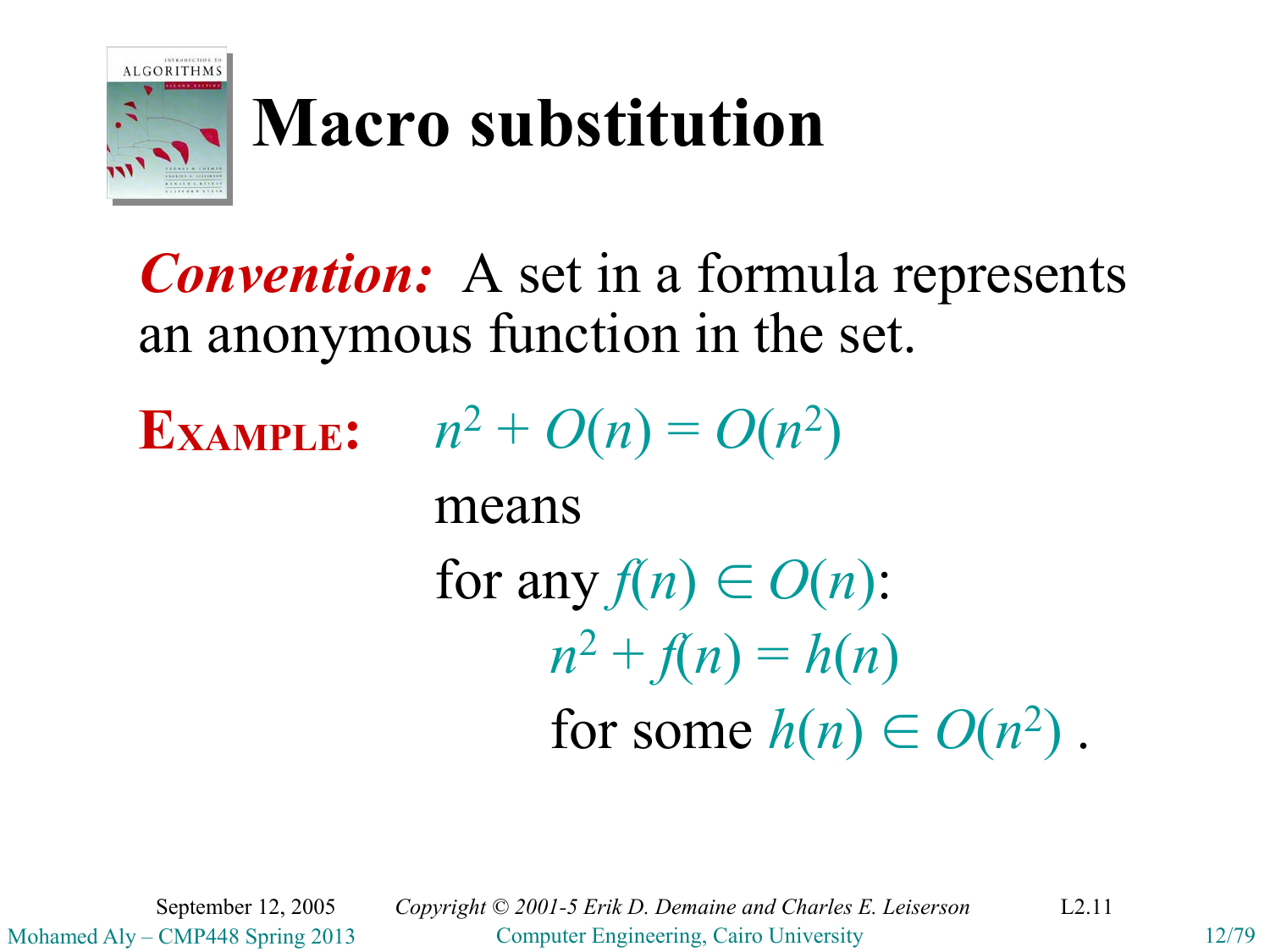

#### **-notation (lower bounds)** Ω

*O*-notation is an *upper-bound* notation. It makes no sense to say  $f(n)$  is at least  $O(n^2)$ .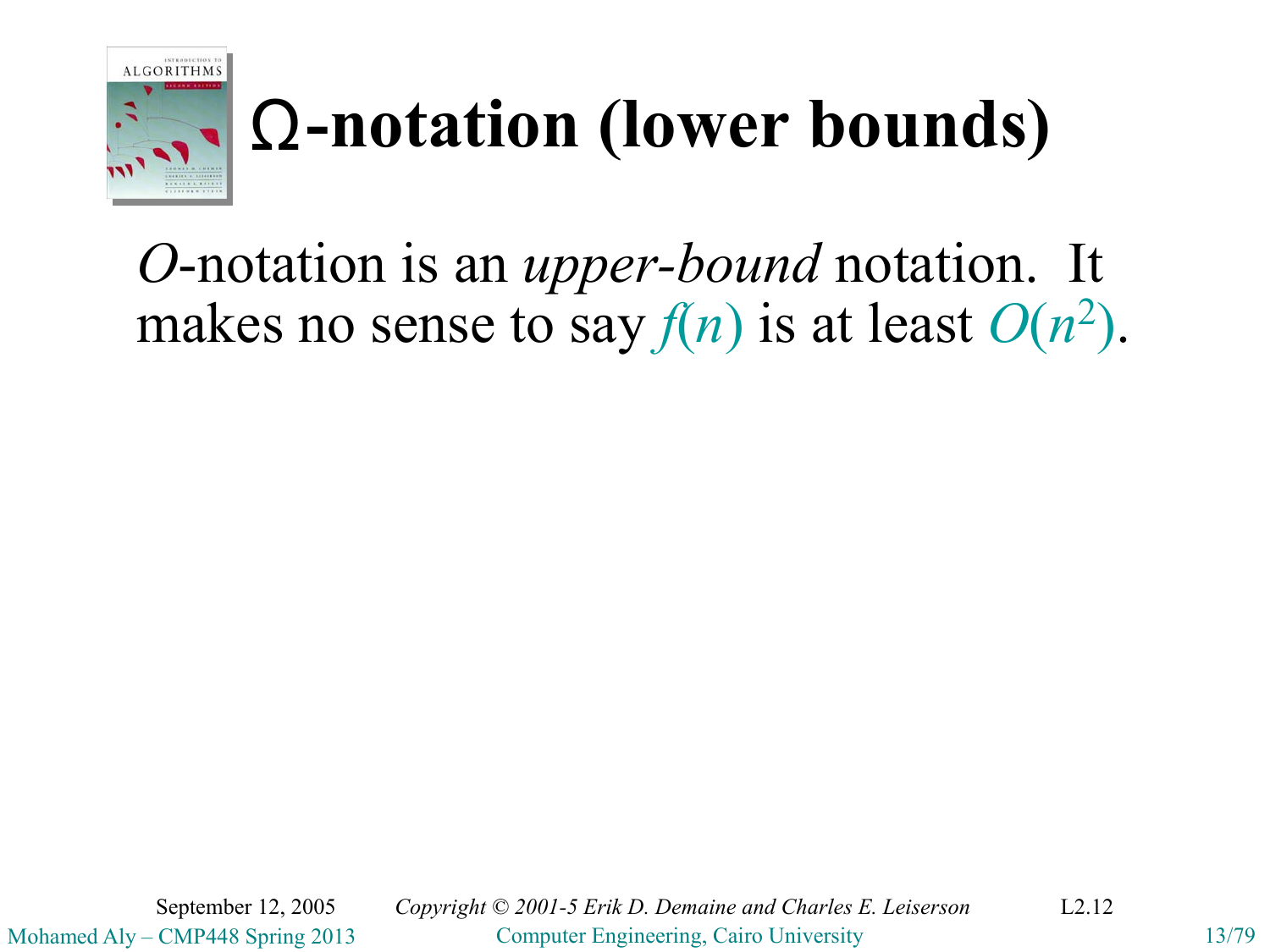

#### **-notation (lower bounds)** Ω

*O*-notation is an *upper-bound* notation. It makes no sense to say  $f(n)$  is at least  $O(n^2)$ .

 $\Omega(g(n)) = \{f(n) : \text{there exist constants}\}$  $c > 0, n_0 > 0$  such that  $0 \le cg(n) \le f(n)$ for all  $n \geq n_0$   $\}$ 

Mohamed Aly – CMP448 Spring 2013 Computer Engineering, Cairo University 14/79 September 12, 2005 *Copyright © 2001-5 Erik D. Demaine and Charles E. Leiserson* L2.13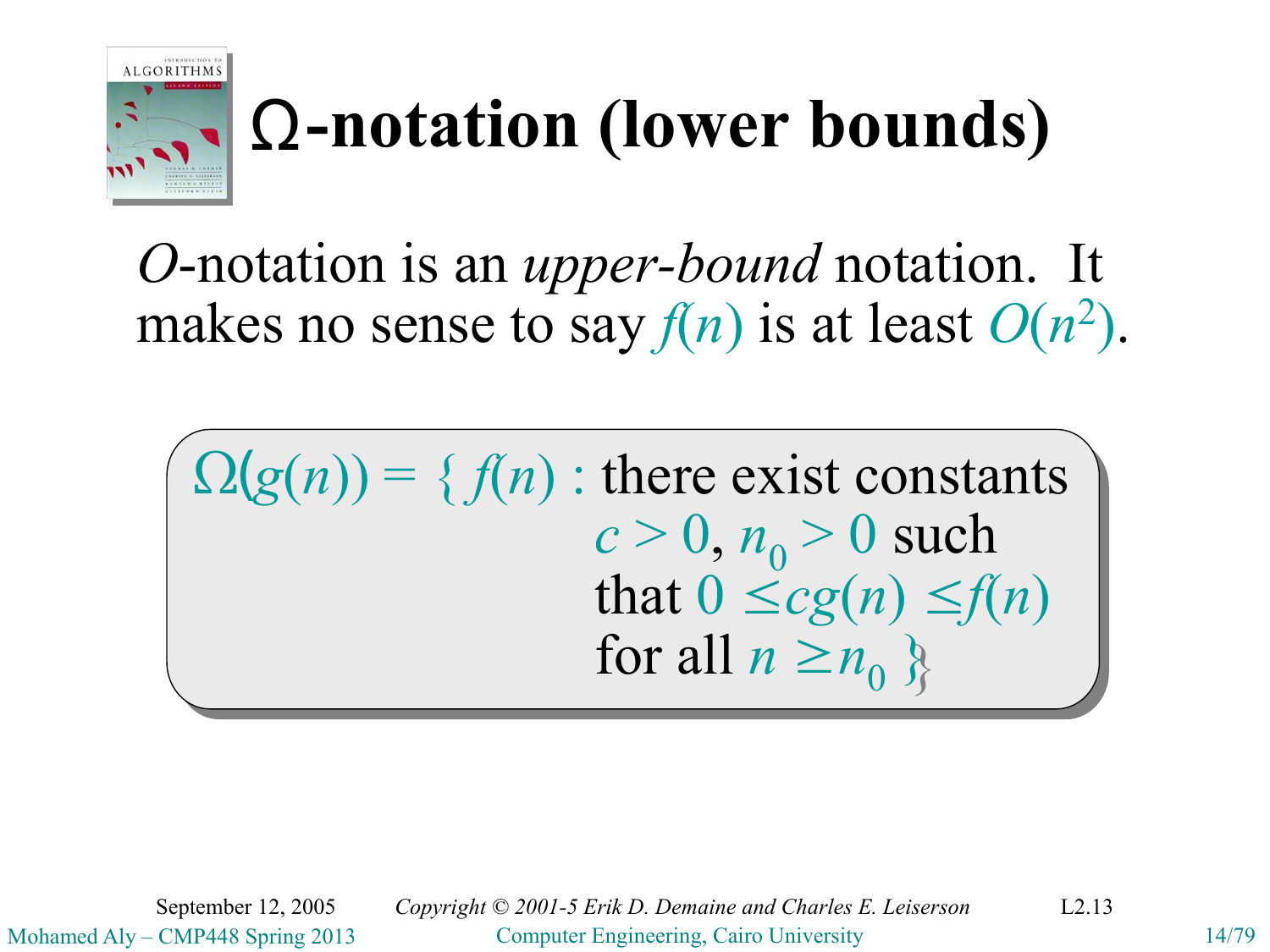

#### **-notation (lower bounds)** Ω

*O*-notation is an *upper-bound* notation. It makes no sense to say  $f(n)$  is at least  $O(n^2)$ .

 $\Omega(g(n)) = \{f(n) : \text{there exist constants}\}$  $c > 0, n_0 > 0$  such that  $0 \le cg(n) \le f(n)$ for all  $n \geq n_0$   $\}$ 

#### **EXAMPLE:**  $\sqrt{n} = \Omega(\lg n)$   $(c = 1, n_0 = 16)$

Mohamed Aly – CMP448 Spring 2013 Computer Engineering, Cairo University 15/79 September 12, 2005 *Copyright © 2001-5 Erik D. Demaine and Charles E. Leiserson* L2.14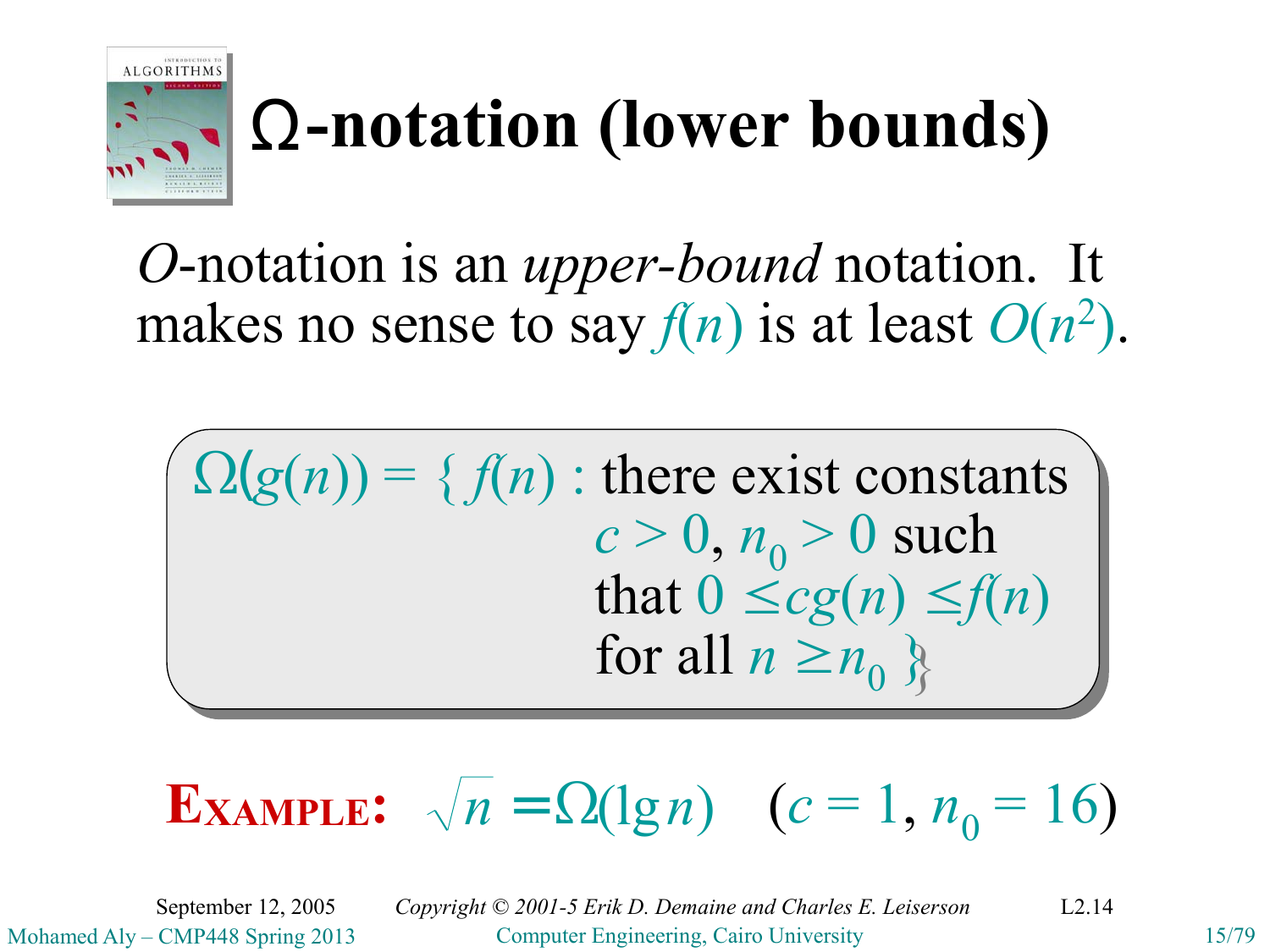

### Ω-notation (lower bounds)



Mohamed Aly – CMP448 Spring 2013 Computer Engineering, Cairo University 16/79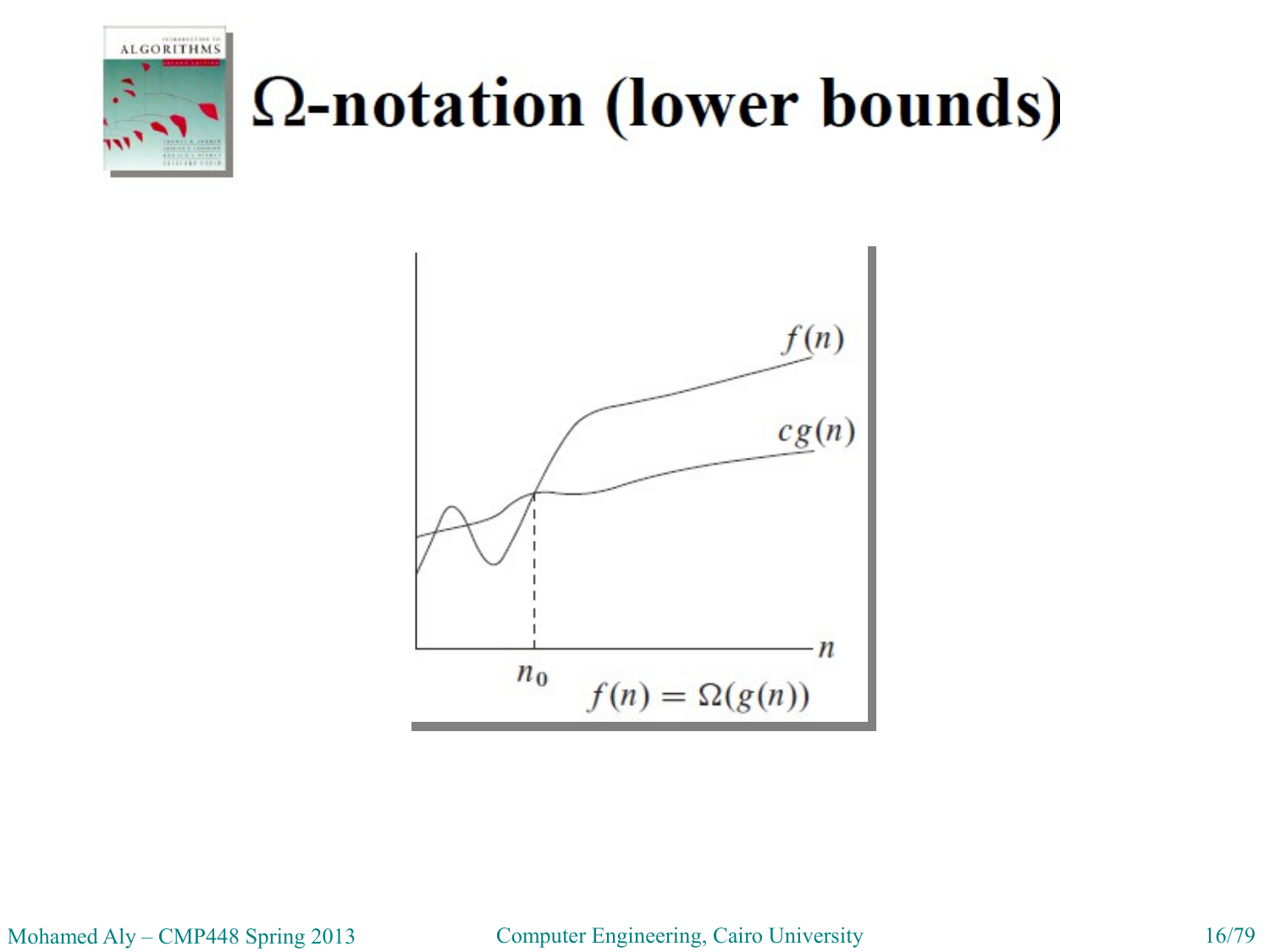

#### Ω-notation (lower bounds)



Mohamed Aly – CMP448 Spring 2013 Computer Engineering, Cairo University 17/79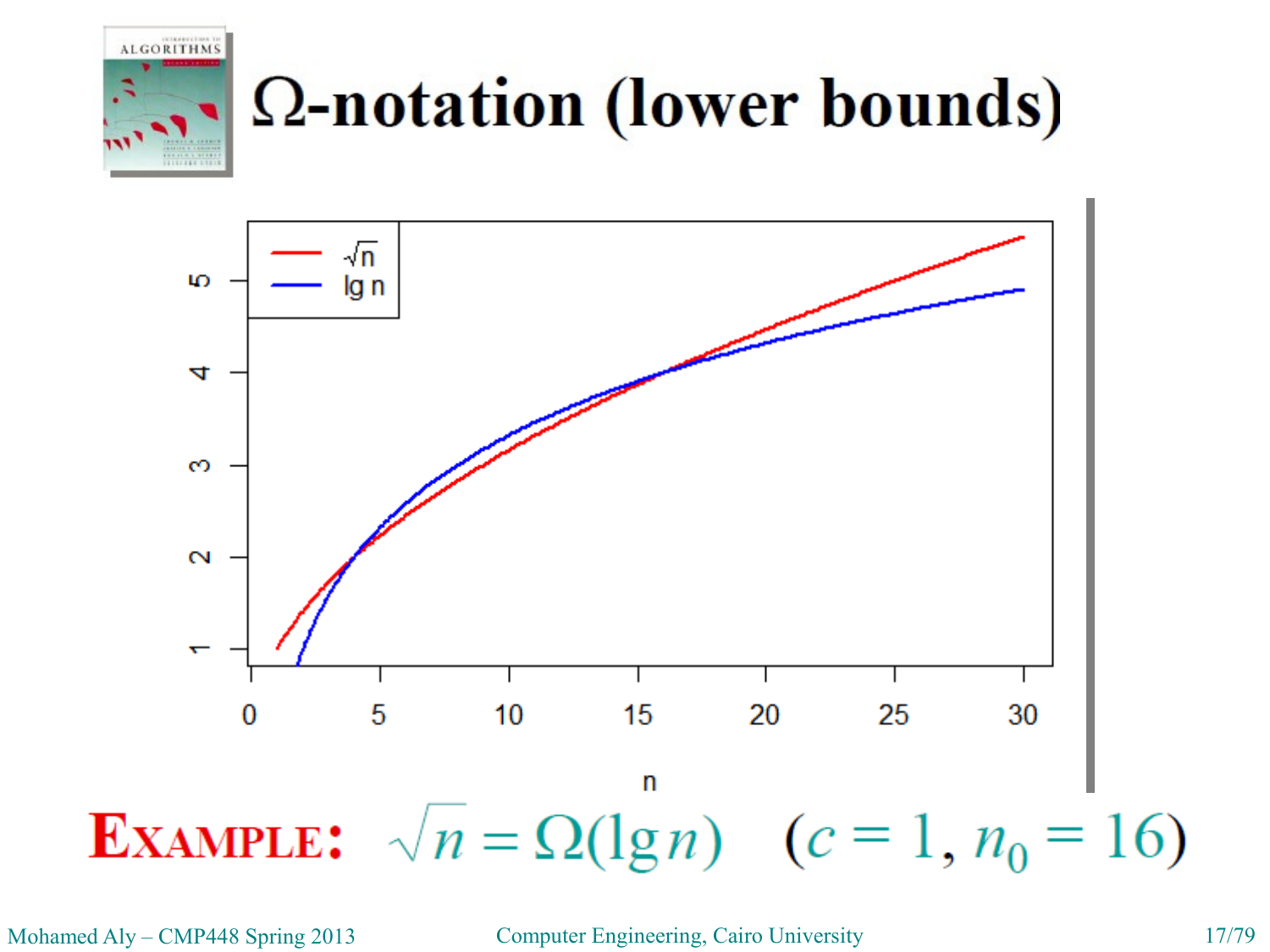

#### **-notation (tight bounds)** Θ

#### $\Theta(g(n)) = \Theta(g(n)) \cap \Omega(g(n))$



Mohamed Aly – CMP448 Spring 2013 Computer Engineering, Cairo University 18/79 September 12, 2005 *Copyright © 2001-5 Erik D. Demaine and Charles E. Leiserson* L2.15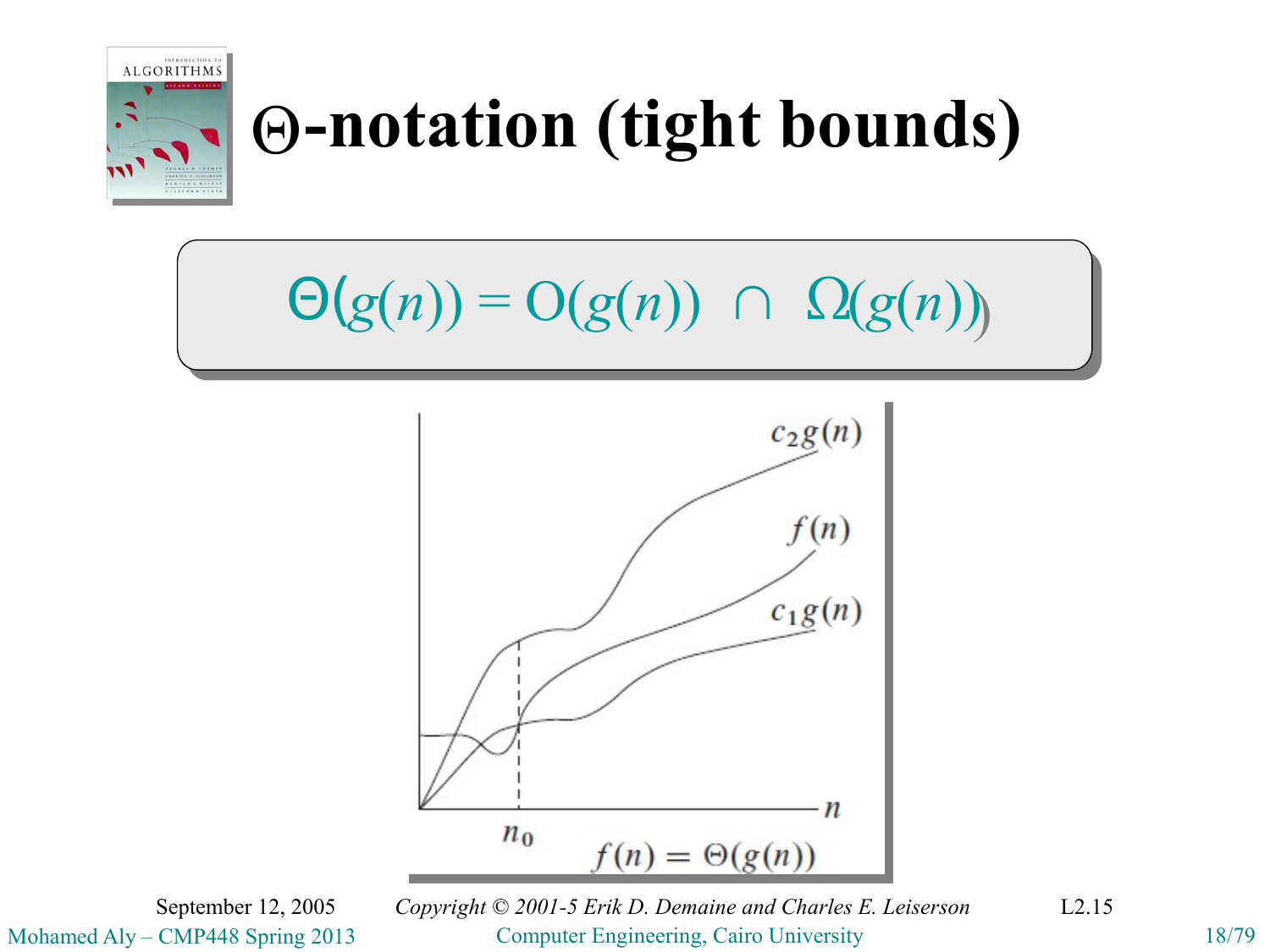

#### **-notation (tight bounds)** Θ

 $\Theta(g(n)) = \Theta(g(n)) \cap \Omega(g(n))$ 

#### $2^2 - 2n = \Theta(n^2)$ 2 **EXAMPLE:**  $\frac{1}{2}n^2 - 2n = \Theta(n)$

Mohamed Aly – CMP448 Spring 2013 Computer Engineering, Cairo University 19/79 September 12, 2005 *Copyright © 2001-5 Erik D. Demaine and Charles E. Leiserson* L2.16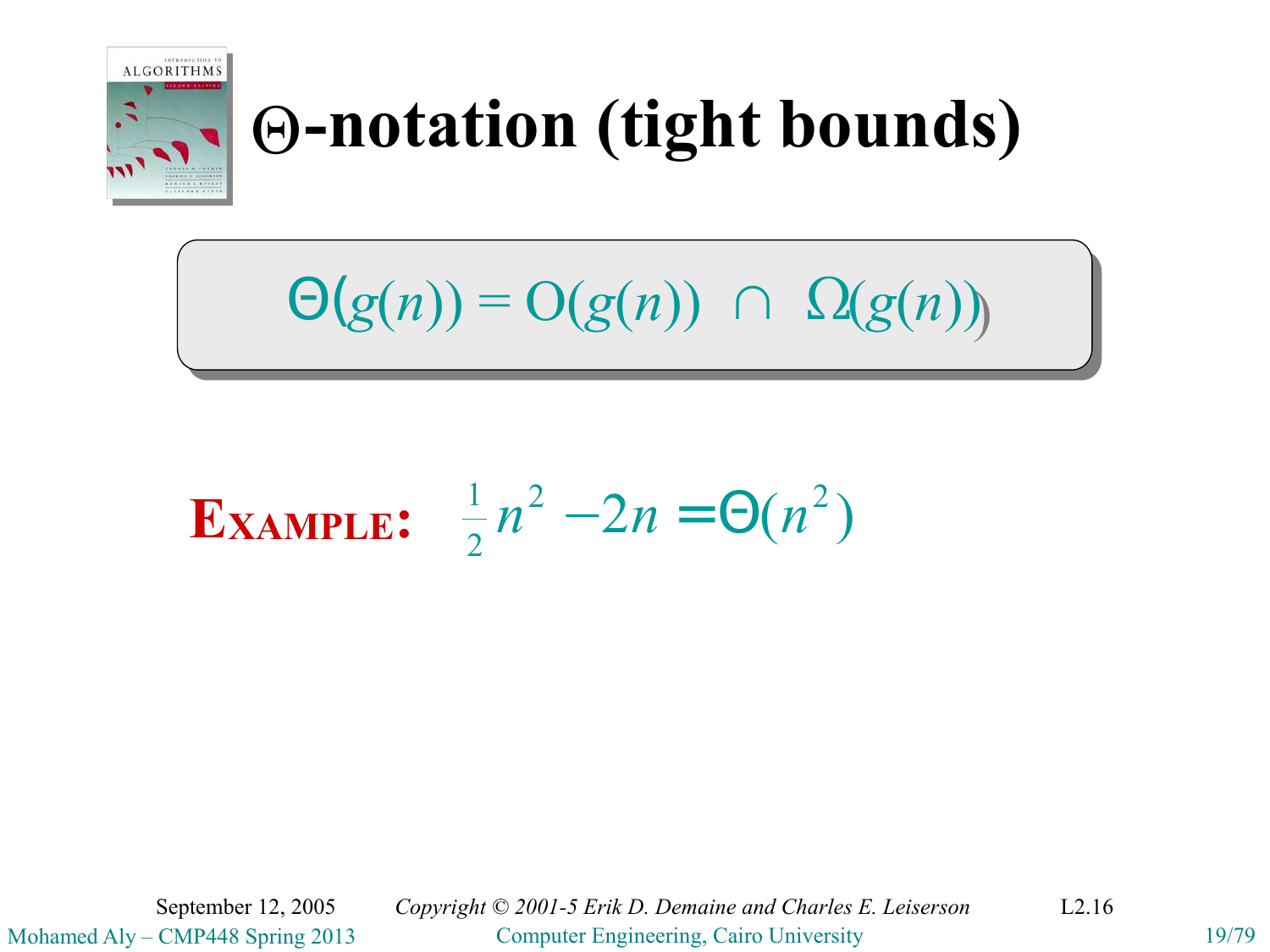#### **Solving Recurrences**

• For Merge Sort, we found that the running time was described by the recurrence

 $T(n)=2T(n/2)+cn$ 

which has a solution

 $T(n)=\Theta(n \lg n)$ 

• In general, we need to solve recurrence to analyze Divide-and-Conquer algorithms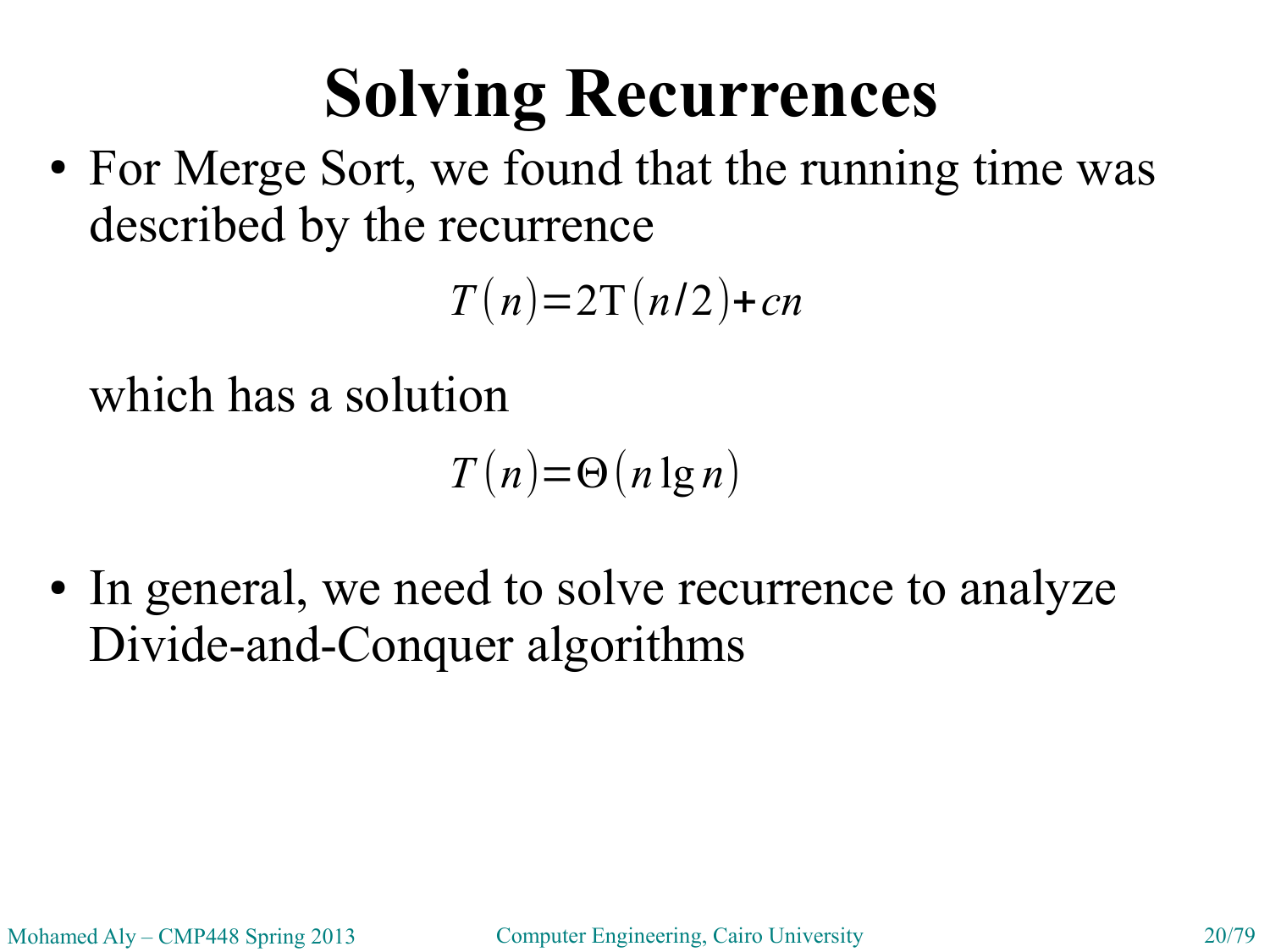

#### **Substitution method**

*The most general method:*

- *1. Guess* the form of the solution.
- *2. Verify* by induction.
- *3. Solve* for constants.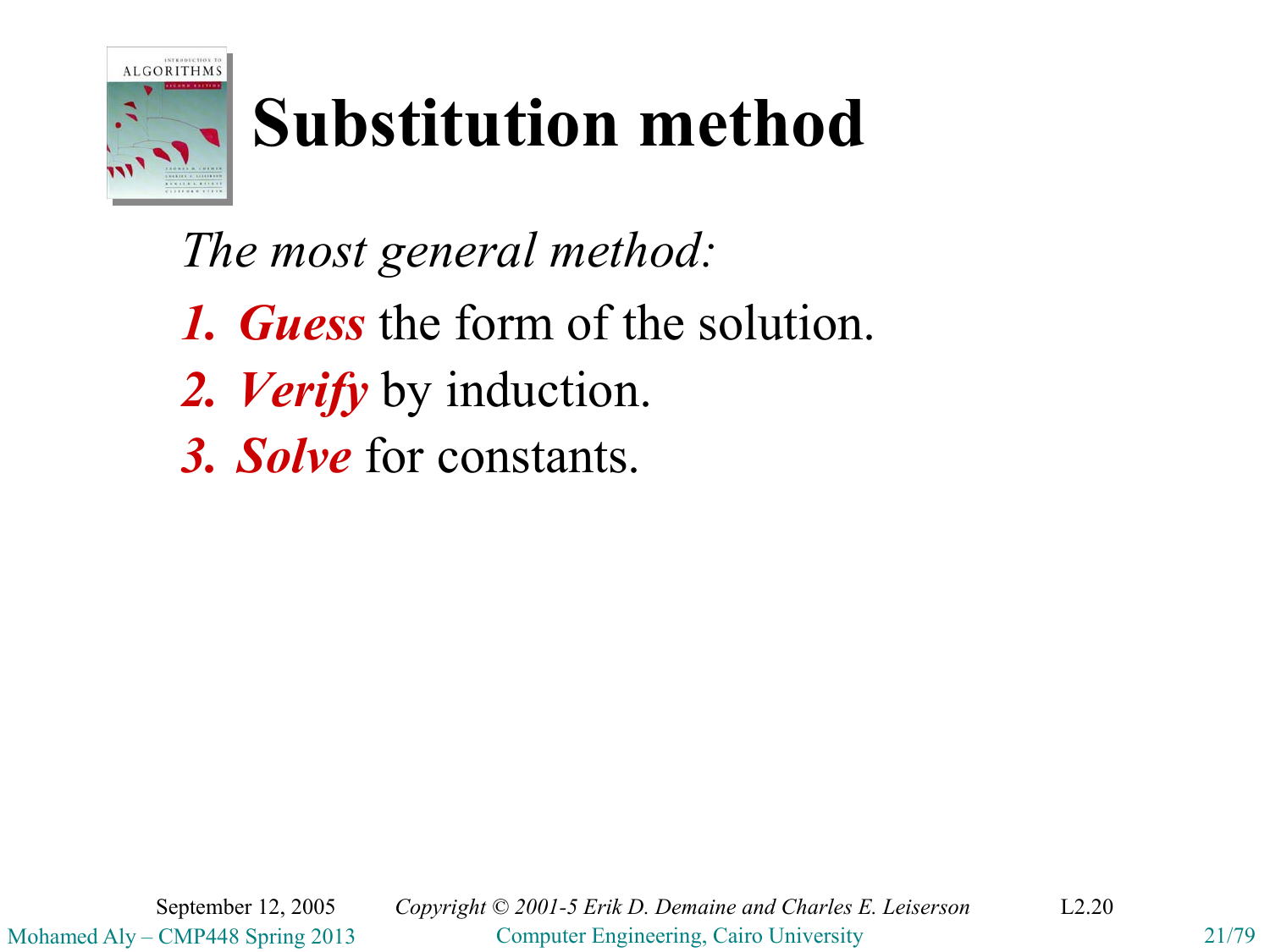

### **Substitution method**

*The most general method:*

- *1. Guess* the form of the solution.
- *2. Verify* by induction.
- *3. Solve* for constants.

**EXAMPLE**:  $T(n) = 4T(n/2) + n$ 

- [Assume that  $T(1) = \Theta(1)$ .]
- Guess  $O(n^3)$ . (Prove *O* and  $\Omega$  separately.)
- Assume that  $T(k) \le ck^3$  for  $k < n$ .
- Prove  $T(n) \leq cn^3$  by induction.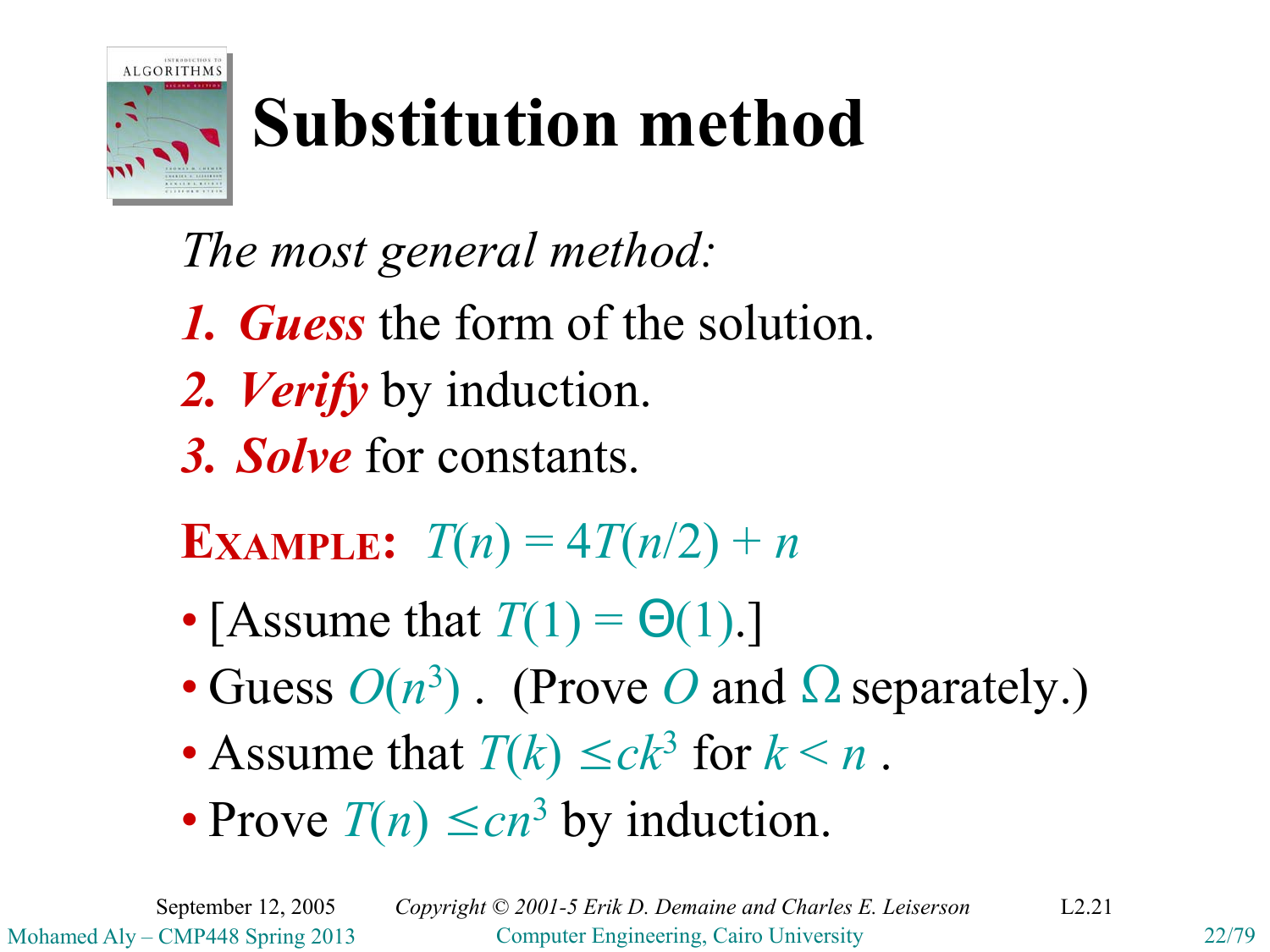

#### **Example of substitution**

 $\leq cn^3 \leftarrow$ **desired**  $= cn^3 - ((c/2)n^3 - n) - desired - residual$  $= (c/2)n^3 + n$  $\leq 4c(n/2)^3 + n$  $T(n) = 4T(n/2) + n$ whenever  $(c/2)n^3 - n \ge 0$ , for example, if  $c \geq 2$  and  $n \geq 1$ . *residual*

Mohamed Aly – CMP448 Spring 2013 Computer Engineering, Cairo University 23/79 September 12, 2005 *Copyright © 2001-5 Erik D. Demaine and Charles E. Leiserson* L2.22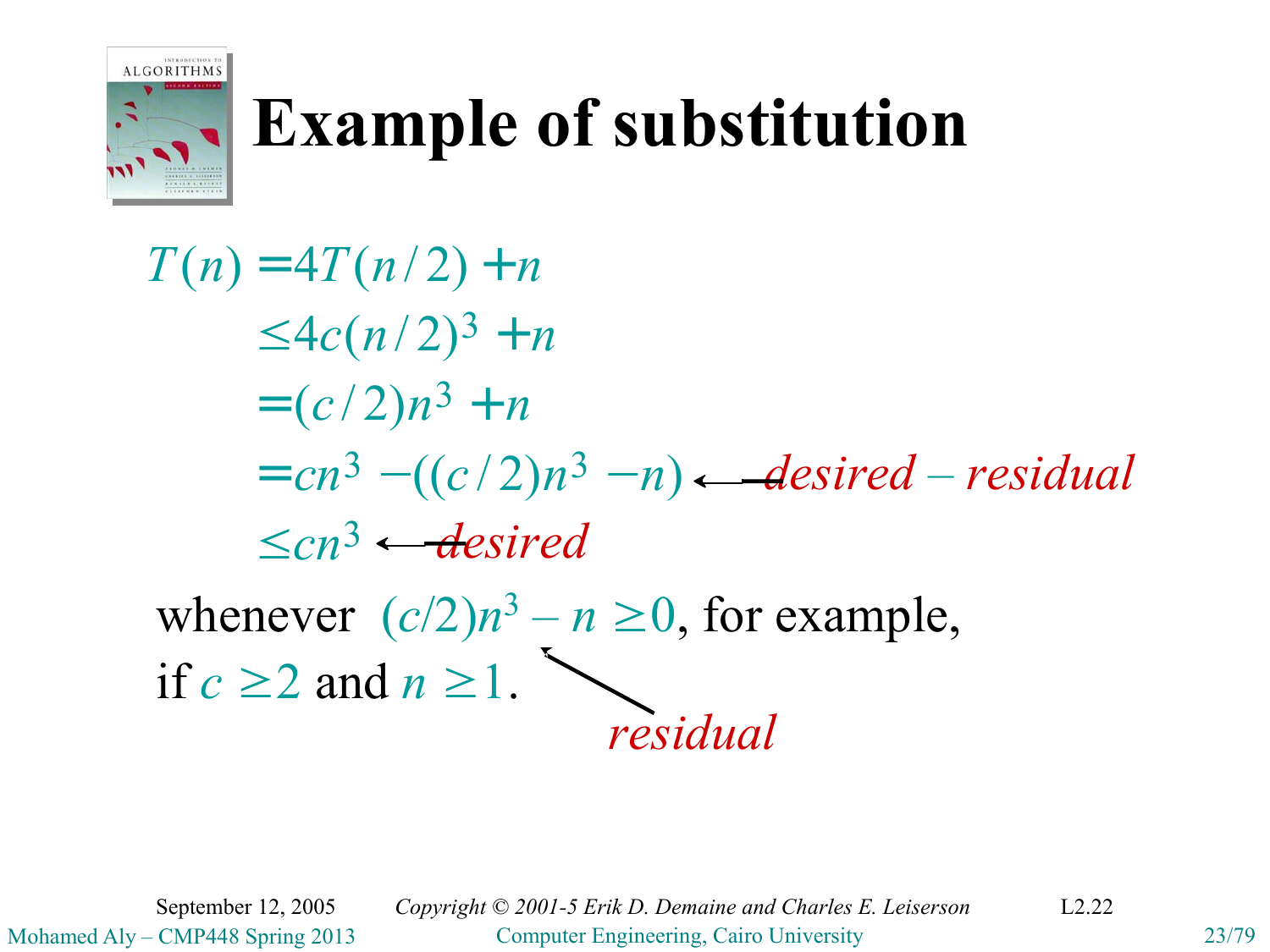

## **Example (continued)**

- We must also handle the initial conditions, that is, ground the induction with base cases.
- *Base:*  $T(n) = \Theta(1)$  for all  $n \le n_0$ , where  $n_0$ is a suitable constant.
- For  $1 \le n \le n_0$ , we have " $\Theta(1)$ "  $\le cn^3$ , if we pick *c* big enough.

Mohamed Aly – CMP448 Spring 2013 Computer Engineering, Cairo University 24/79 September 12, 2005 *Copyright © 2001-5 Erik D. Demaine and Charles E. Leiserson* L2.23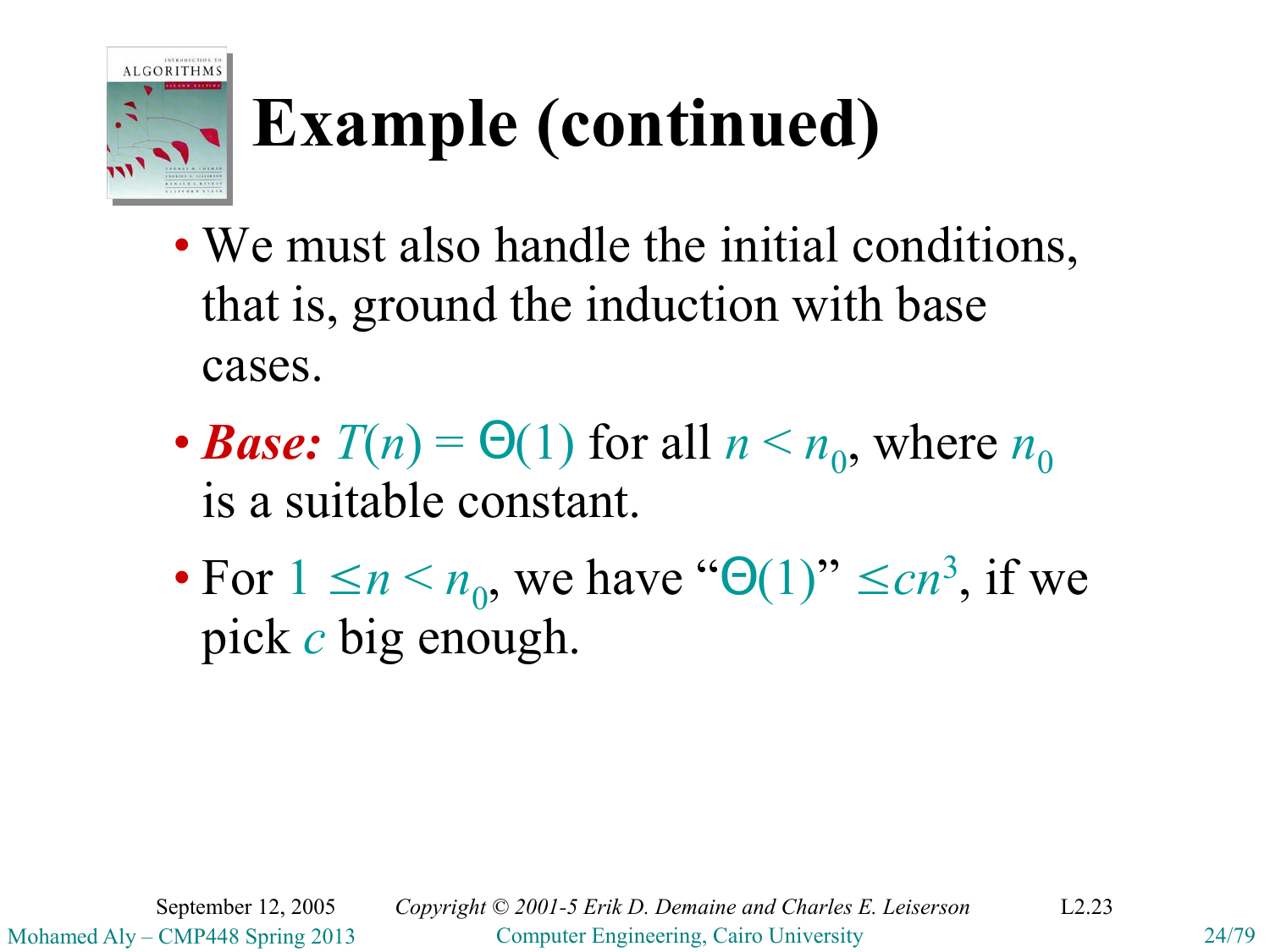

## **Example (continued)**

- We must also handle the initial conditions, that is, ground the induction with base cases.
- *Base:*  $T(n) = \Theta(1)$  for all  $n \le n_0$ , where  $n_0$ is a suitable constant.
- For  $1 \le n \le n_0$ , we have " $\Theta(1)$ "  $\le cn^3$ , if we pick *c* big enough.

#### *This bound is not tight!*

Mohamed Aly – CMP448 Spring 2013 Computer Engineering, Cairo University 25/79 September 12, 2005 *Copyright © 2001-5 Erik D. Demaine and Charles E. Leiserson* L2.24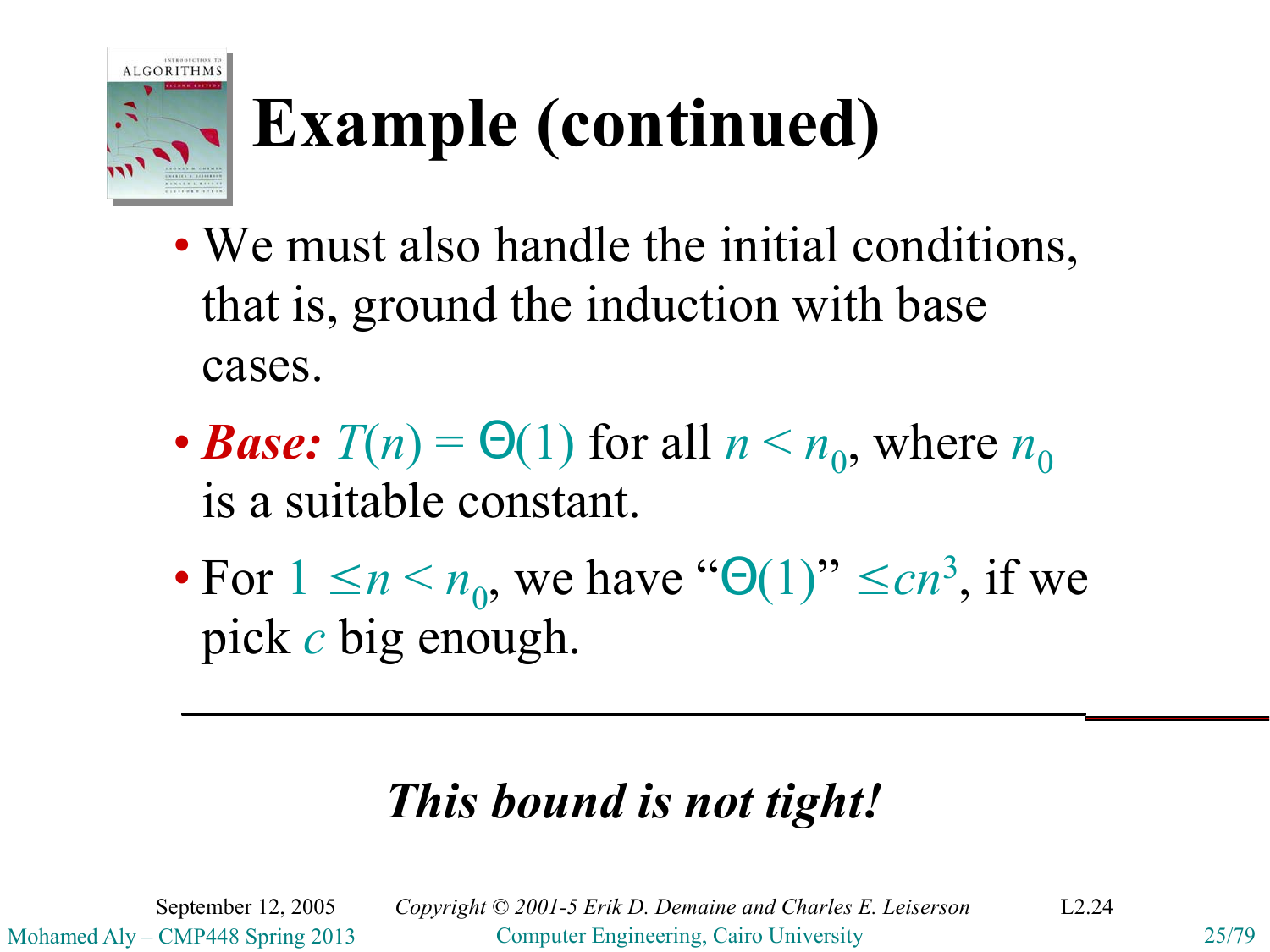

We shall prove that  $T(n) = O(n^2)$ .

Mohamed Aly – CMP448 Spring 2013 Computer Engineering, Cairo University 26/79 September 12, 2005 *Copyright © 2001-5 Erik D. Demaine and Charles E. Leiserson* L2.25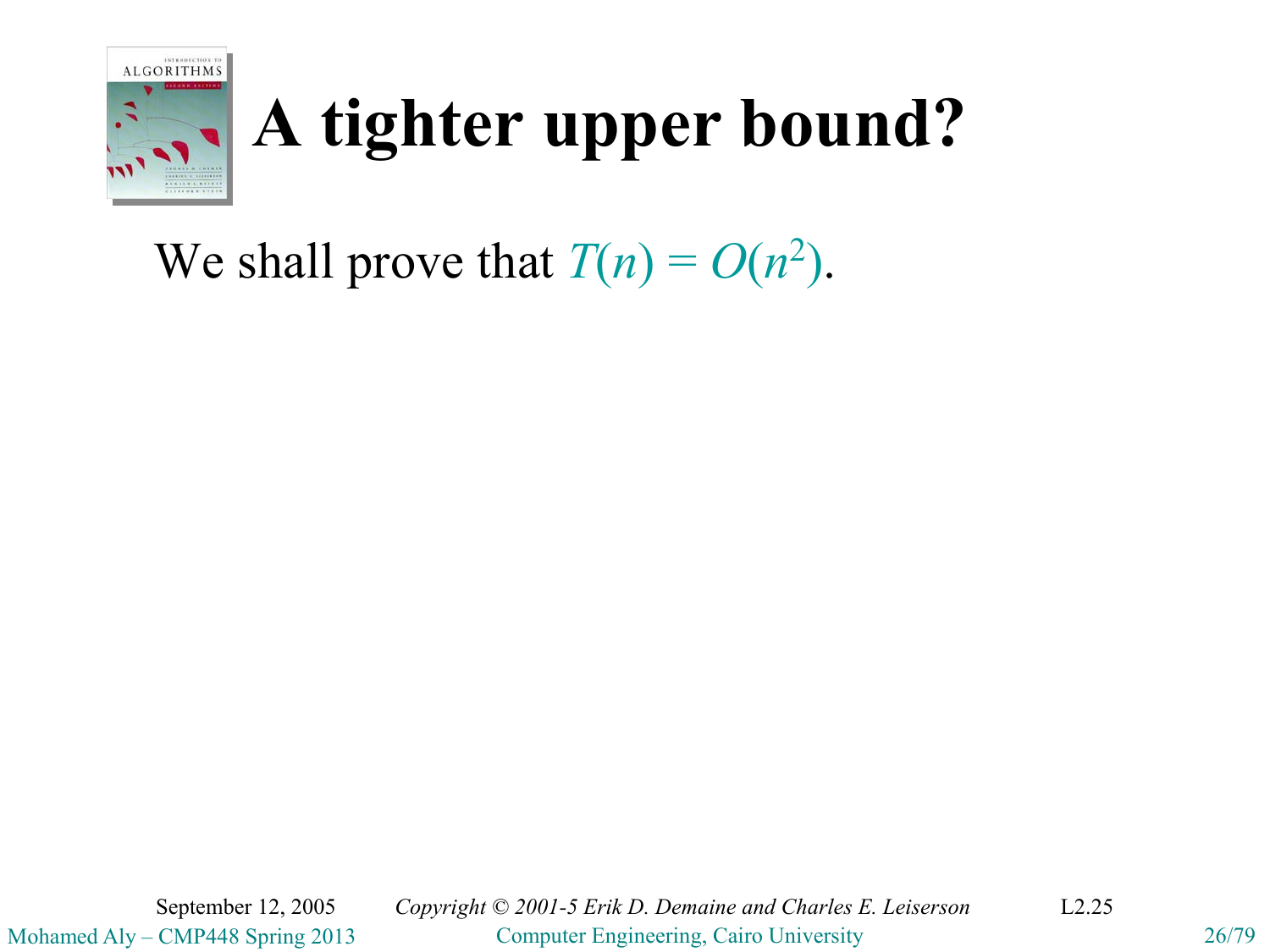

We shall prove that  $T(n) = O(n^2)$ . Assume that  $T(k) \le ck^2$  for  $k < n$ :  $(n^2)$  $4c(n/2)$  $T(n) = 4T(n/2) + n$ 2 2 2  $= O(n)$  $= cn^2 + n$  $\leq 4c(n/2)^{2} + n$ 

Mohamed Aly – CMP448 Spring 2013 Computer Engineering, Cairo University 27/79 September 12, 2005 *Copyright © 2001-5 Erik D. Demaine and Charles E. Leiserson* L2.26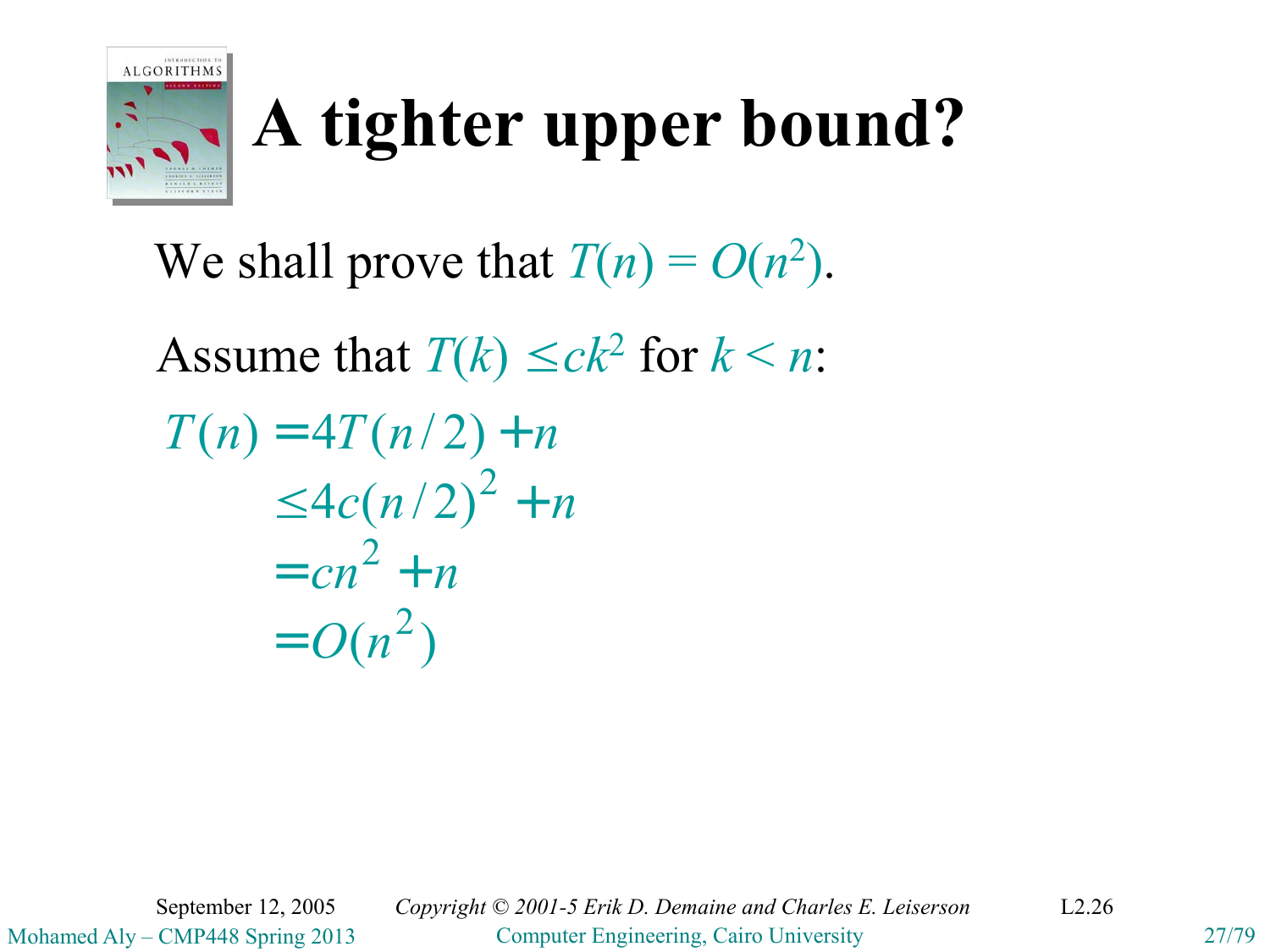

We shall prove that  $T(n) = O(n^2)$ . Assume that  $T(k) \le ck^2$  for  $k < n$ : ( )  $4c(n/2)$  $T(n) = 4T(n/2) + n$ 2 2 2  $=$   $\bullet$   $\bullet$  *V wrong!* We must prove the I.H.  $= cn^2 + n$  $\leq 4c(n/2)^{2} + n$ 

Mohamed Aly – CMP448 Spring 2013 Computer Engineering, Cairo University 28/79 September 12, 2005 *Copyright © 2001-5 Erik D. Demaine and Charles E. Leiserson* L2.27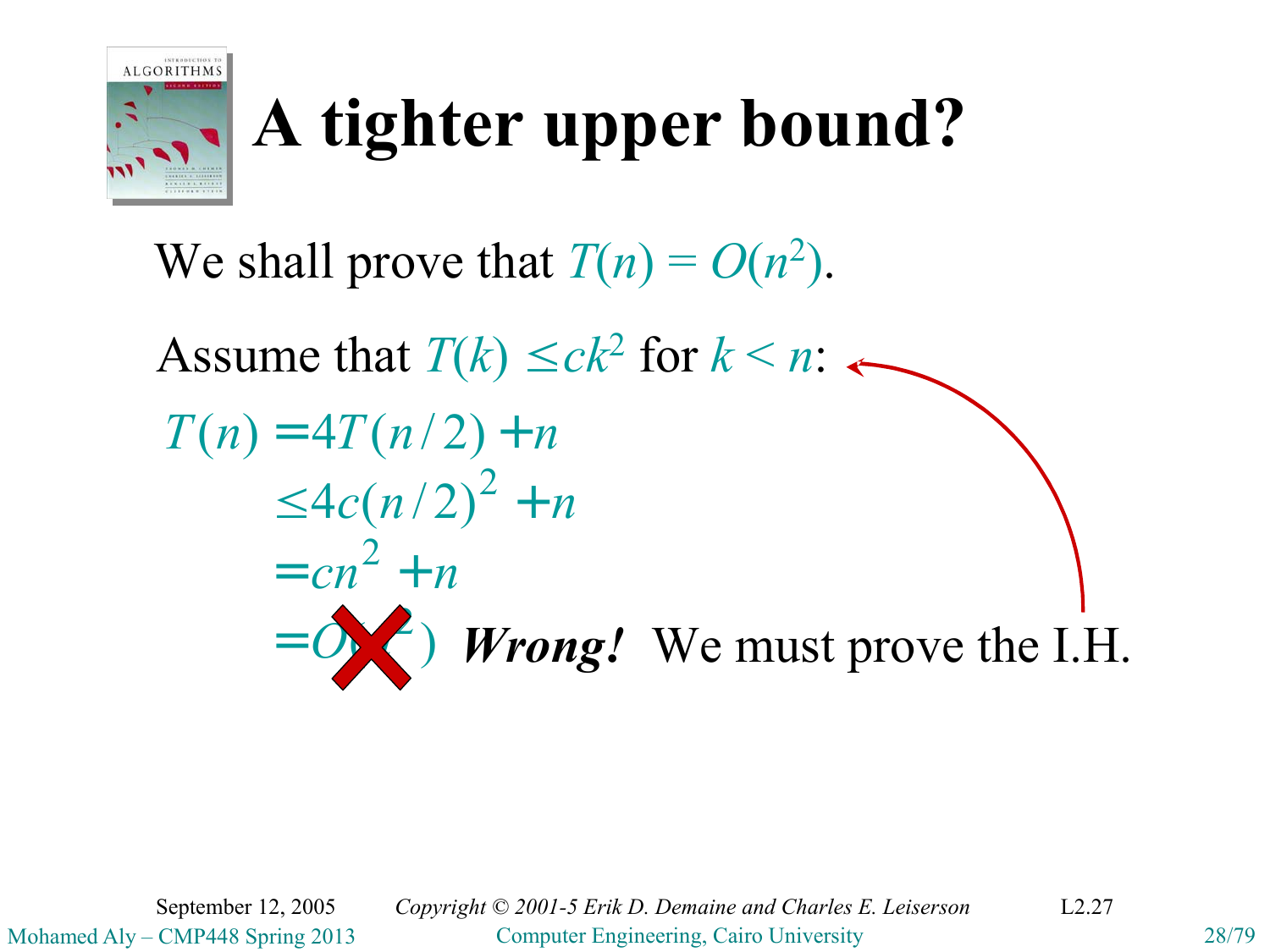

We shall prove that  $T(n) = O(n^2)$ . Assume that  $T(k) \le ck^2$  for  $k < n$ : ( )  $4c(n/2)$  $T(n) = 4T(n/2) + n$ 2 2 2  $=$   $\bullet$   $\bullet$  *V wrong!* We must prove the I.H.  $= cn^2 + n$  $\leq 4c(n/2)^{2} + n$  $\leq cn^2$  for **no** choice of  $c > 0$ . Lose!  $= cn^2 - (-n)$  [desired – residual]

Mohamed Aly – CMP448 Spring 2013 Computer Engineering, Cairo University 29/79 September 12, 2005 *Copyright © 2001-5 Erik D. Demaine and Charles E. Leiserson* L2.28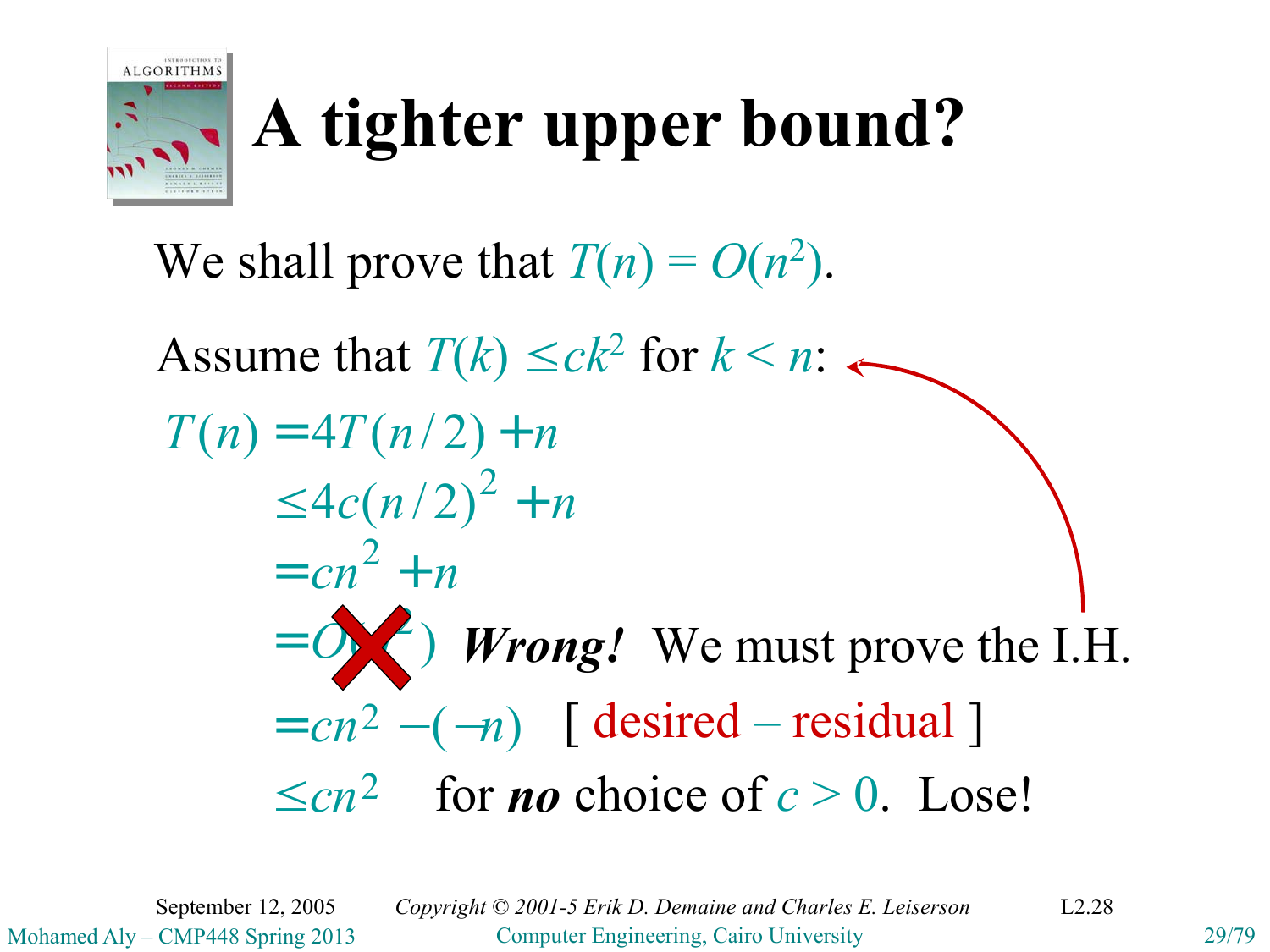

**IDEA:** Strengthen the inductive hypothesis.

• *Subtract* a low-order term.

*Inductive hypothesis*:  $T(k) \le c_1 k^2 - c_2 k$  for  $k < n$ .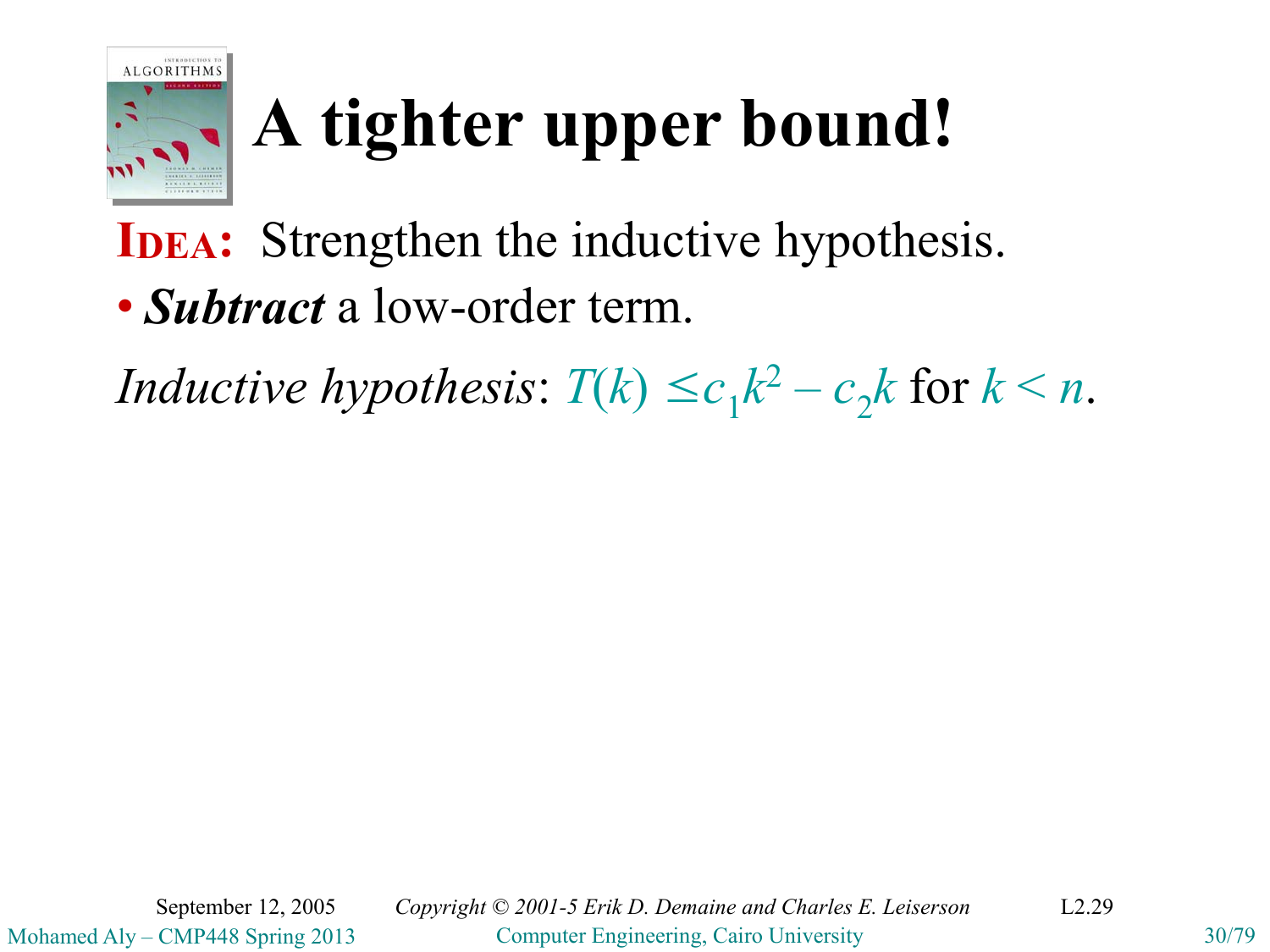

**IDEA:** Strengthen the inductive hypothesis.

• *Subtract* a low-order term.

*Inductive hypothesis*:  $T(k) \le c_1 k^2 - c_2 k$  for  $k < n$ .

 $T(n) = 4T(n/2) + n$  $\leq 4(c_1(n/2)^2 - c_2(n/2)) + n$  $= c_1 n^2 - 2c_2 n + n$  $= c_1 n^2 - c_2 n - (c_2 n - n)$  $\leq c_1 n^2 - c_2 n$  if  $c_2 \geq 1$ .

Mohamed Aly – CMP448 Spring 2013 Computer Engineering, Cairo University 31/79 September 12, 2005 *Copyright © 2001-5 Erik D. Demaine and Charles E. Leiserson* L2.30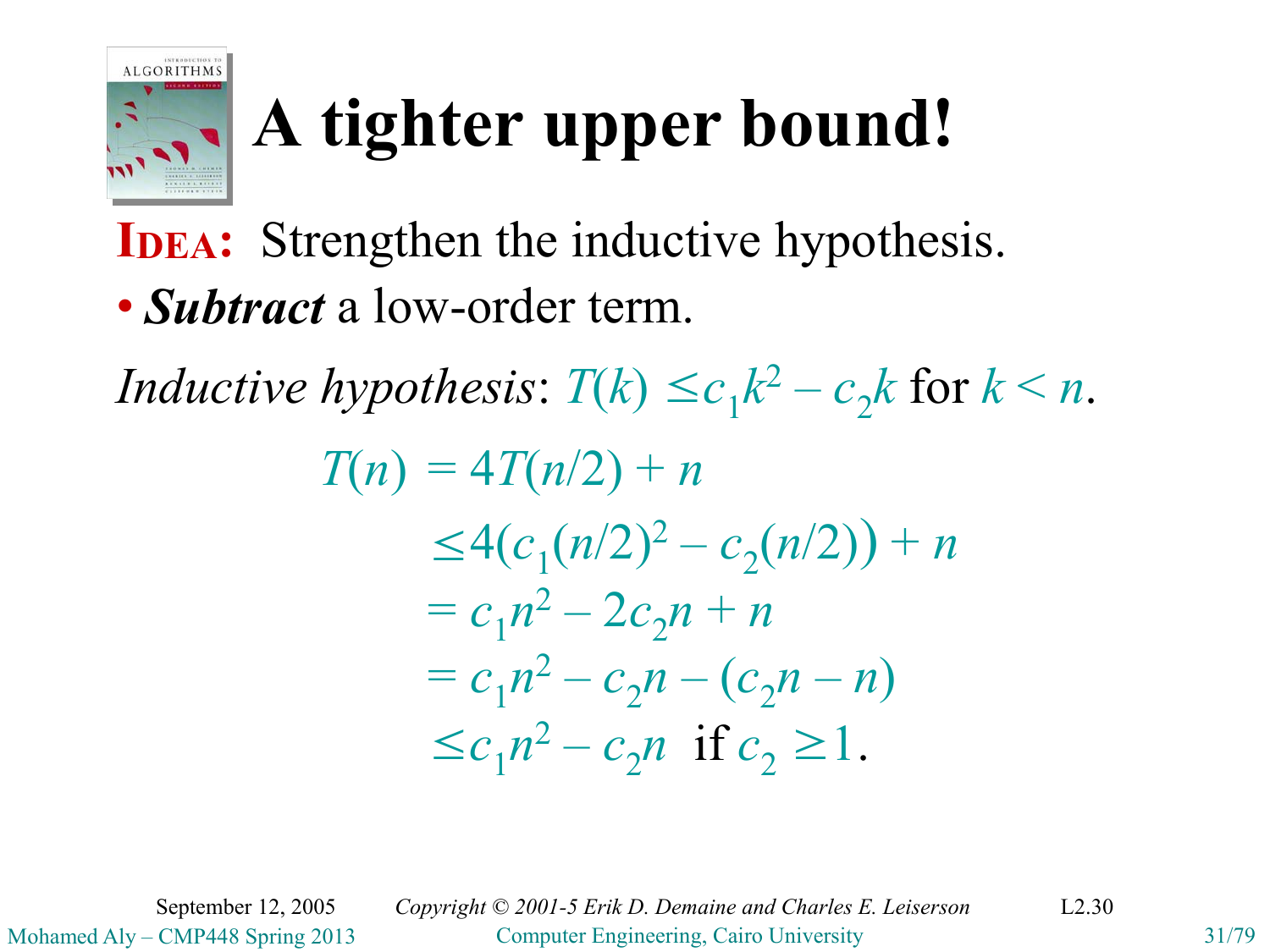

**IDEA:** Strengthen the inductive hypothesis.

• *Subtract* a low-order term.

*Inductive hypothesis*:  $T(k) \le c_1 k^2 - c_2 k$  for  $k < n$ .

 $T(n) = 4T(n/2) + n$  $\leq 4(c_1(n/2)^2 - c_2(n/2)) + n$  $= c_1 n^2 - 2c_2 n + n$  $= c_1 n^2 - c_2 n - (c_2 n - n)$  $\leq c_1 n^2 - c_2 n$  if  $c_2 \geq 1$ .

#### Pick  $c_1$  big enough to handle the initial conditions.

Mohamed Aly – CMP448 Spring 2013 Computer Engineering, Cairo University 32/79 September 12, 2005 *Copyright © 2001-5 Erik D. Demaine and Charles E. Leiserson* L2.31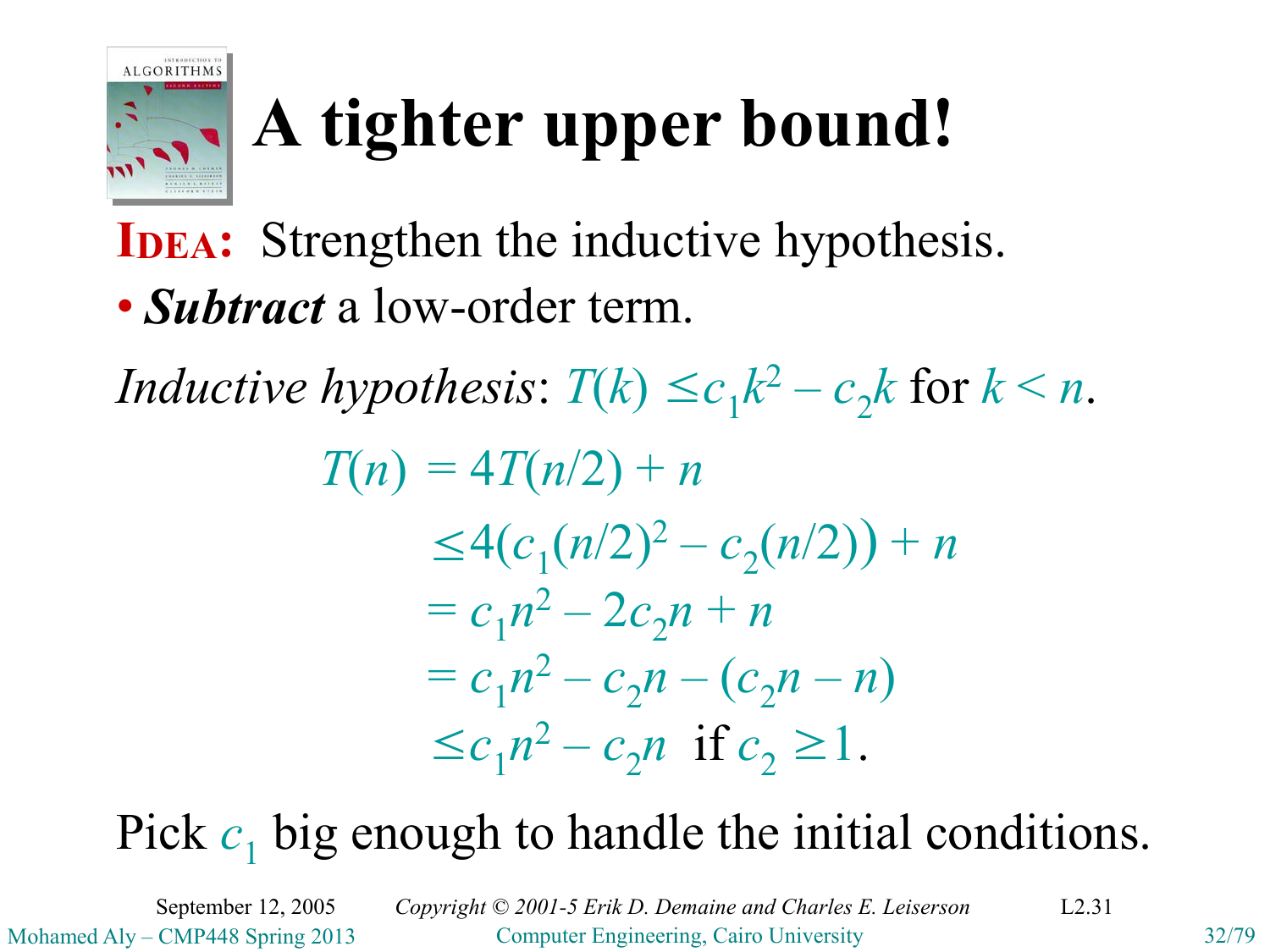

#### **Recursion-tree method**

- A recursion tree models the costs (time) of a recursive execution of an algorithm.
- The recursion-tree method can be unreliable, just like any method that uses ellipses (…).
- The recursion-tree method promotes intuition, however.
- The recursion tree method is good for generating guesses for the substitution method.

Mohamed Aly – CMP448 Spring 2013 Computer Engineering, Cairo University 33/79 September 12, 2005 *Copyright © 2001-5 Erik D. Demaine and Charles E. Leiserson* L2.32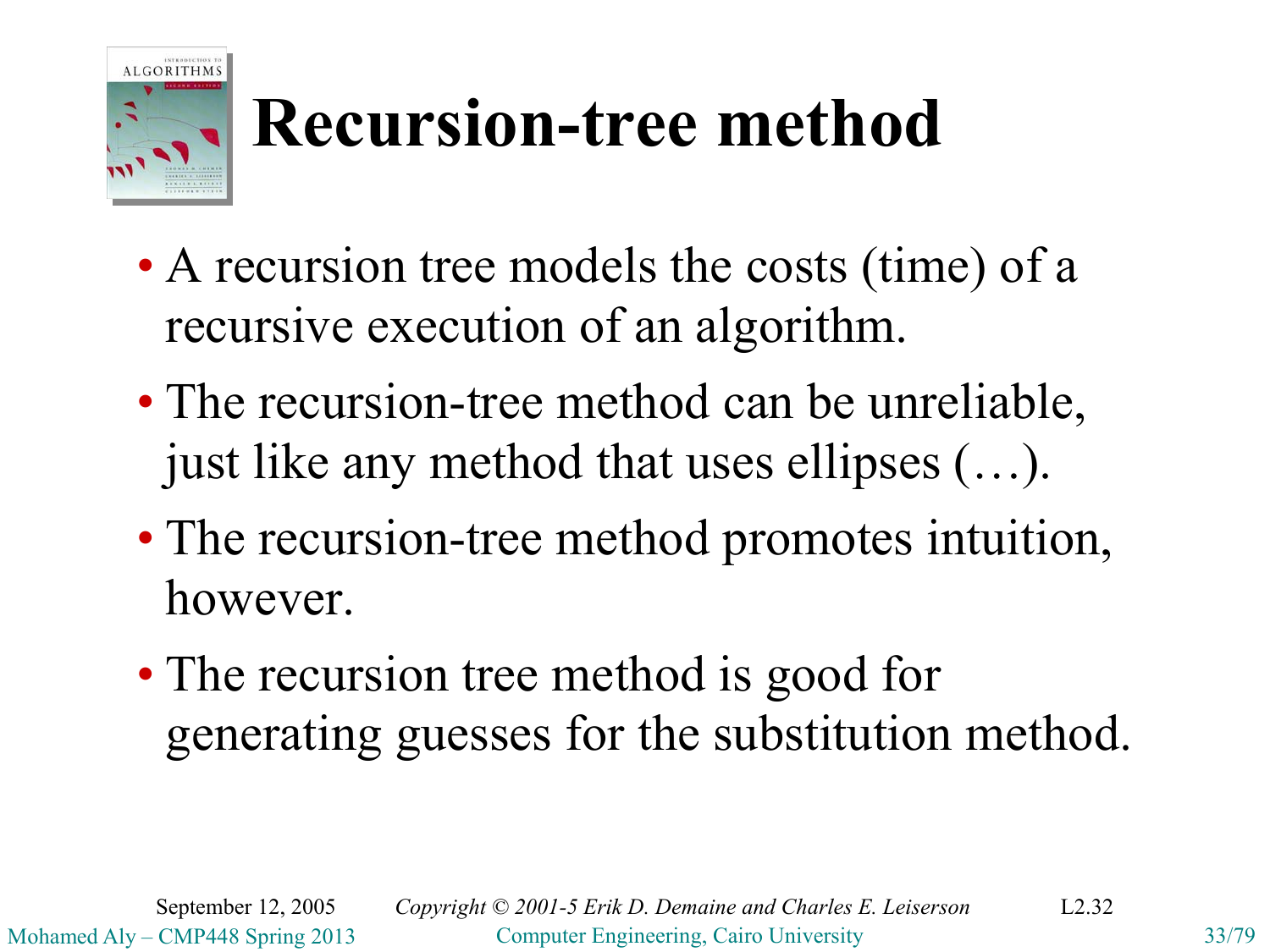

#### **Example of recursion tree**

Solve  $T(n) = T(n/4) + T(n/2) + n^2$ :

Mohamed Aly – CMP448 Spring 2013 Computer Engineering, Cairo University 34/79 September 12, 2005 *Copyright © 2001-5 Erik D. Demaine and Charles E. Leiserson* L2.33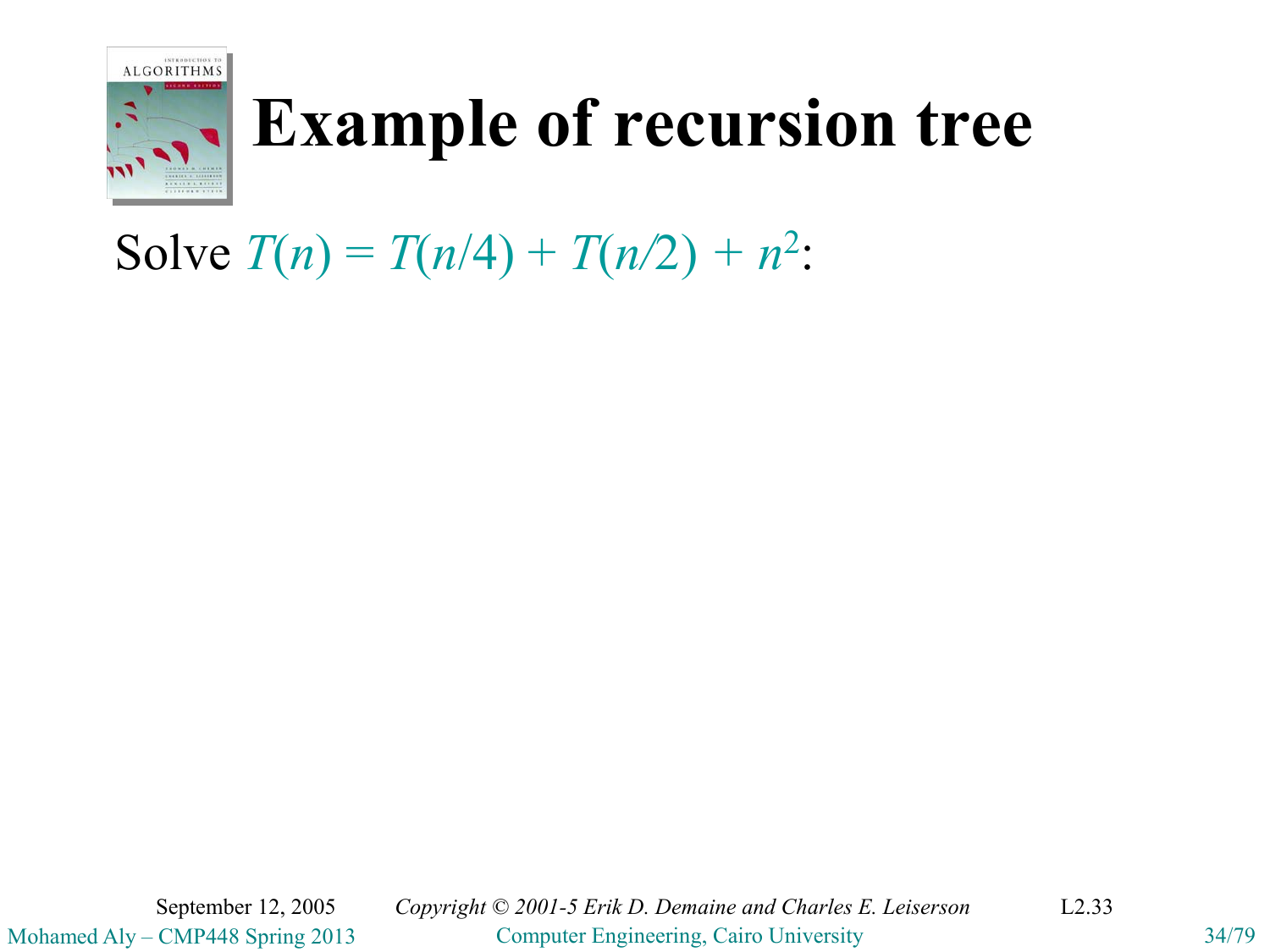

#### **Example of recursion tree**

#### Solve  $T(n) = T(n/4) + T(n/2) + n^2$ :

*T*(*n*)

Mohamed Aly – CMP448 Spring 2013 Computer Engineering, Cairo University 35/79 September 12, 2005 *Copyright © 2001-5 Erik D. Demaine and Charles E. Leiserson* L2.34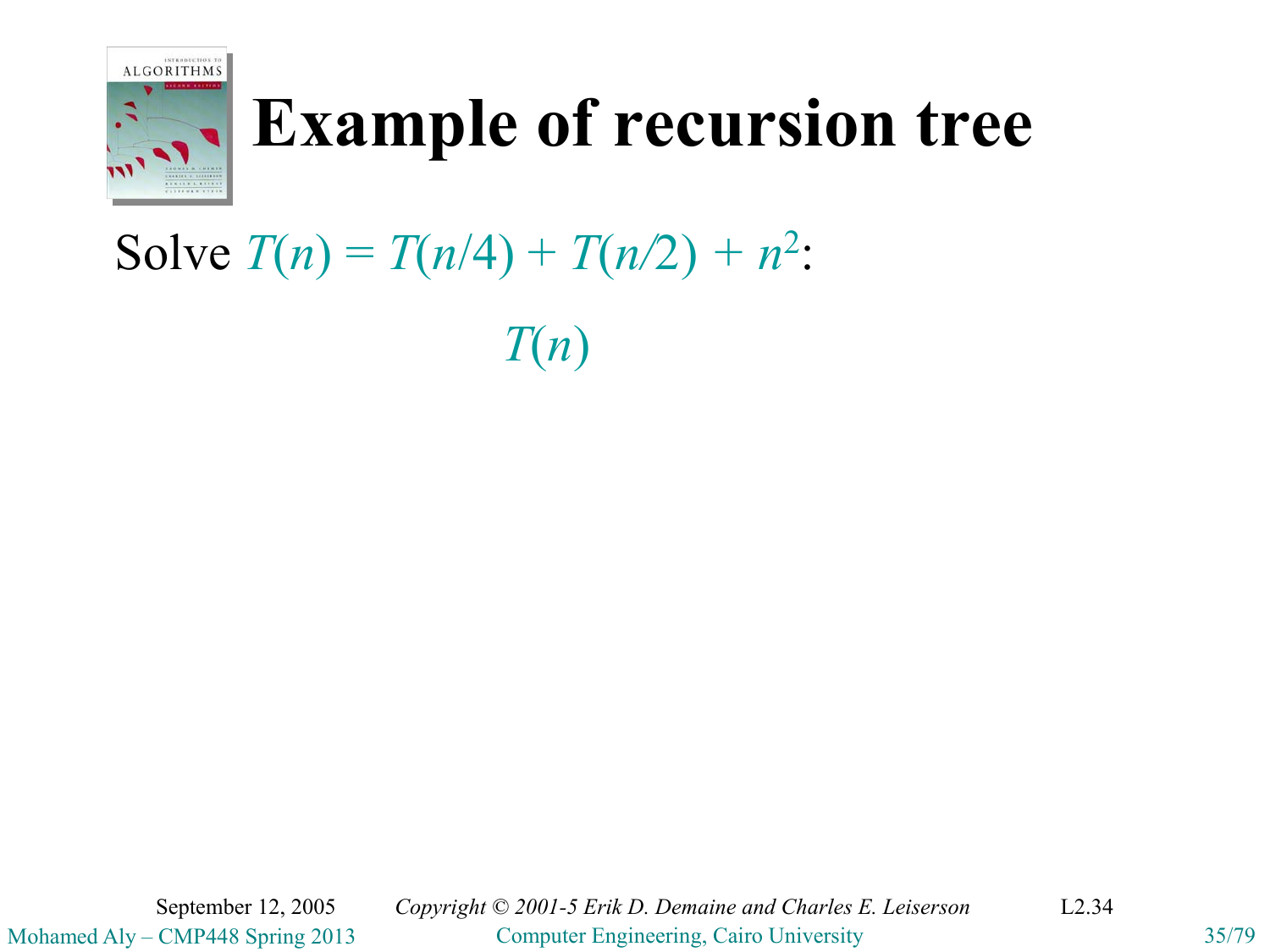

#### **Example of recursion tree**

Solve  $T(n) = T(n/4) + T(n/2) + n^2$ :



Mohamed Aly – CMP448 Spring 2013 Computer Engineering, Cairo University 36/79 September 12, 2005 *Copyright © 2001-5 Erik D. Demaine and Charles E. Leiserson* L2.35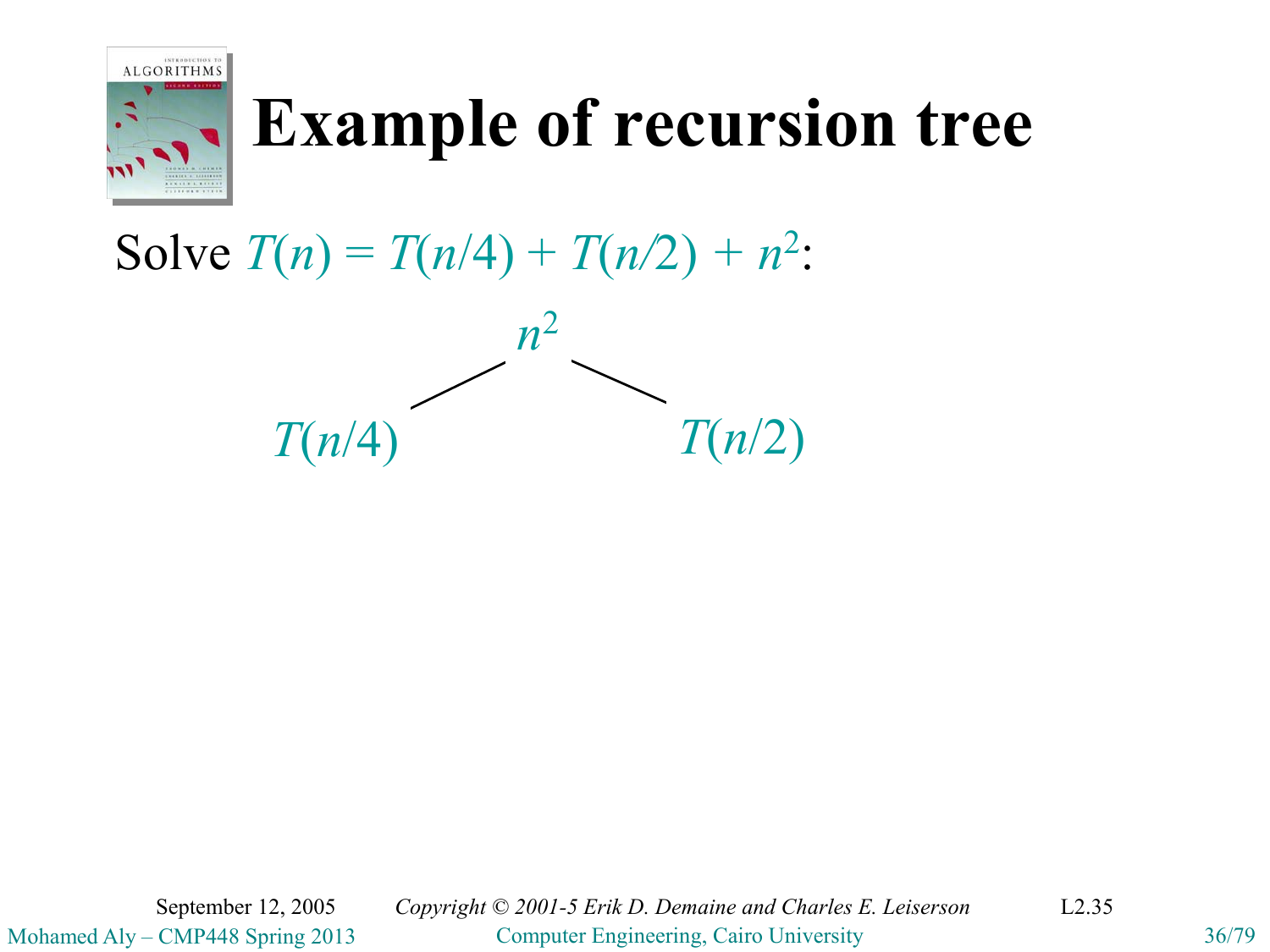

Solve  $T(n) = T(n/4) + T(n/2) + n^2$ :



Mohamed Aly – CMP448 Spring 2013 Computer Engineering, Cairo University 37/79 September 12, 2005 *Copyright © 2001-5 Erik D. Demaine and Charles E. Leiserson* L2.36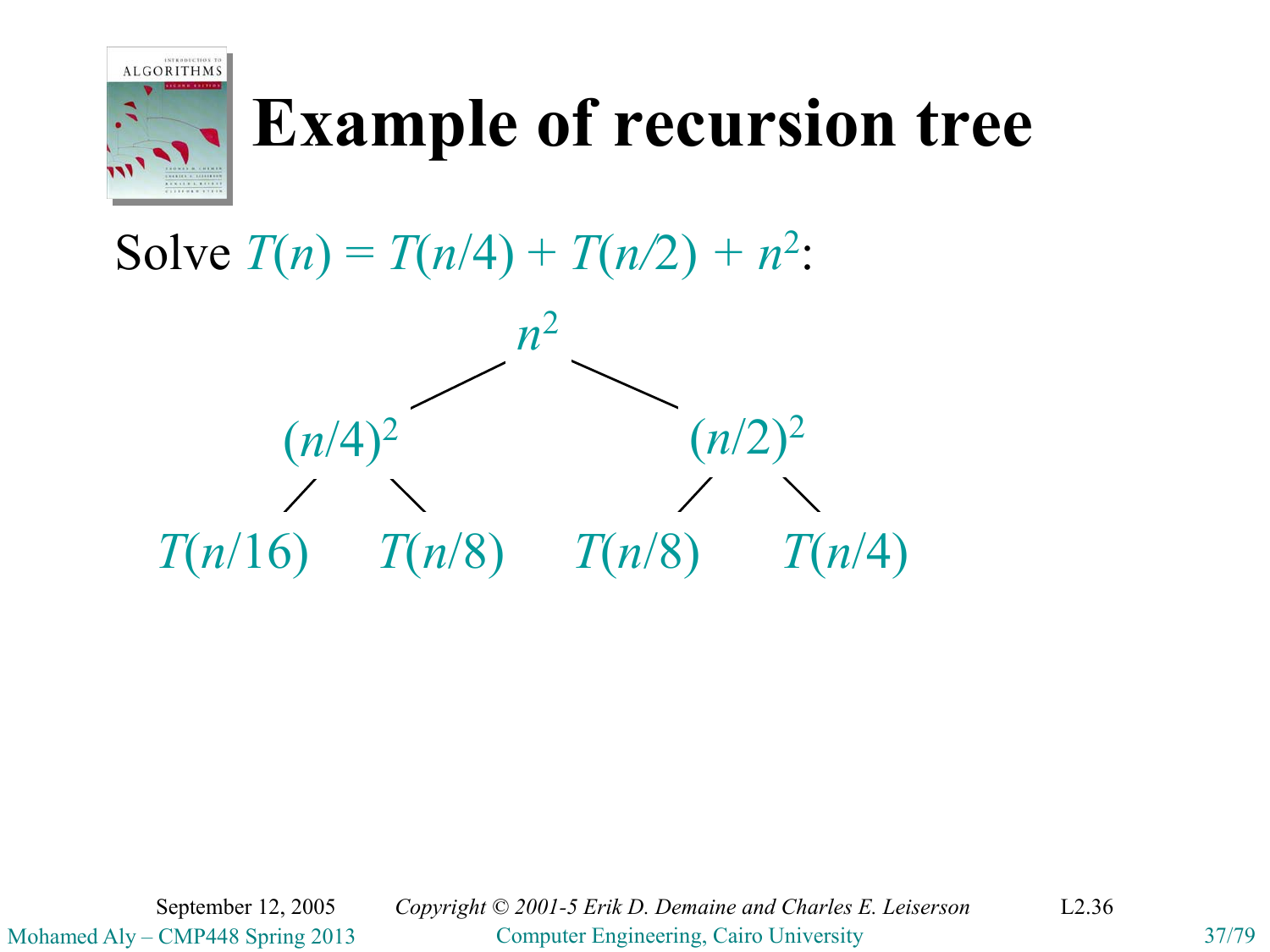

Solve  $T(n) = T(n/4) + T(n/2) + n^2$ :



Mohamed Aly – CMP448 Spring 2013 Computer Engineering, Cairo University 38/79 September 12, 2005 *Copyright © 2001-5 Erik D. Demaine and Charles E. Leiserson* L2.37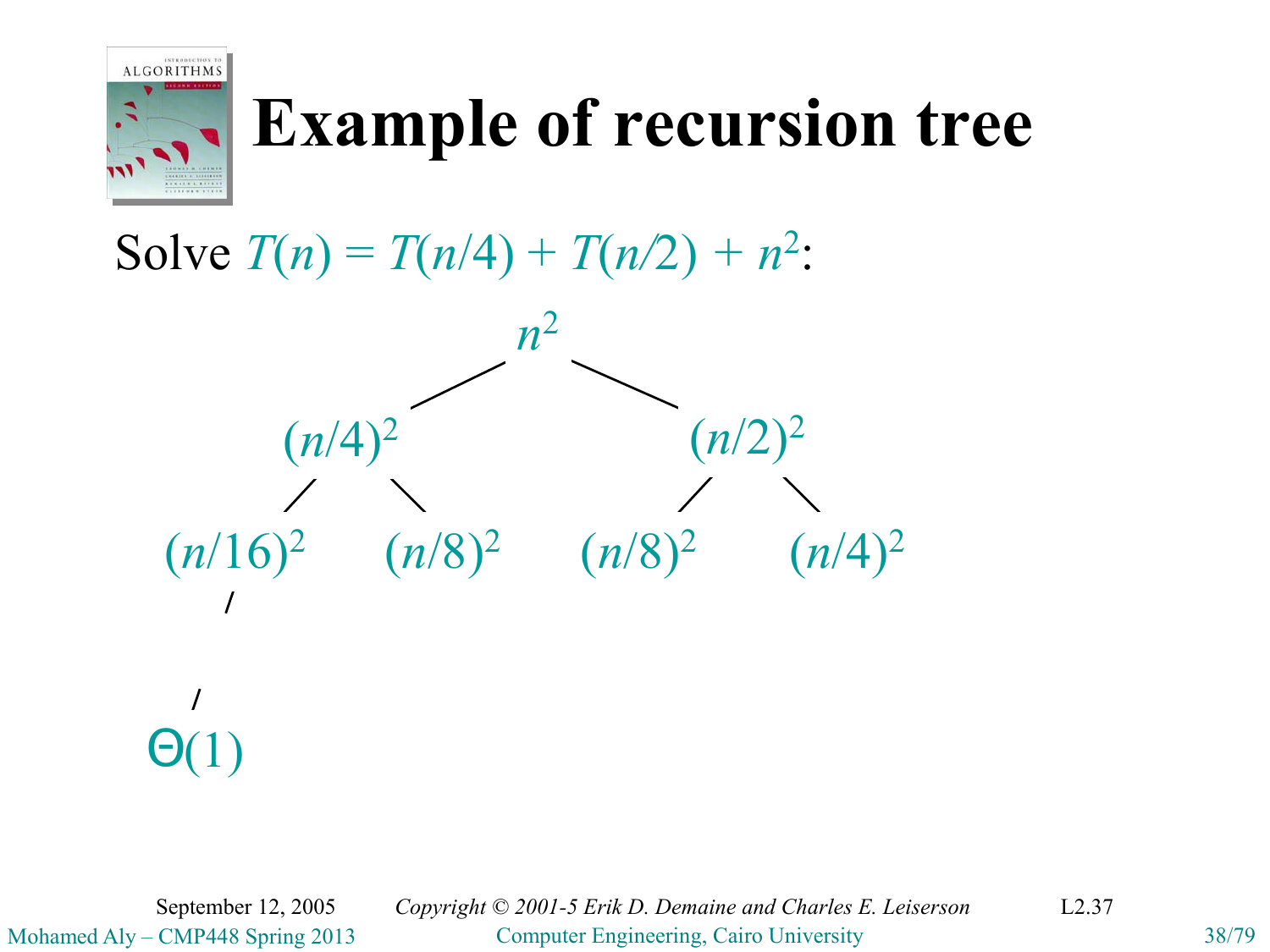

#### Solve  $T(n) = T(n/4) + T(n/2) + n^2$ :



Mohamed Aly – CMP448 Spring 2013 Computer Engineering, Cairo University 39/79 September 12, 2005 *Copyright © 2001-5 Erik D. Demaine and Charles E. Leiserson* L2.38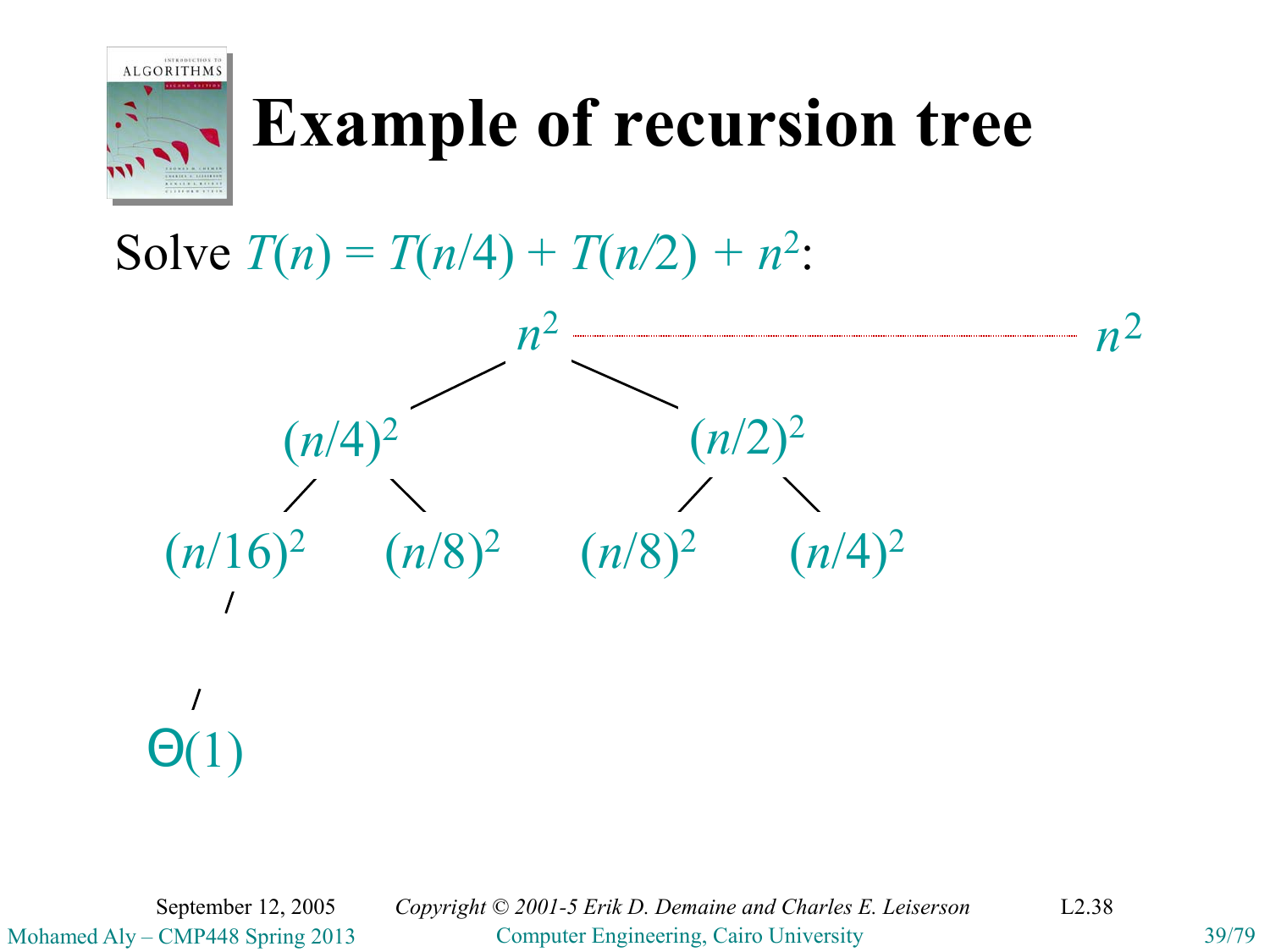

#### Solve  $T(n) = T(n/4) + T(n/2) + n^2$ :



Mohamed Aly – CMP448 Spring 2013 Computer Engineering, Cairo University 40/79 September 12, 2005 *Copyright © 2001-5 Erik D. Demaine and Charles E. Leiserson* L2.39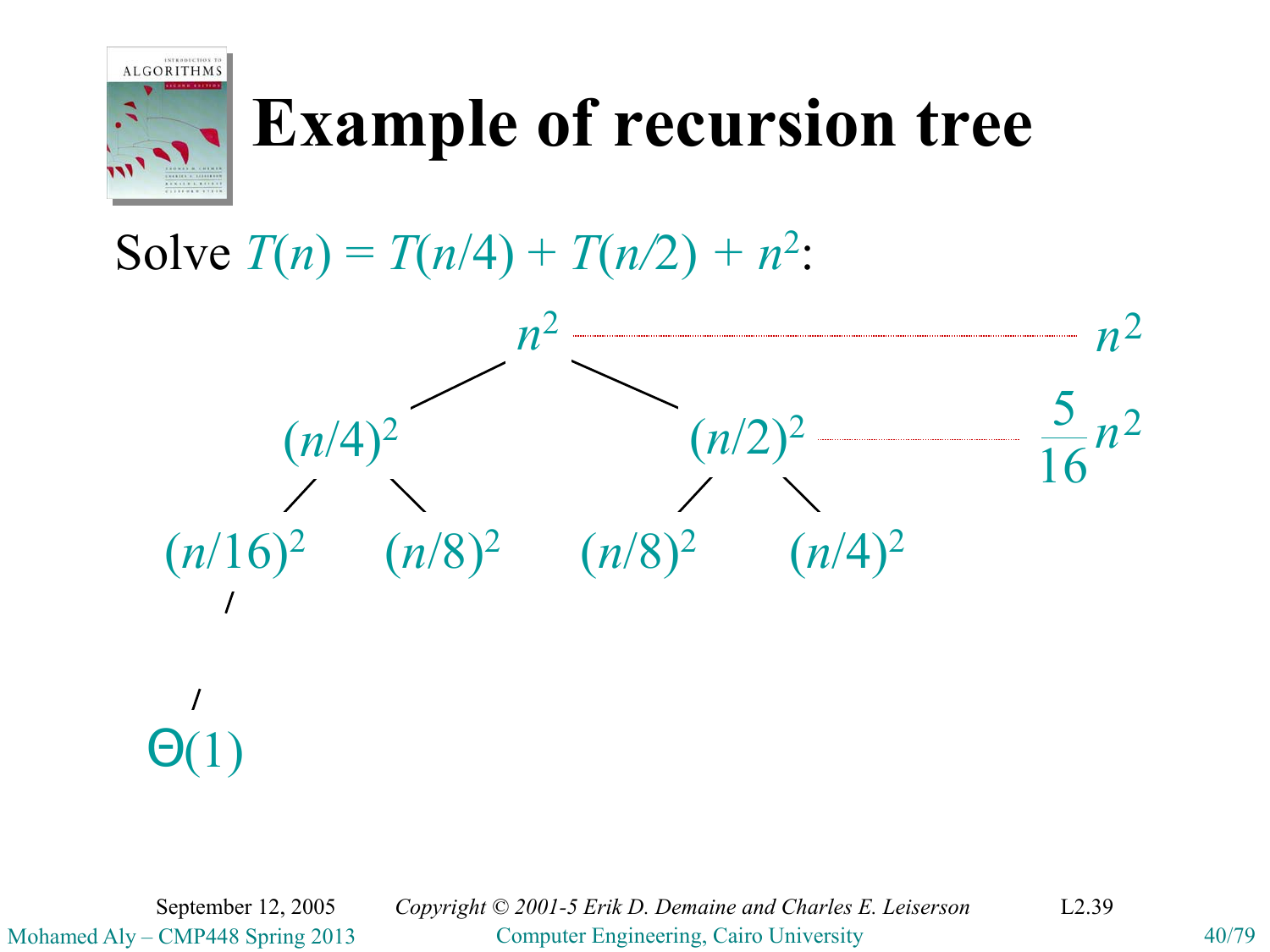

#### Solve  $T(n) = T(n/4) + T(n/2) + n^2$ :



Mohamed Aly – CMP448 Spring 2013 Computer Engineering, Cairo University 41/79 September 12, 2005 *Copyright © 2001-5 Erik D. Demaine and Charles E. Leiserson* L2.40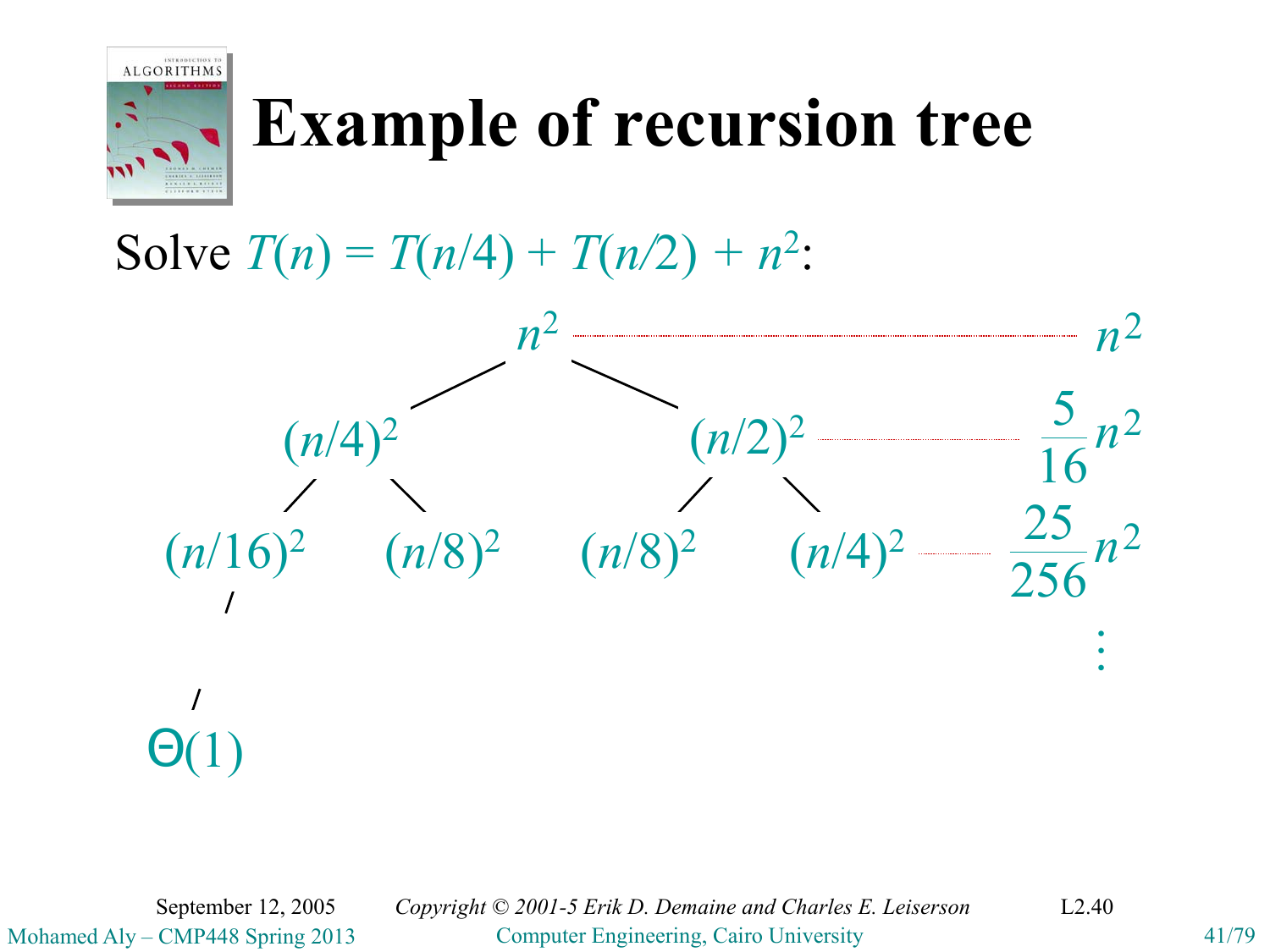

#### Solve  $T(n) = T(n/4) + T(n/2) + n^2$ :



Mohamed Aly – CMP448 Spring 2013 Computer Engineering, Cairo University 42/79 September 12, 2005 *Copyright © 2001-5 Erik D. Demaine and Charles E. Leiserson* L2.41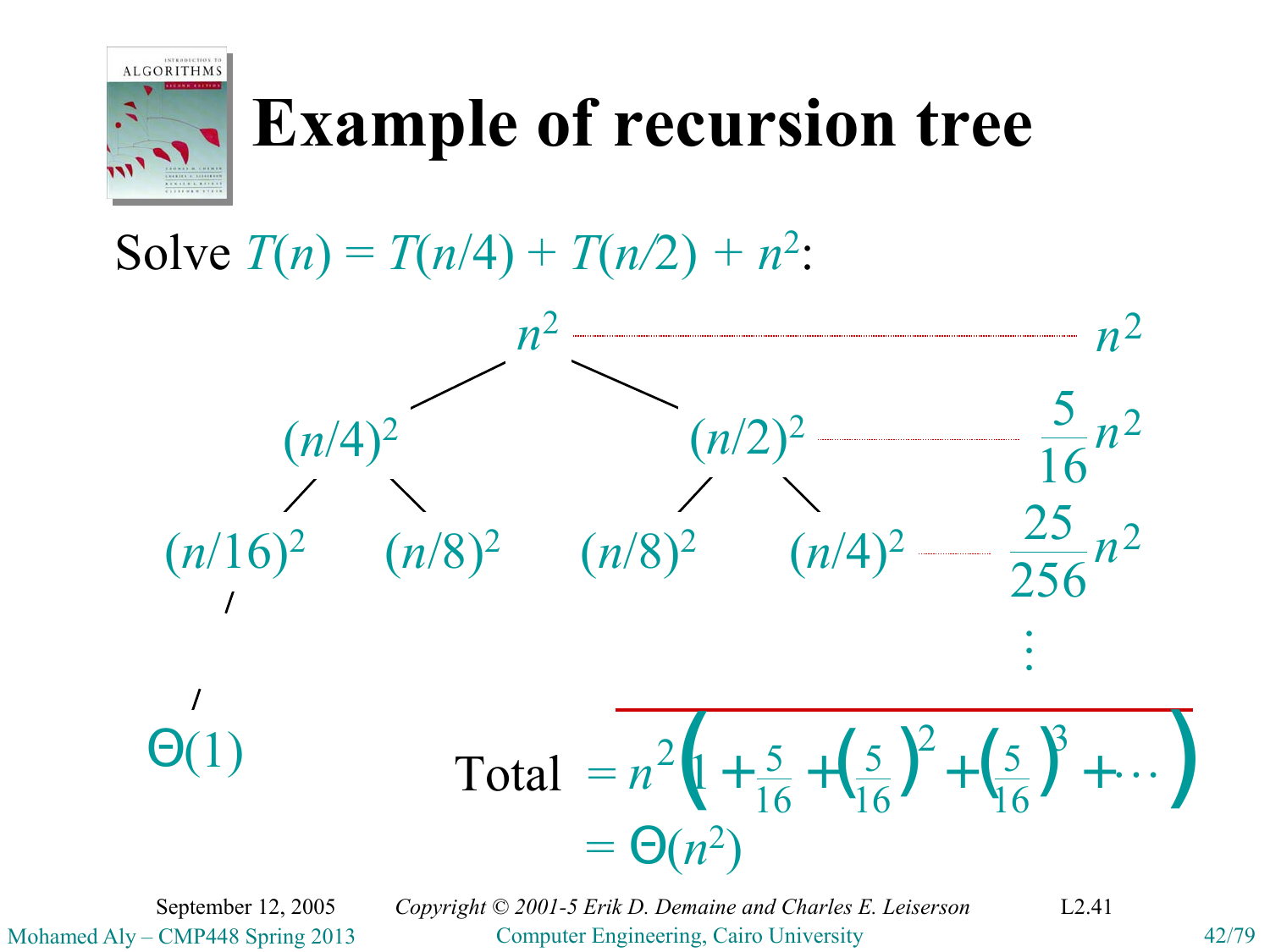

## **The master method**

The master method applies to recurrences of the form

 $T(n) = a T(n/b) + f(n)$ ,

where  $a \geq 1$ ,  $b > 1$ , and f is asymptotically positive.

Mohamed Aly – CMP448 Spring 2013 Computer Engineering, Cairo University 43/79

September 12, 2005 *Copyright © 2001-5 Erik D. Demaine and Charles E. Leiserson* L2.42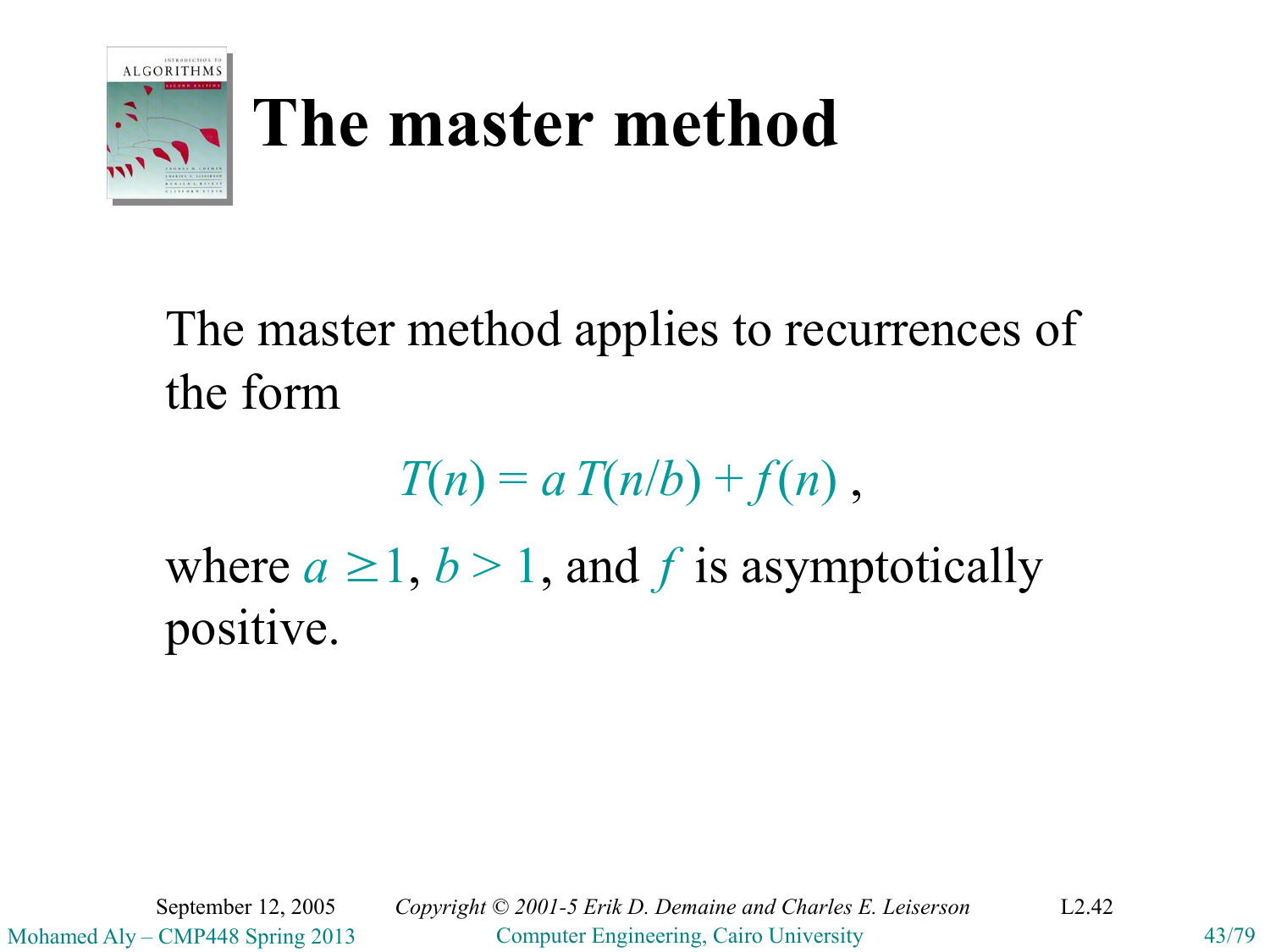

#### **Three common cases**

#### Compare  $f(n)$  with  $n^{\log_b a}$ :

- 1.  $f(n) = O(n^{\log_b a \epsilon})$  for some constant  $\epsilon > 0$ .
	- $f(n)$  grows polynomially slower than  $n^{\log_b a}$ (by an  $n^{\epsilon}$  factor).

*Solution:*  $T(n) = \Theta(n^{\log_b a})$ .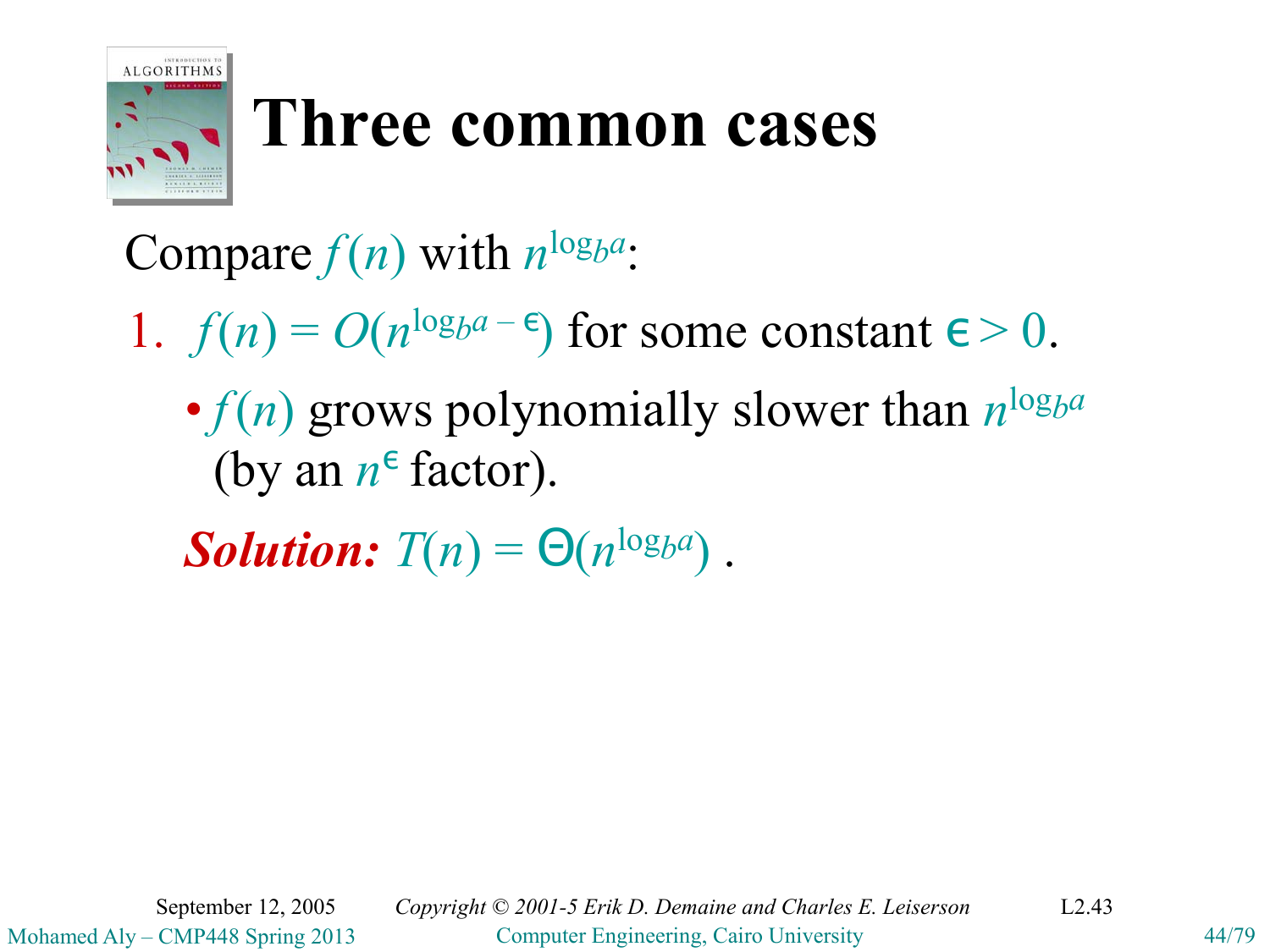

#### **Three common cases**

Compare  $f(n)$  with  $n^{\log_b a}$ :

1.  $f(n) = O(n^{\log_b a - \epsilon})$  for some constant  $\epsilon > 0$ .

•  $f(n)$  grows polynomially slower than  $n^{\log_b a}$ (by an  $n^{\epsilon}$  factor).

*Solution:*  $T(n) = \Theta(n^{\log_b a})$ .

2.  $f(n) = \Theta(n^{\log_b a} \lg^k n)$  for some constant  $k \ge 0$ . •  $f(n)$  and  $n^{\log_b a}$  grow at similar rates.

*Solution:*  $T(n) = \Theta(n^{\log_b a} \lg^{k+1} n)$ .

Mohamed Aly – CMP448 Spring 2013 Computer Engineering, Cairo University 45/79 September 12, 2005 *Copyright © 2001-5 Erik D. Demaine and Charles E. Leiserson* L2.44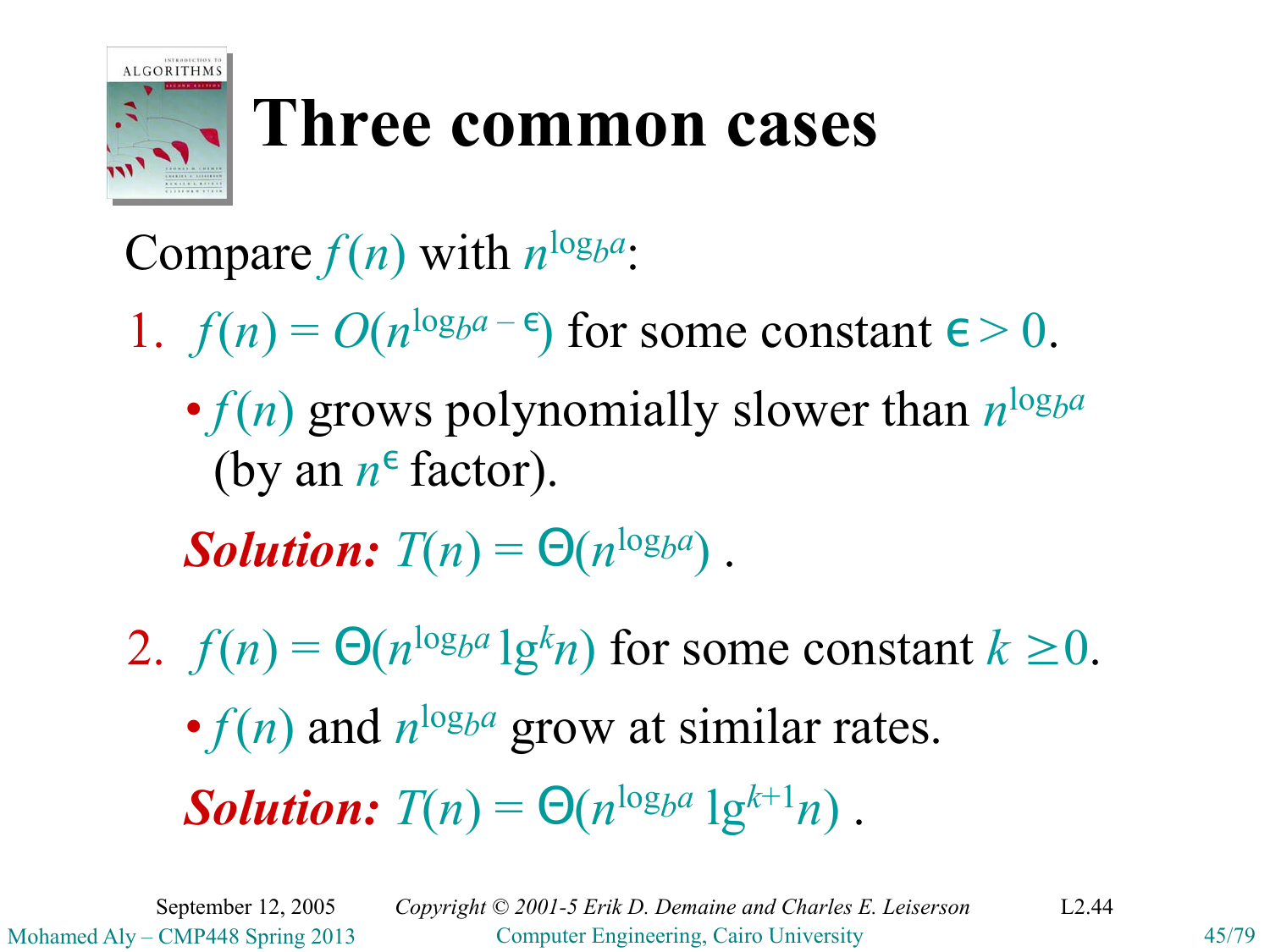

# **Three common cases (cont.)**

Compare  $f(n)$  with  $n^{\log_b a}$ :

3.  $f(n) = \Omega(n^{\log_b a + \epsilon})$  for some constant  $\epsilon > 0$ .

•  $f(n)$  grows polynomially faster than  $n^{\log_b a}$  (by an *n* ε factor),

*and f*(*n*) satisfies the *regularity condition* that  $af(n/b) \leq cf(n)$  for some constant  $c < 1$ .

*Solution:*  $T(n) = \Theta(f(n))$ .

Mohamed Aly – CMP448 Spring 2013 Computer Engineering, Cairo University 46/79 September 12, 2005 *Copyright © 2001-5 Erik D. Demaine and Charles E. Leiserson* L2.45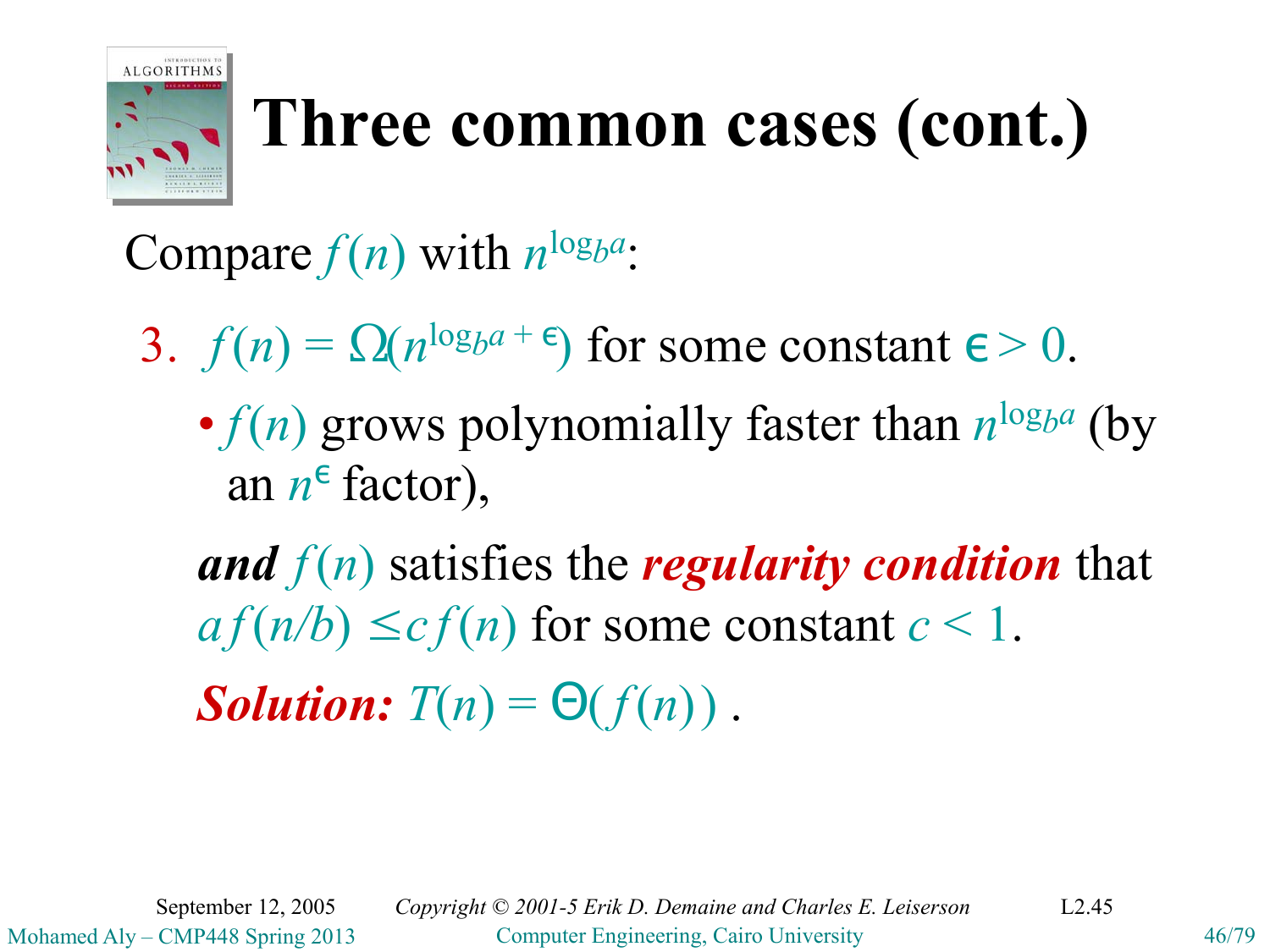

**Ex.** 
$$
T(n) = 4T(n/2) + n
$$

$$
a = 4, b = 2 \Rightarrow n^{\log_b a} = n^2; f(n) = n.
$$
**Case 1**: 
$$
f(n) = O(n^{2-\epsilon}) \text{ for } \epsilon = 1.
$$

$$
T(n) = \Theta(n^2).
$$

Mohamed Aly – CMP448 Spring 2013 Computer Engineering, Cairo University 47/79 September 12, 2005 *Copyright © 2001-5 Erik D. Demaine and Charles E. Leiserson* L2.46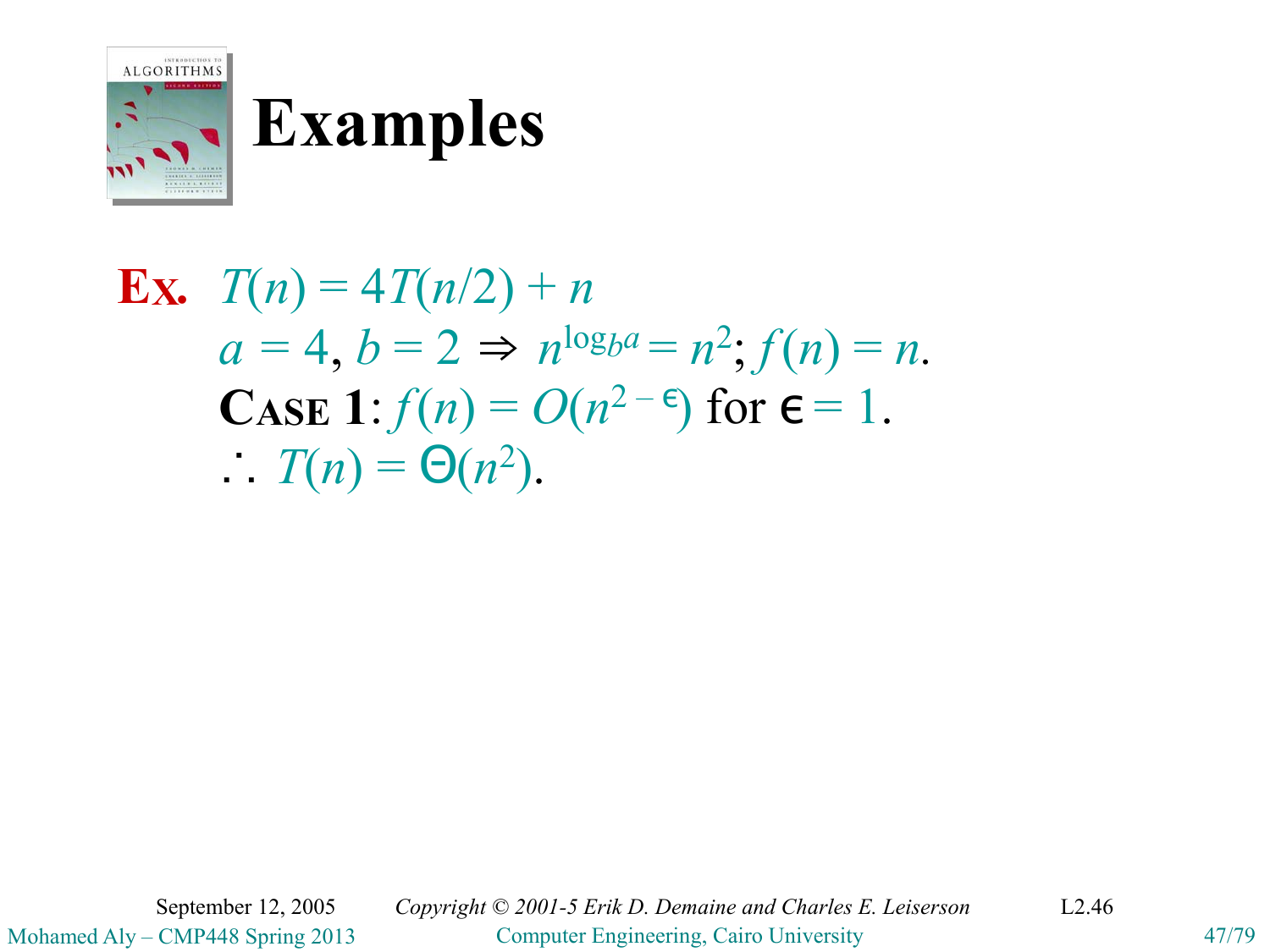

**Ex.** 
$$
T(n) = 4T(n/2) + n
$$

$$
a = 4, b = 2 \Rightarrow n^{\log_b a} = n^2; f(n) = n.
$$
**CASE 1**: 
$$
f(n) = O(n^{2-\epsilon}) \text{ for } \epsilon = 1.
$$

$$
T(n) = \Theta(n^2).
$$

**Ex.** 
$$
T(n) = 4T(n/2) + n^2
$$
  
\n $a = 4, b = 2 \Rightarrow n^{\log_b a} = n^2; f(n) = n^2$ .  
\n**CASE 2:**  $f(n) = \Theta(n^2 \lg^0 n)$ , that is,  $k = 0$ .  
\n $T(n) = \Theta(n^2 \lg n)$ .

Mohamed Aly – CMP448 Spring 2013 Computer Engineering, Cairo University 48/79 September 12, 2005 *Copyright © 2001-5 Erik D. Demaine and Charles E. Leiserson* L2.47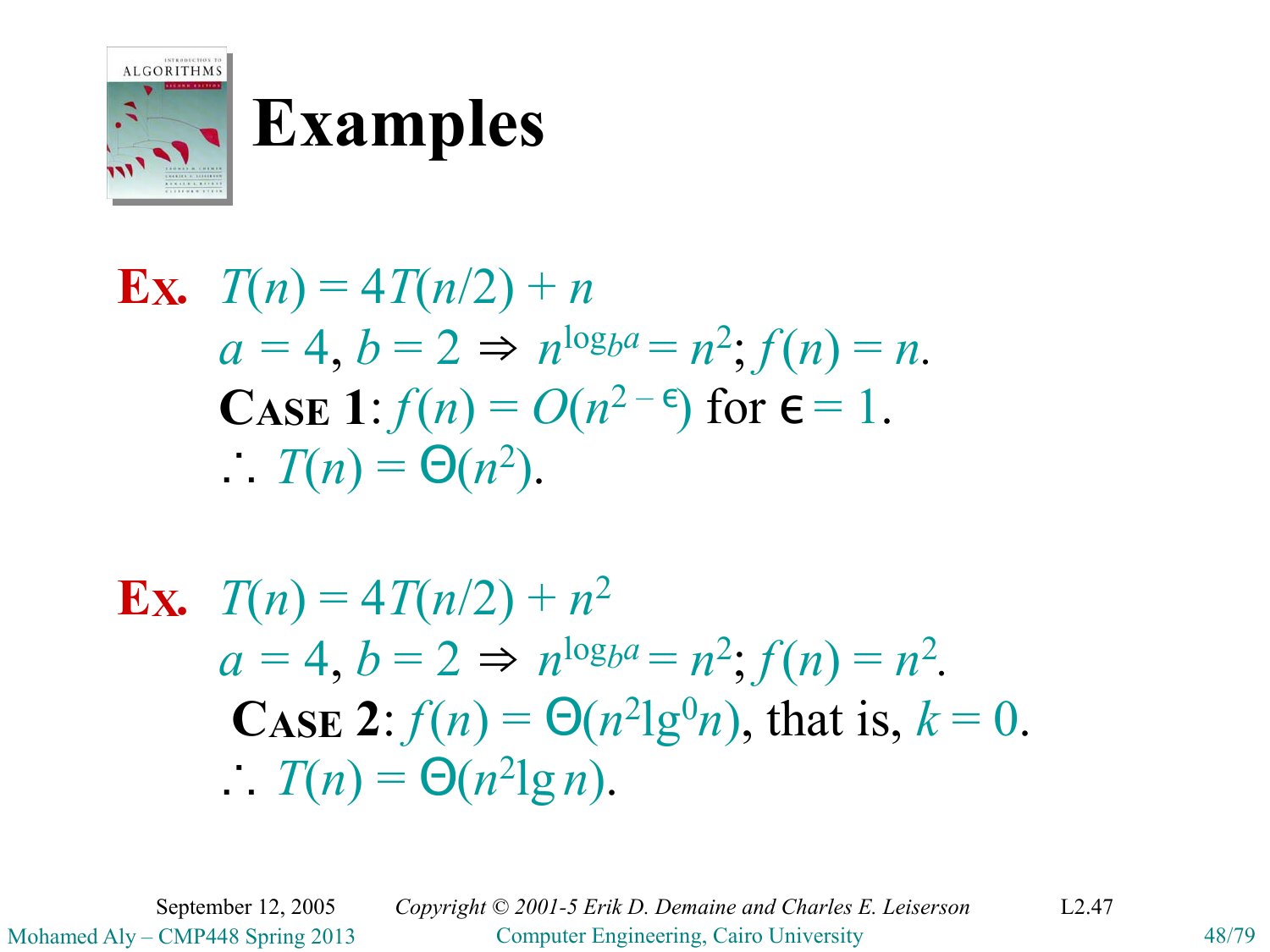

**Ex.** 
$$
T(n) = 4T(n/2) + n^3
$$
  
\n $a = 4, b = 2 \Rightarrow n^{\log_b a} = n^2$ ;  $f(n) = n^3$ .  
\n**CASE 3**:  $f(n) = \Omega(n^{2+1})$  for  $f = 1$   
\nand  $4(n/2)^3 \le cn^3$  (reg. cond.) for  $c = 1/2$ .  
\n $\therefore T(n) = \Theta(n^3)$ .

Mohamed Aly – CMP448 Spring 2013 Computer Engineering, Cairo University 49/79 September 12, 2005 *Copyright © 2001-5 Erik D. Demaine and Charles E. Leiserson* L2.48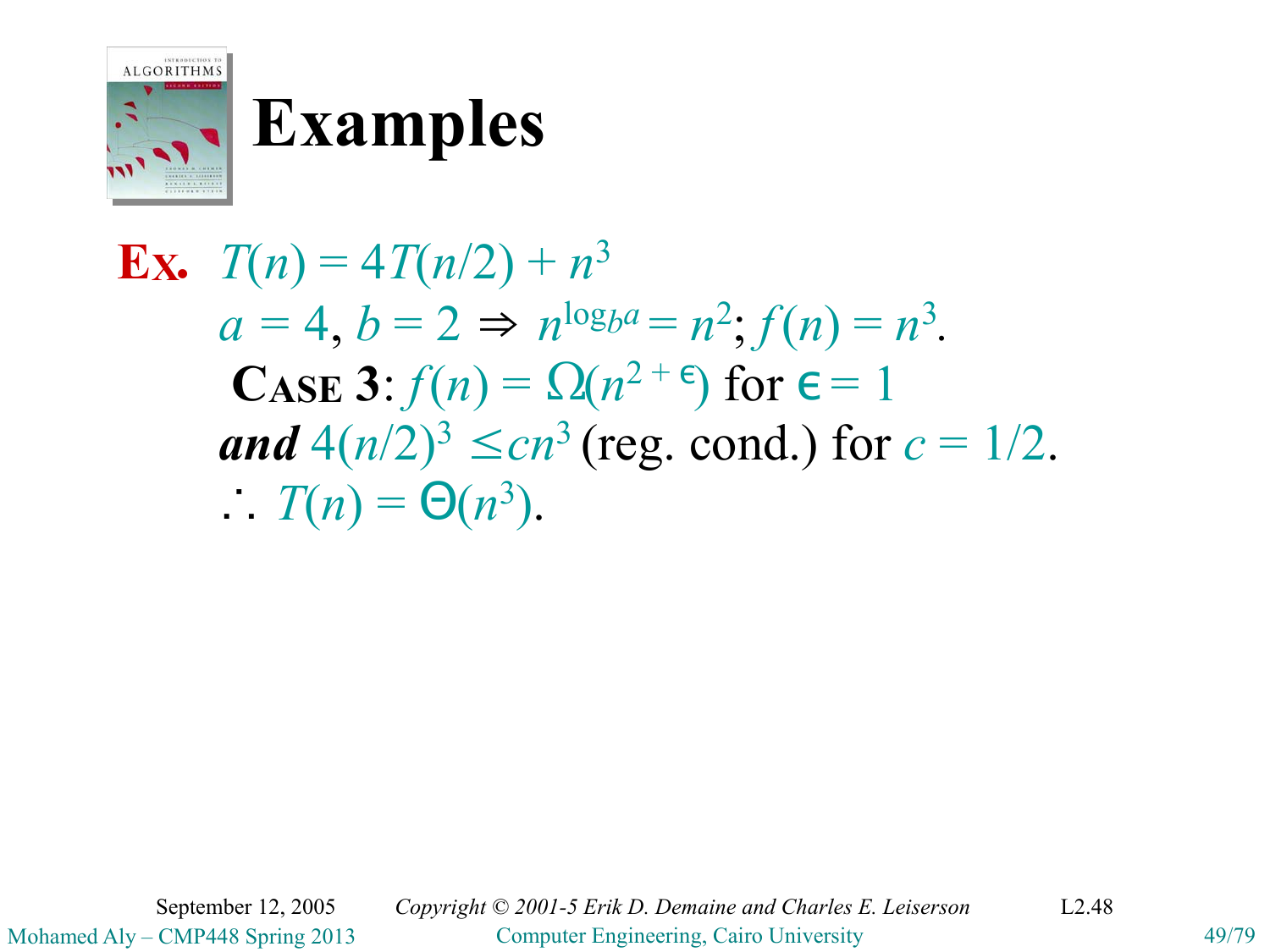

**Ex.** 
$$
T(n) = 4T(n/2) + n^3
$$
  
\n $a = 4, b = 2 \Rightarrow n^{\log_b a} = n^2; f(n) = n^3$ .  
\n**CASE 3:**  $f(n) = \Omega(n^{2+1})$  for  $t = 1$   
\n**and**  $4(n/2)^3 \le cn^3$  (reg. cond.) for  $c = 1/2$ .  
\n $\therefore T(n) = \Theta(n^3)$ .

**Ex.** 
$$
T(n) = 4T(n/2) + n^2/\lg n
$$
  
\n $a = 4, b = 2 \Rightarrow n^{\log_b a} = n^2; f(n) = n^2/\lg n$ .  
\nMaster method does not apply. In particular,  
\nfor every constant  $\epsilon > 0$ , we have  $n^{\epsilon} = \omega(\lg n)$ .

Mohamed Aly – CMP448 Spring 2013 Computer Engineering, Cairo University 50/79 September 12, 2005 *Copyright © 2001-5 Erik D. Demaine and Charles E. Leiserson* L2.49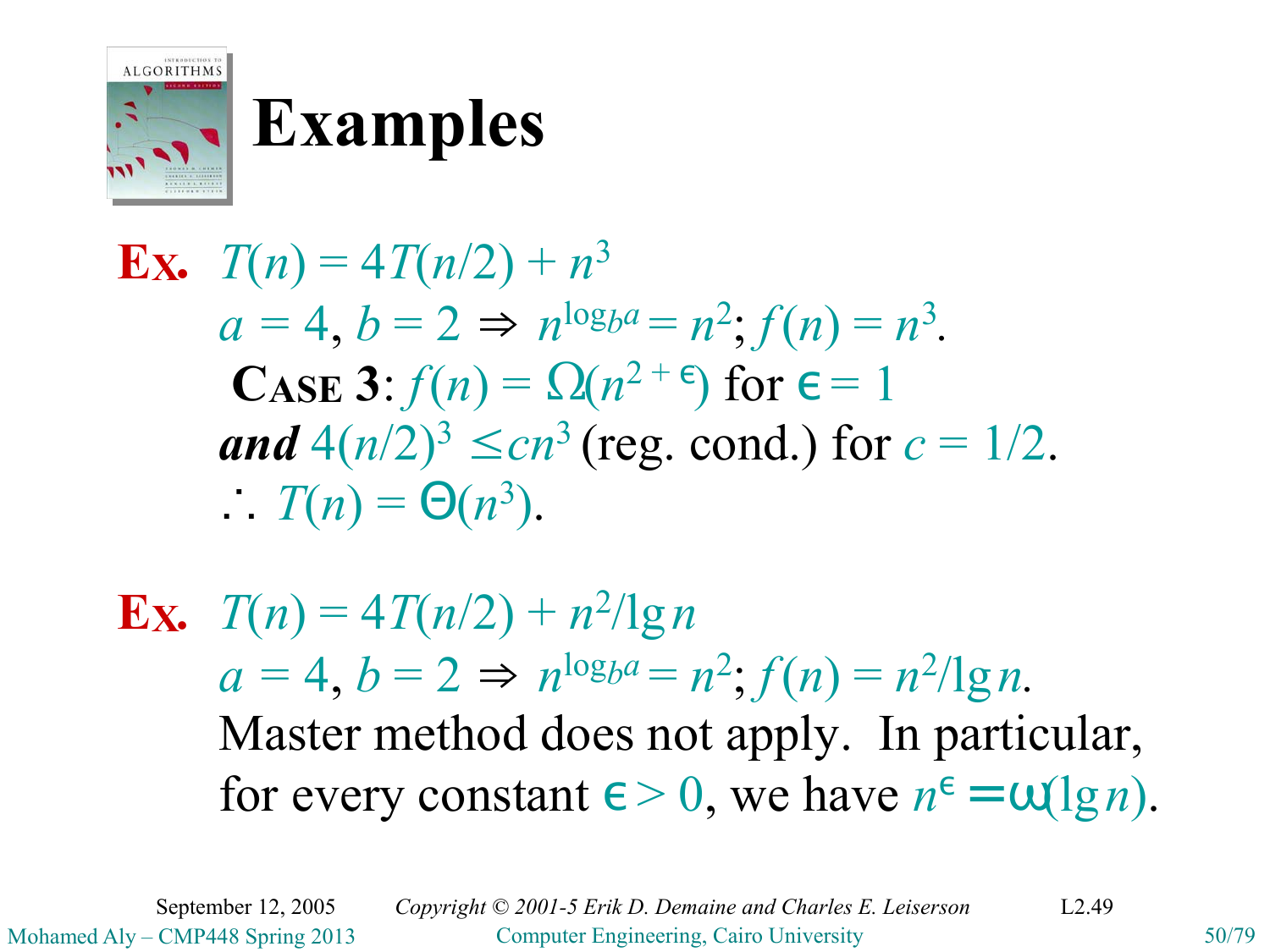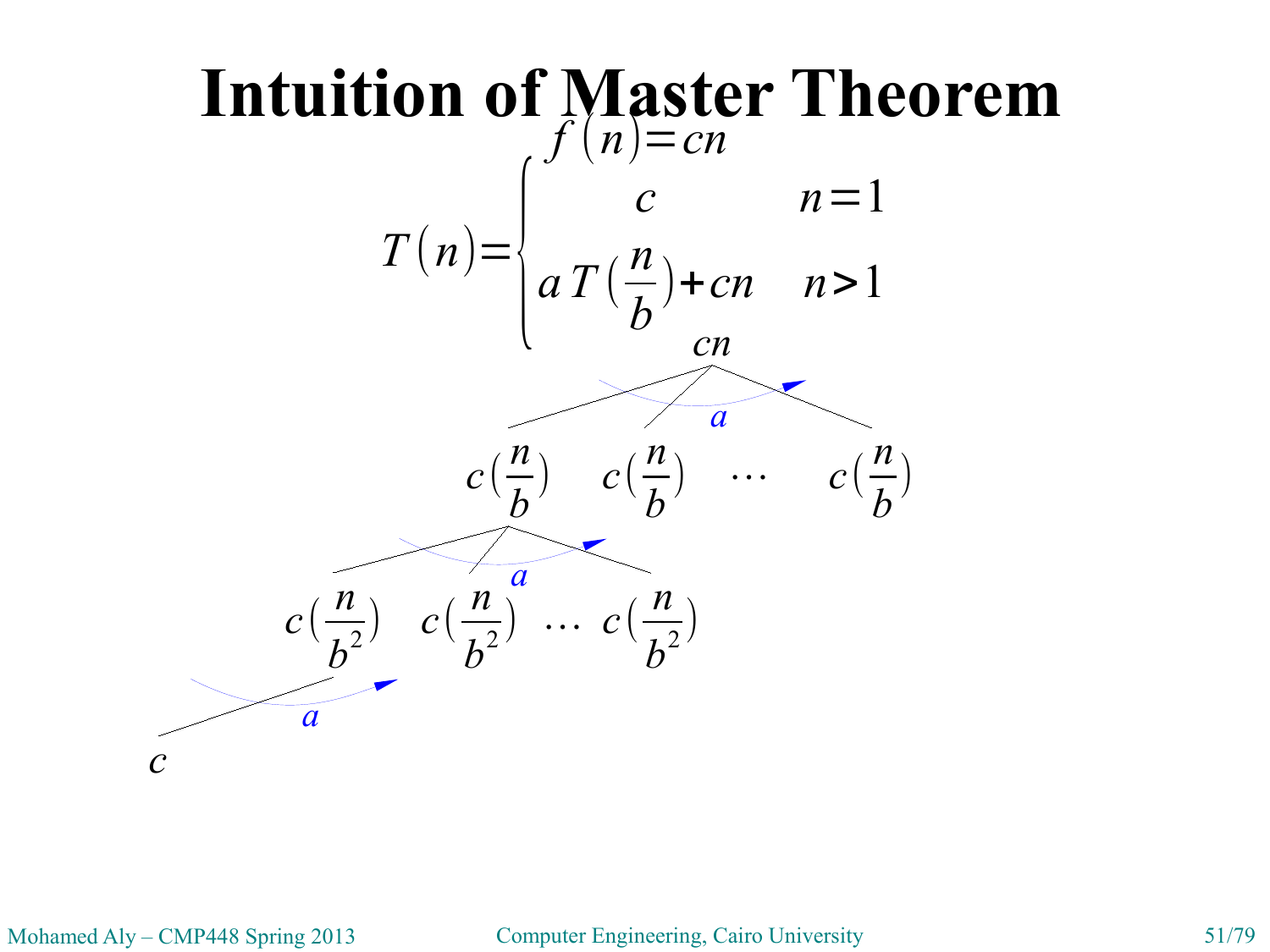

Mohamed Aly – CMP448 Spring 2013 Computer Engineering, Cairo University 52/79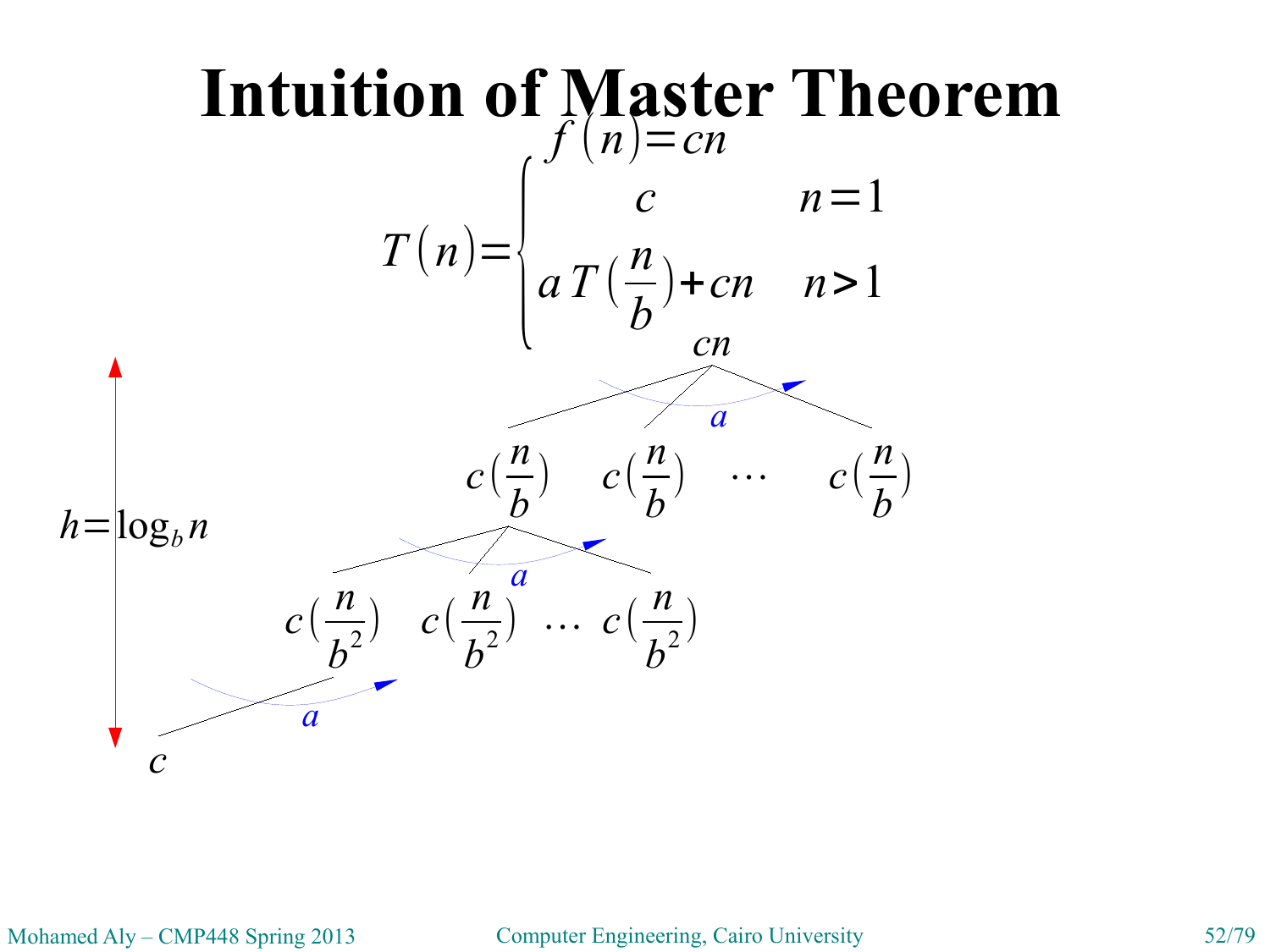

Mohamed Aly – CMP448 Spring 2013 Computer Engineering, Cairo University 53/79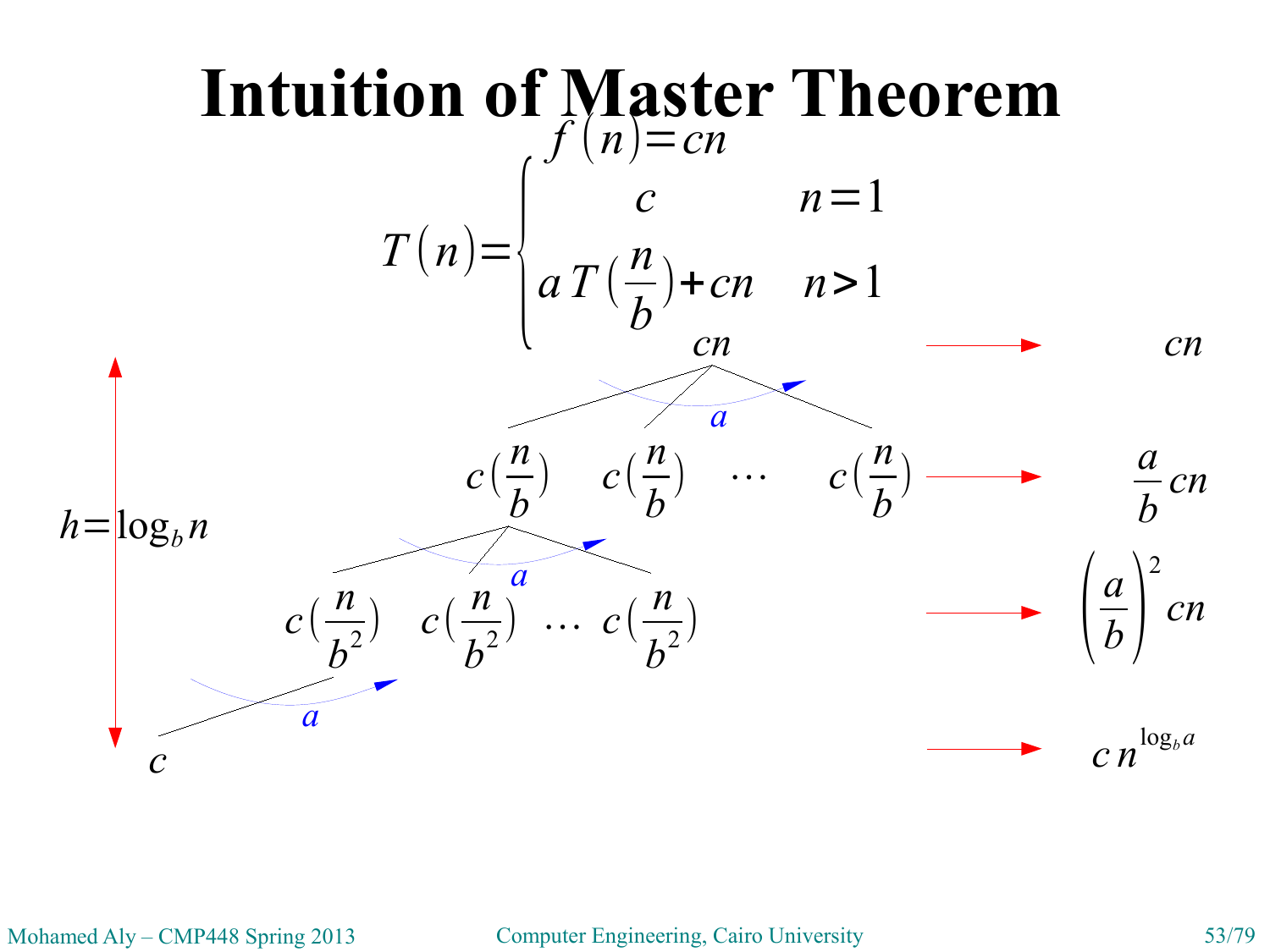

Mohamed Aly – CMP448 Spring 2013 Computer Engineering, Cairo University 54/79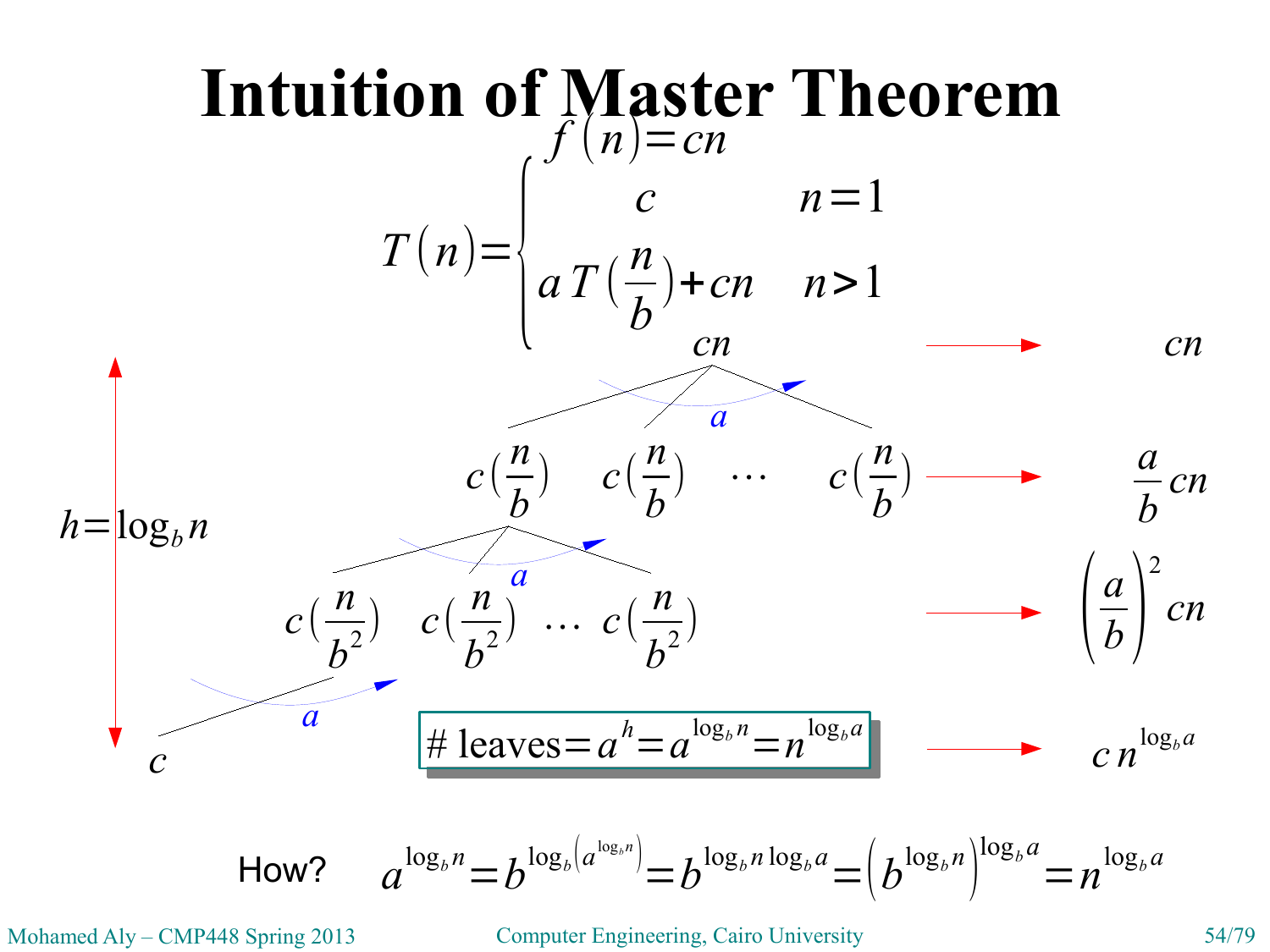

Mohamed Aly – CMP448 Spring 2013 Computer Engineering, Cairo University 55/79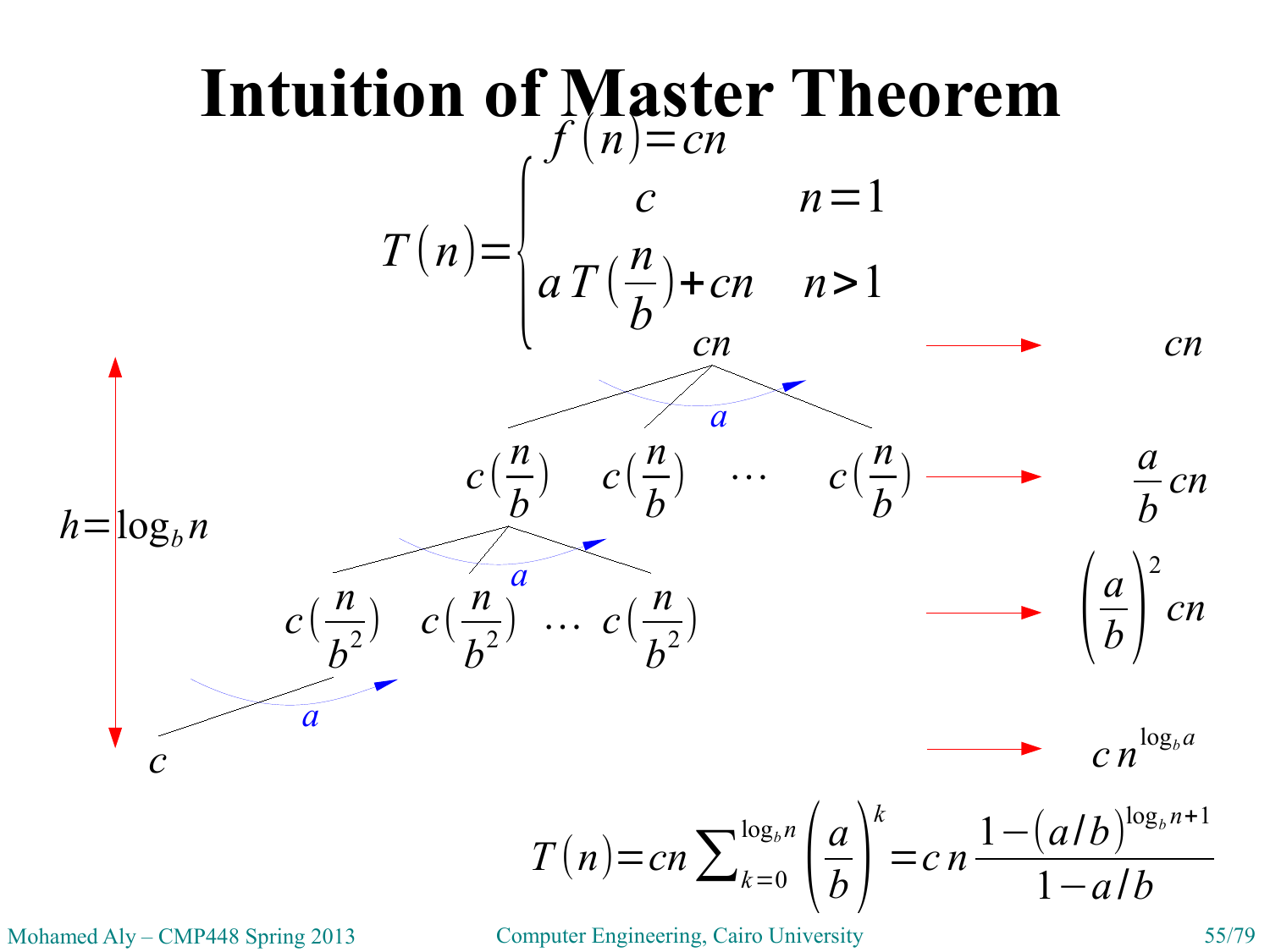

Mohamed Aly – CMP448 Spring 2013 Computer Engineering, Cairo University 56/79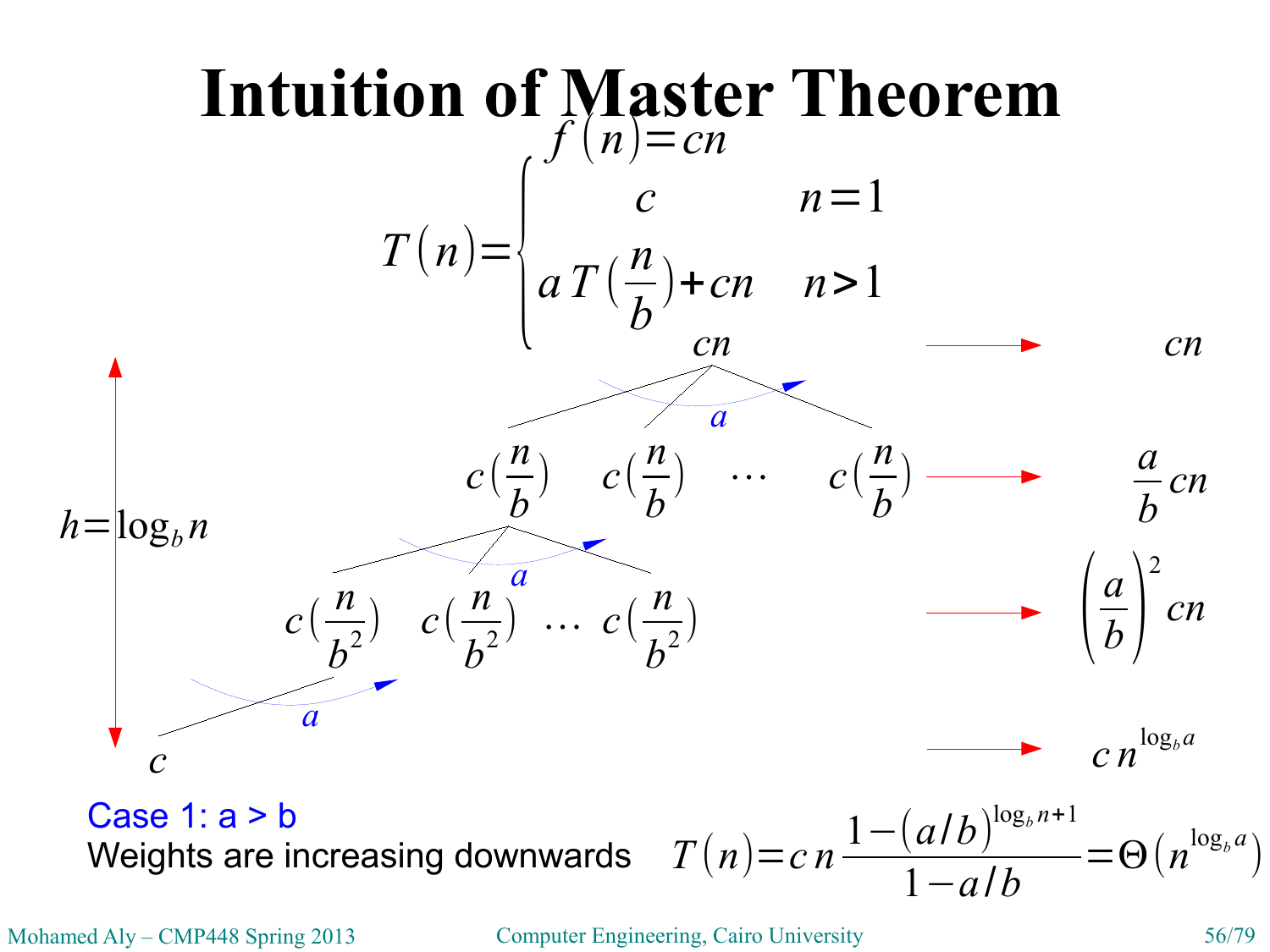

Mohamed Aly – CMP448 Spring 2013 Computer Engineering, Cairo University 57/79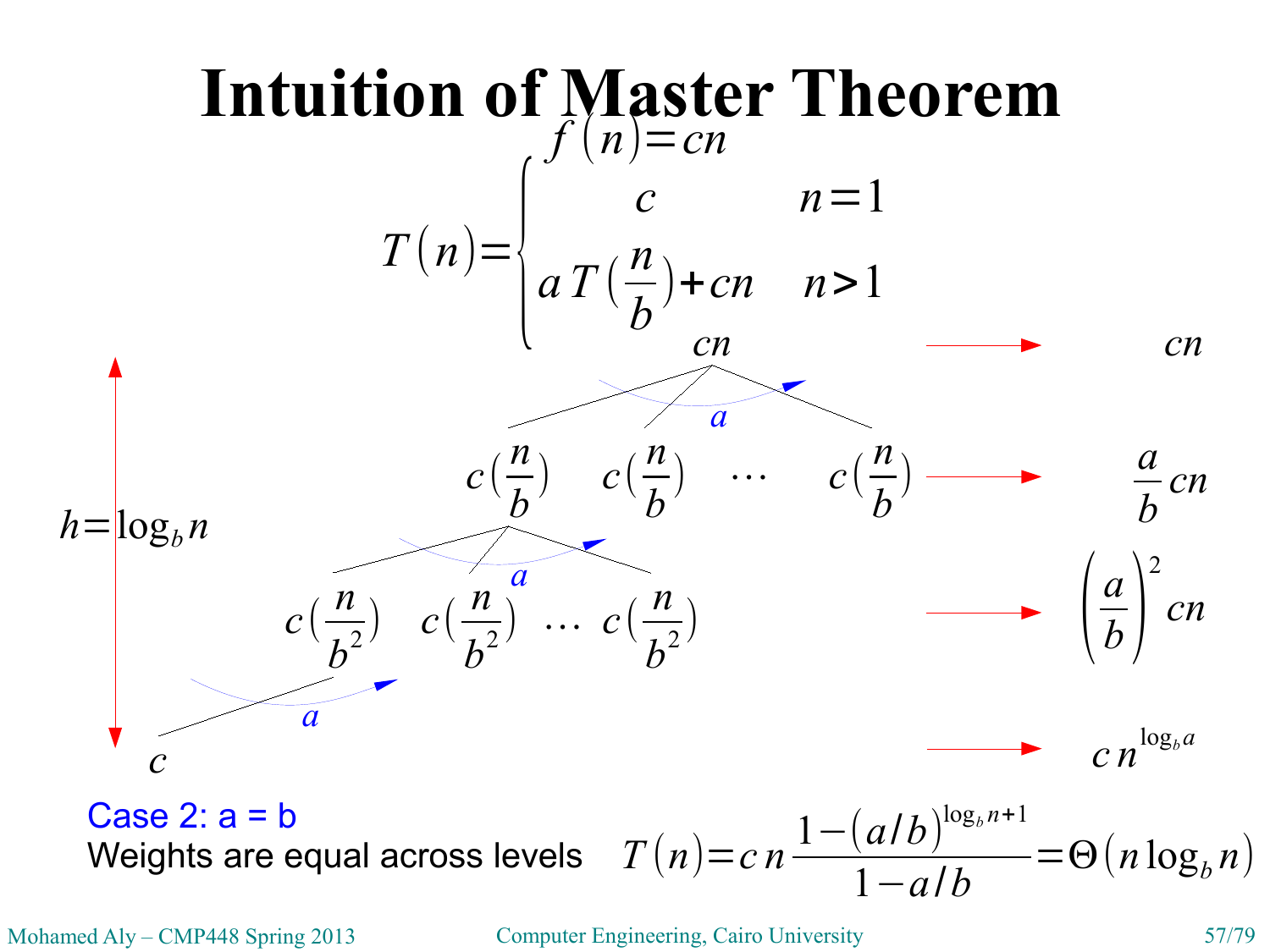

Mohamed Aly – CMP448 Spring 2013 Computer Engineering, Cairo University 58/79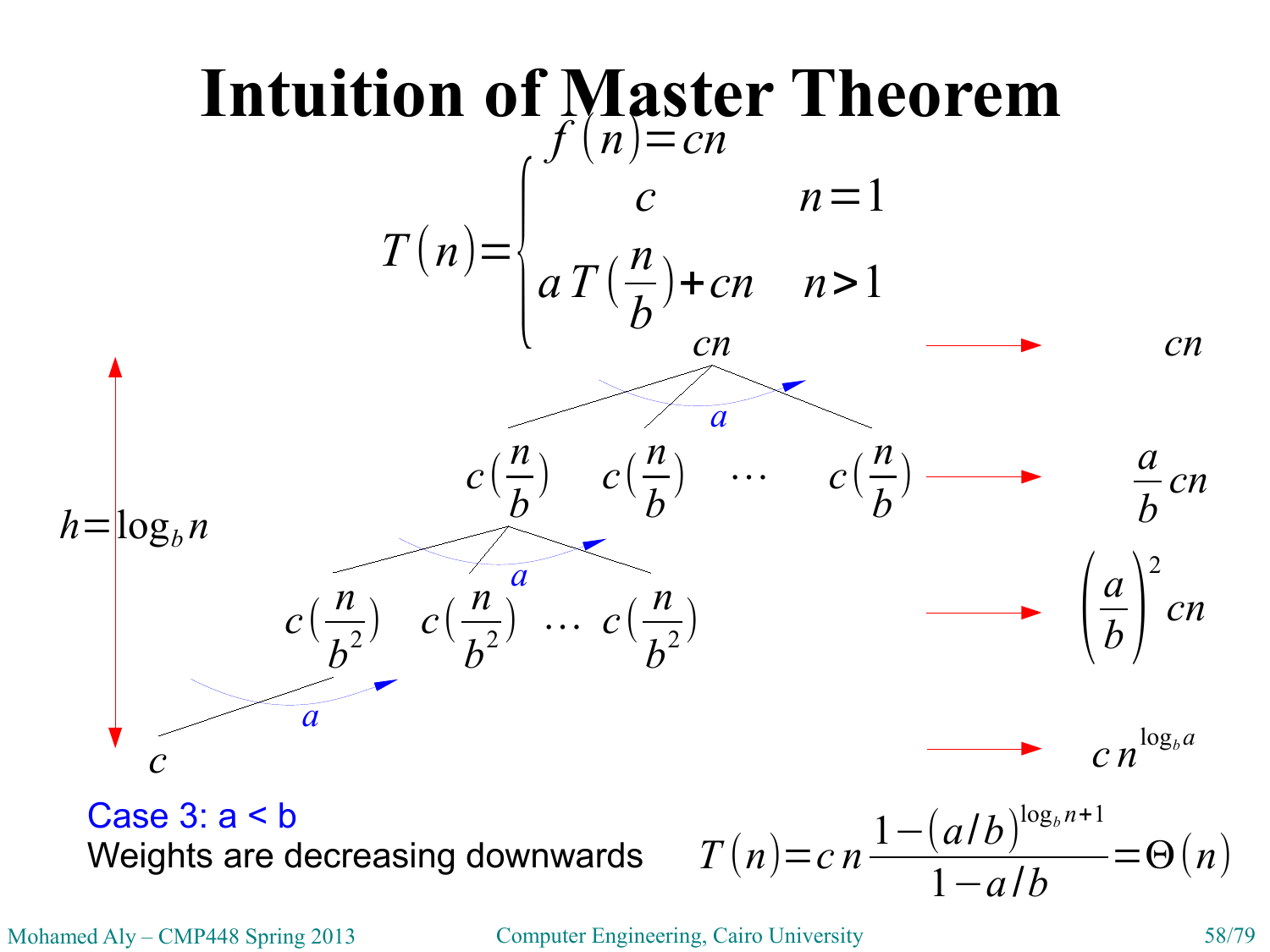#### **Intuition of Master Theorem Summary**  $f(n)=cn$  $T(n)=\begin{cases} a & n \end{cases}$  $c \qquad n=1$ *aT* ( *n b* )+*cn n*>1

$$
T(n) = \begin{cases} \Theta(n) & , a < b \\ \Theta(n \log_b n) & , a = b \\ \Theta(n^{\log_b a}) & , a > b \end{cases}
$$

Mohamed Aly – CMP448 Spring 2013 Computer Engineering, Cairo University 59/79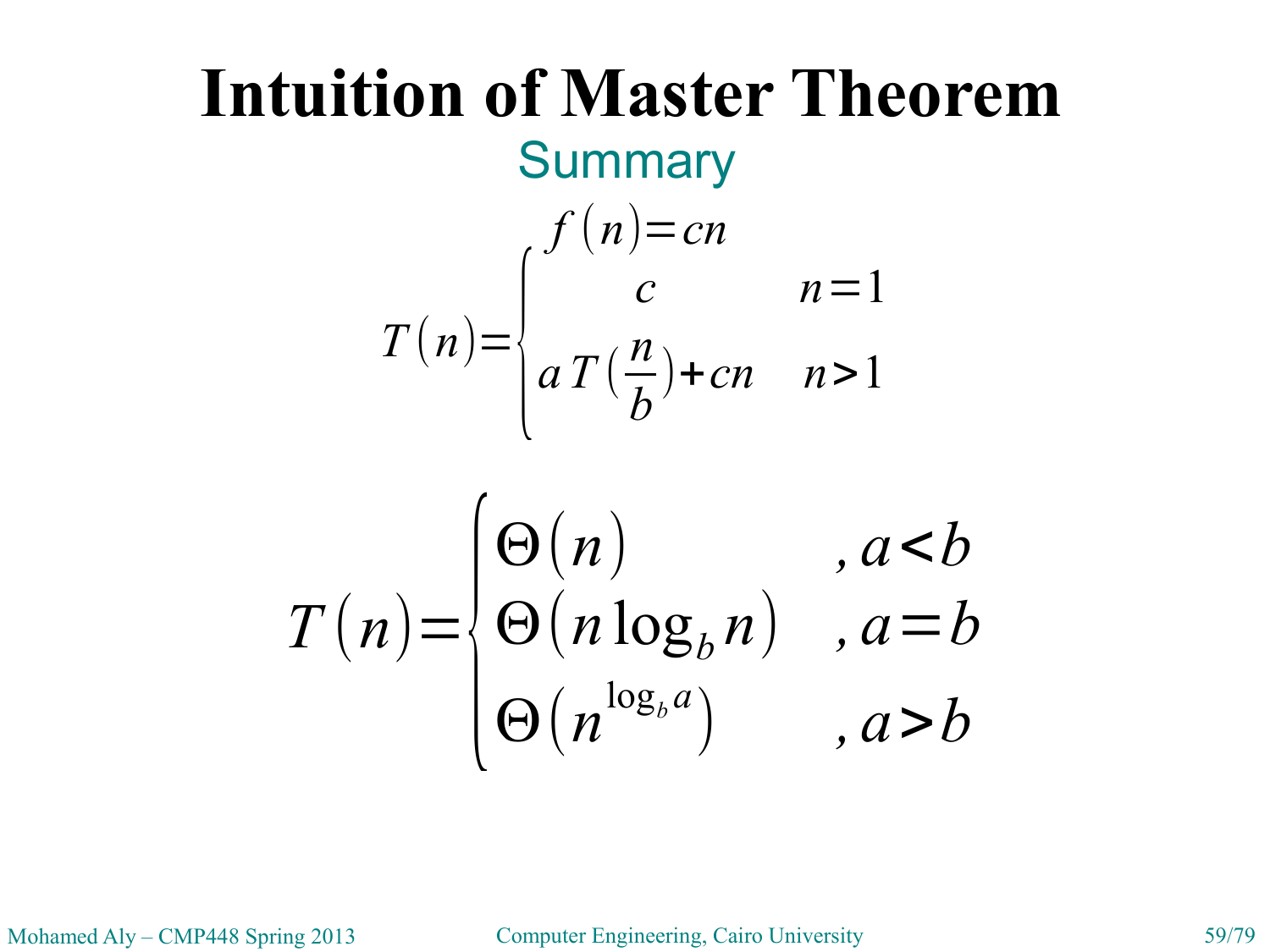

## **Idea of master theorem**



Mohamed Aly – CMP448 Spring 2013 Computer Engineering, Cairo University 60/79 September 12, 2005 *Copyright © 2001-5 Erik D. Demaine and Charles E. Leiserson* L2.54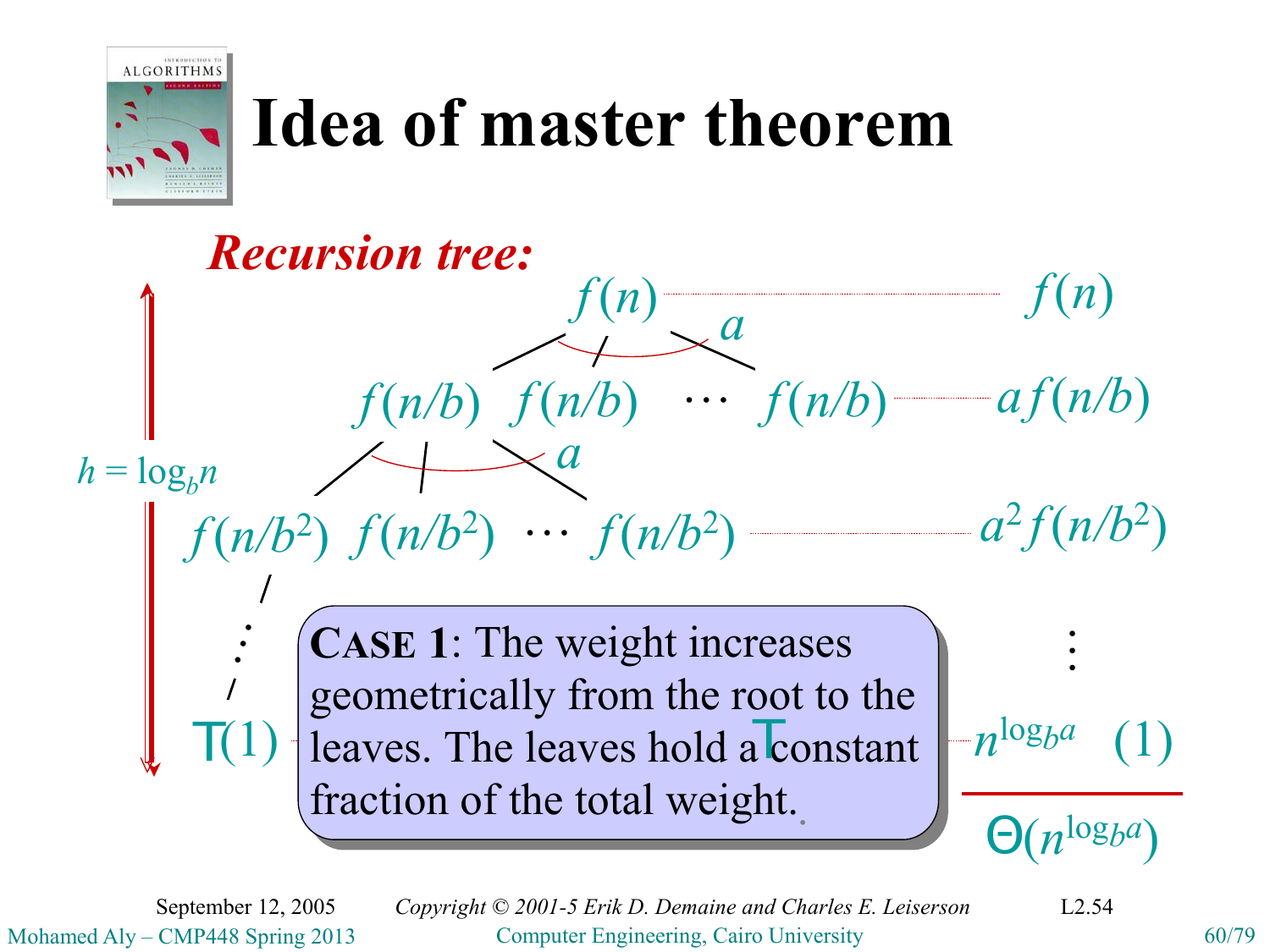

## **Idea of master theorem**



Mohamed Aly – CMP448 Spring 2013 Computer Engineering, Cairo University 61/79 September 12, 2005 *Copyright © 2001-5 Erik D. Demaine and Charles E. Leiserson* L2.55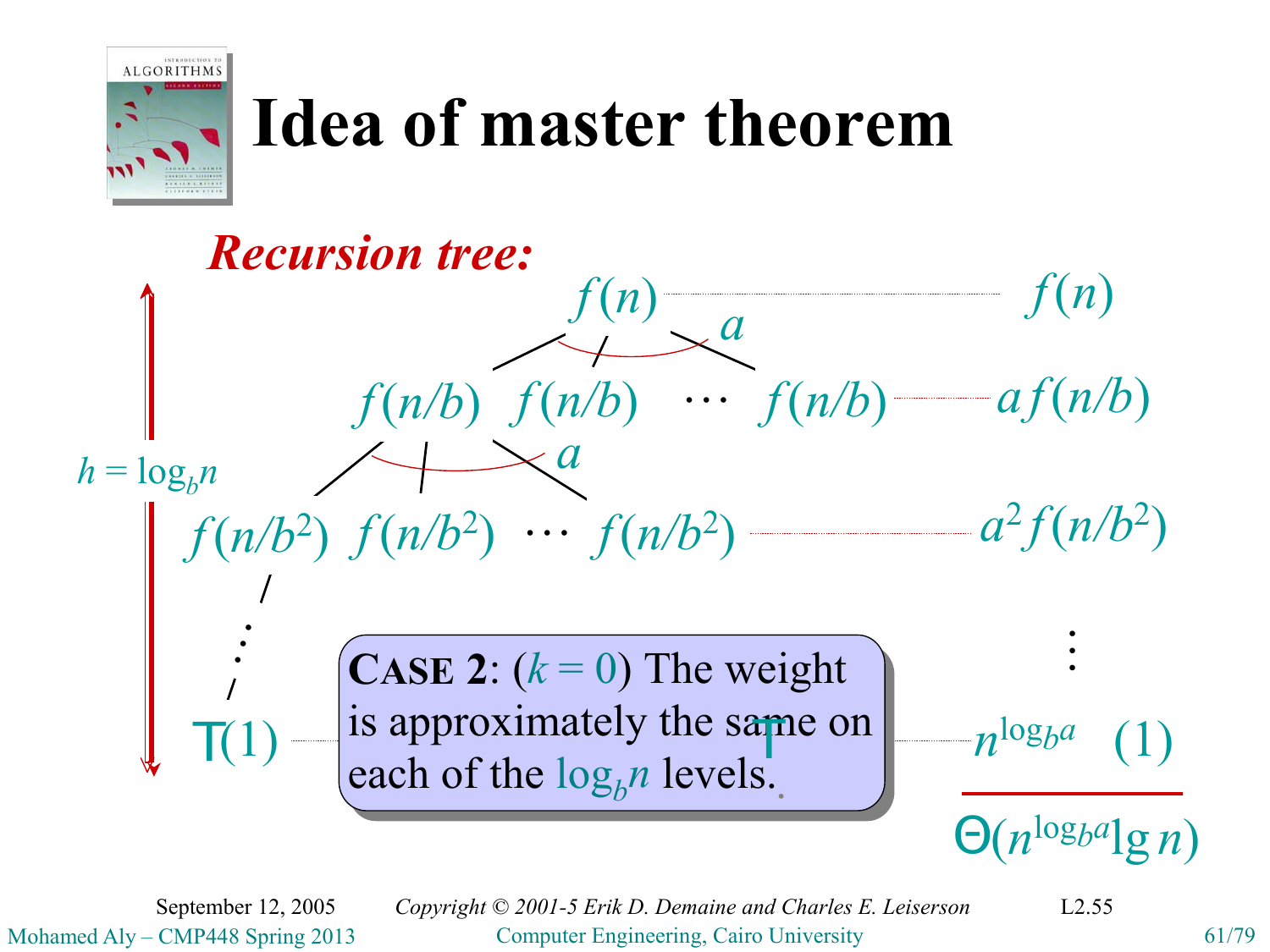

## **Idea of master theorem**



Mohamed Aly – CMP448 Spring 2013 Computer Engineering, Cairo University 62/79 September 12, 2005 *Copyright © 2001-5 Erik D. Demaine and Charles E. Leiserson* L2.56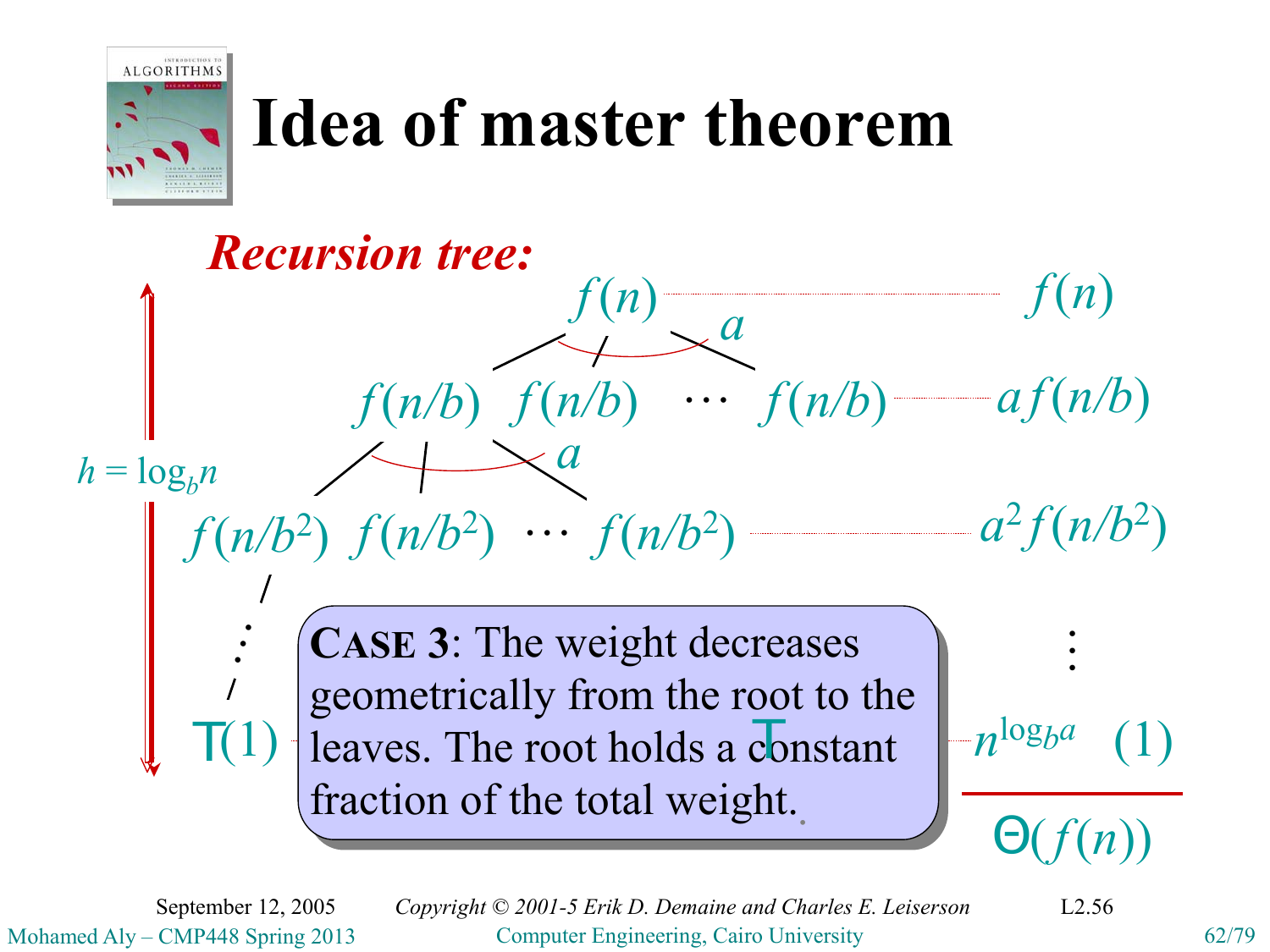

# **The divide-and-conquer design paradigm**

- *1. Divide* the problem (instance) into subproblems.
- *2. Conquer* the subproblems by solving them recursively.
- *3. Combine* subproblem solutions.

Mohamed Aly – CMP448 Spring 2013 Computer Engineering, Cairo University 63/79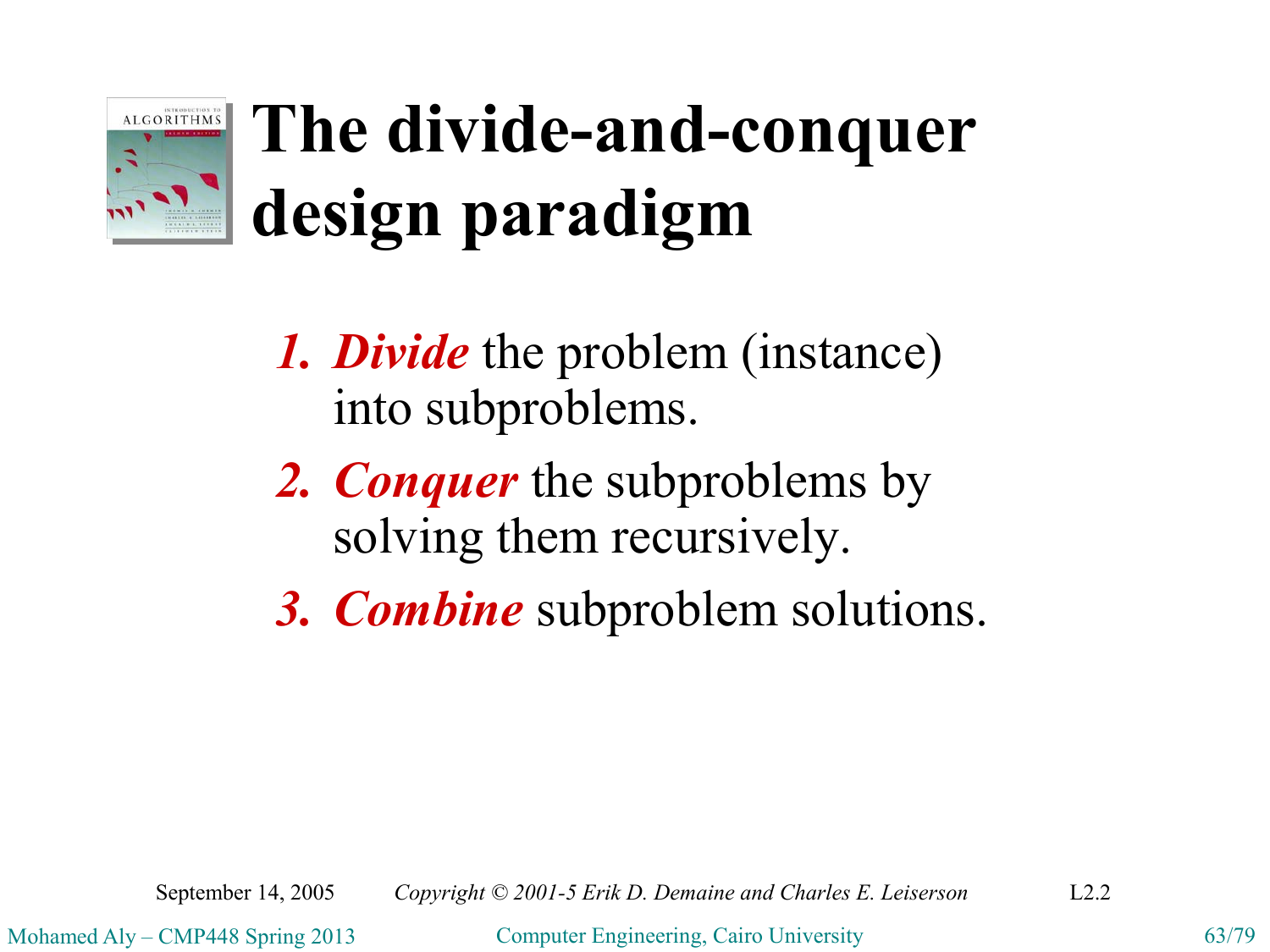

## **Merge sort**

- *1. Divide:* Trivial.
- *2. Conquer:* Recursively sort 2 subarrays.
- *3. Combine:* Linear-time merge.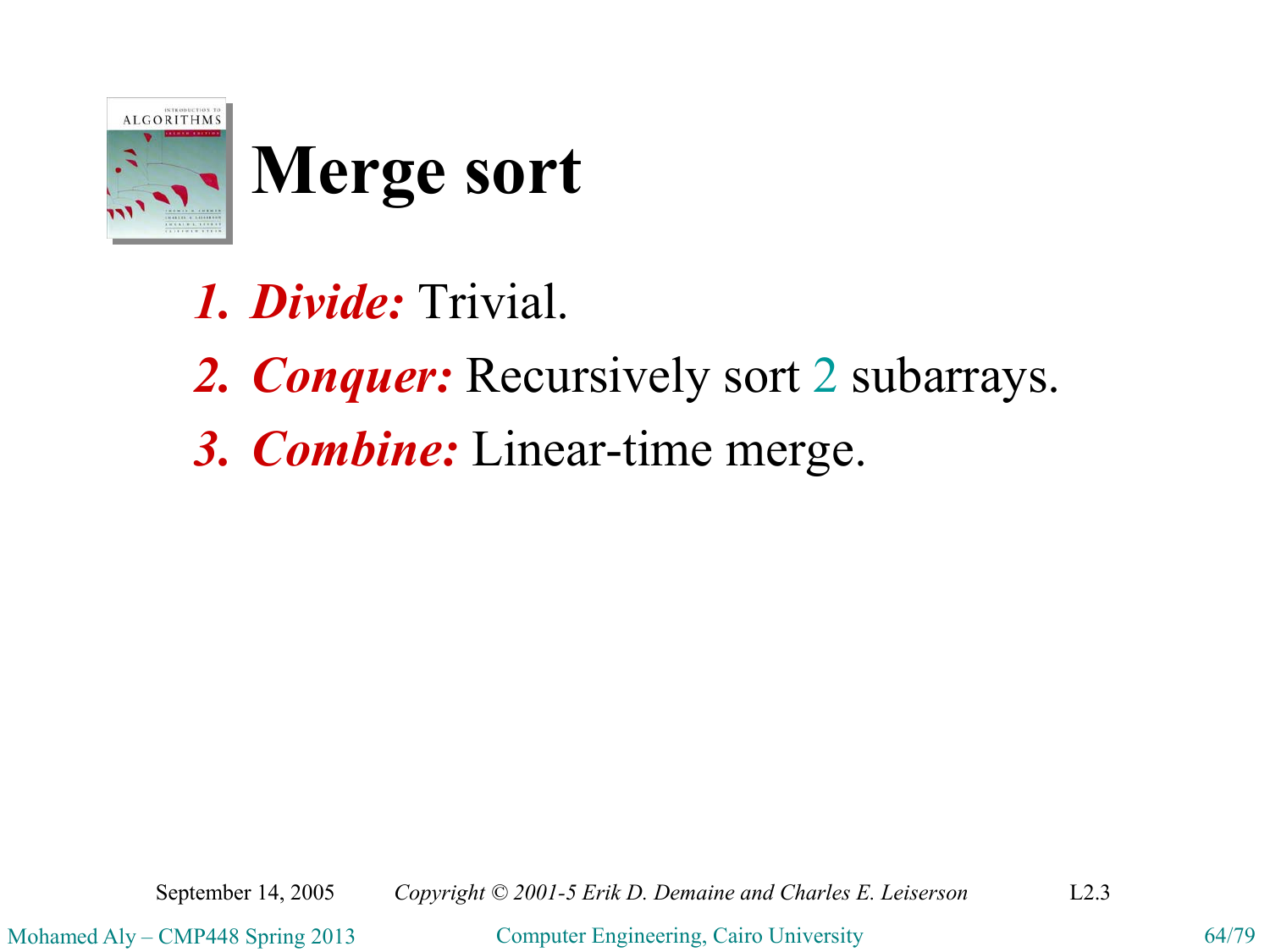

## **Merge sort**

*1. Divide:* Trivial. *2. Conquer:* Recursively sort 2 subarrays. *3. Combine:* Linear-time merge.  $T(n)$  = *# subproblems subproblem size work dividing and combining*

September 14, 2005 *Copyright © 2001-5 Erik D. Demaine and Charles E. Leiserson* L2.4

Mohamed Aly – CMP448 Spring 2013 Computer Engineering, Cairo University 65/79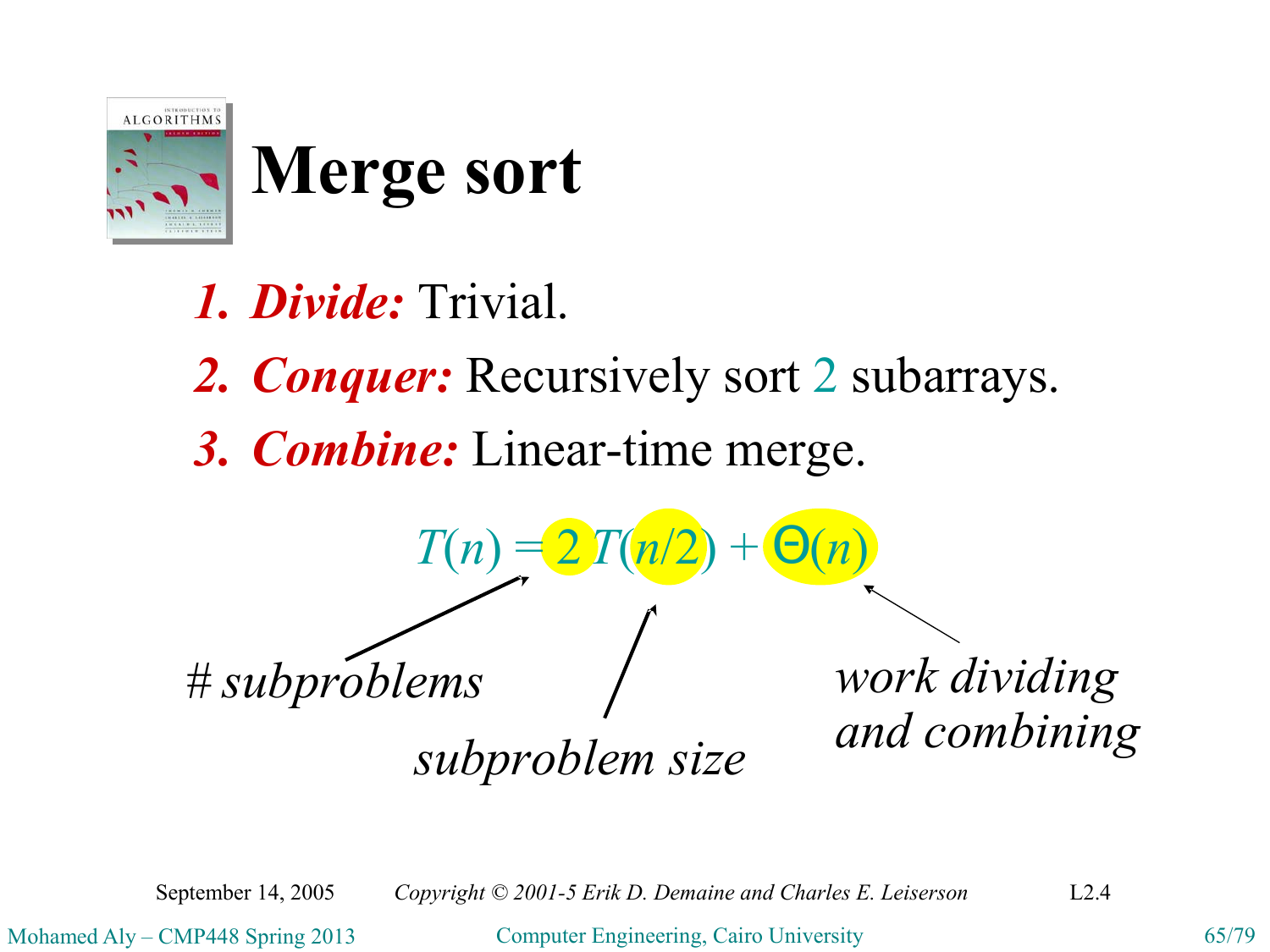

#### **Master theorem (reprise)**

#### $T(n) = a T(n/b) + f(n)$

**CASE** 1:  $f(n) = O(n^{\log_b a - \epsilon})$ , constant  $\epsilon > 0$  $\Rightarrow$   $T(n) = \Theta(n^{\log_b a})$ .

**CASE** 2:  $f(n) = \Theta(n^{\log_b a} \lg^k n)$ , constant  $k \ge 0$  $\Rightarrow T(n) = \Theta(n^{\log_b a} \lg^{k+1} n)$ .

**CASE 3**:  $f(n) = \Omega(n^{\log_b a + \epsilon})$ , constant  $\epsilon > 0$ , and regularity condition  $\Rightarrow$   $T(n) = \Theta(f(n))$ .

#### *Merge sort:*  $a = 2$ ,  $b = 2 \Rightarrow n^{\log_b a} = n^{\log_2 2} = n$  $\Rightarrow$  CASE 2 ( $k = 0$ )  $\Rightarrow$   $T(n) = \Theta(n \lg n)$ .

September 14, 2005 *Copyright © 2001-5 Erik D. Demaine and Charles E. Leiserson* L2.6

Mohamed Aly – CMP448 Spring 2013 Computer Engineering, Cairo University 66/79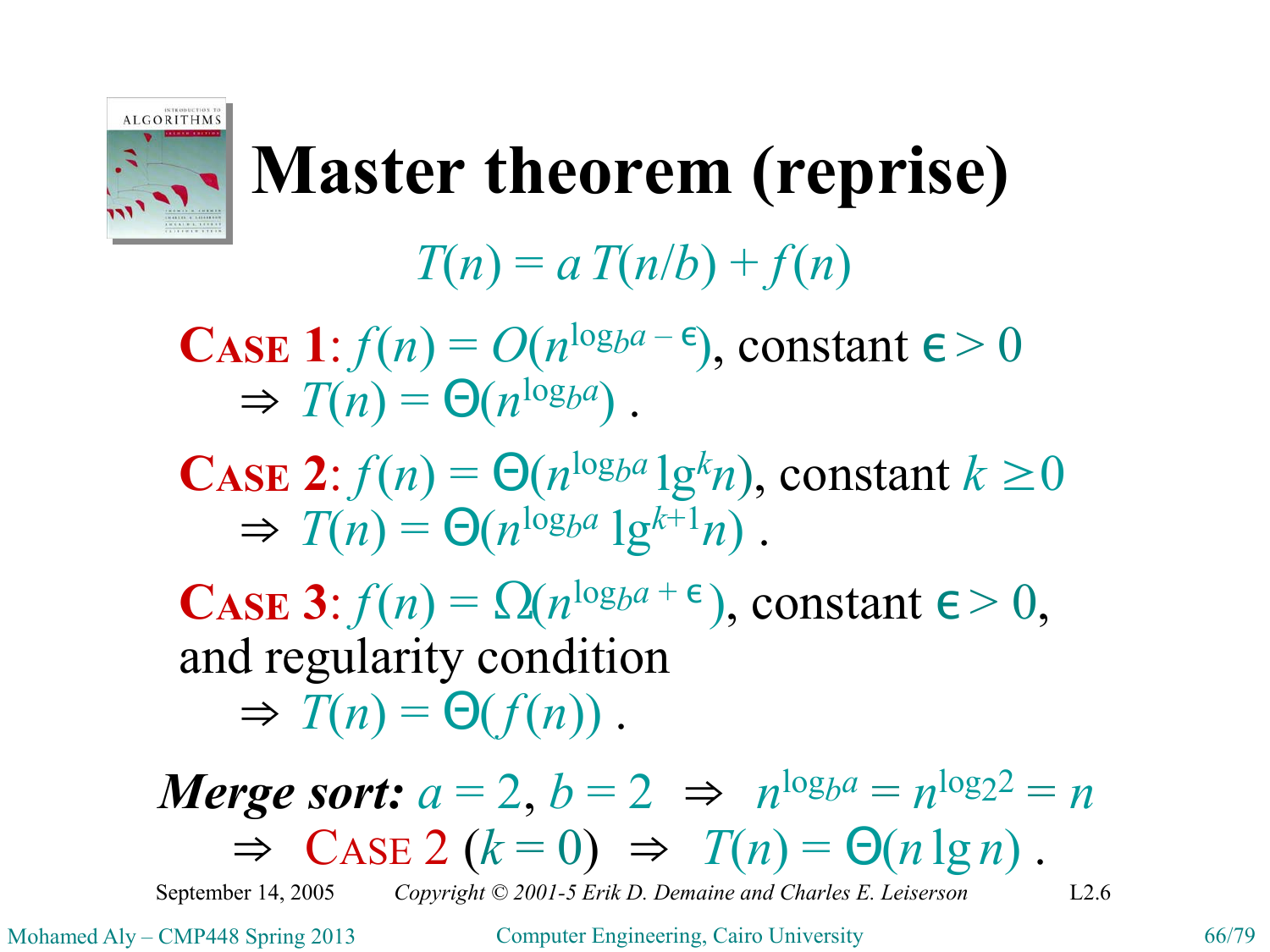

Find an element in a sorted array: *1. Divide:* Check middle element. *2. Conquer:* Recursively search 1 subarray. *3. Combine:* Trivial.

September 14, 2005 *Copyright © 2001-5 Erik D. Demaine and Charles E. Leiserson* L2.7

Mohamed Aly – CMP448 Spring 2013 Computer Engineering, Cairo University 67/79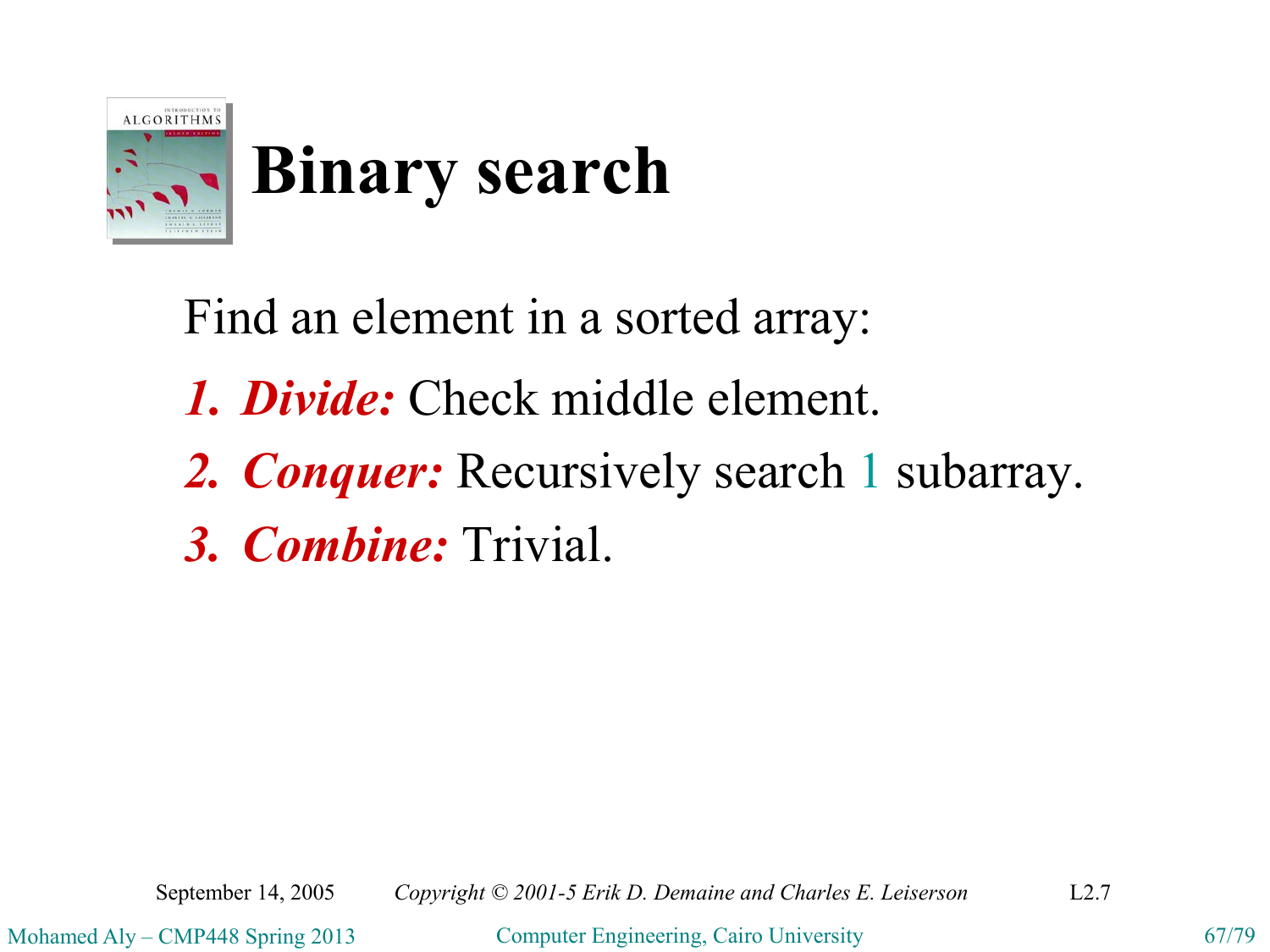

Find an element in a sorted array: *1. Divide:* Check middle element. *2. Conquer:* Recursively search 1 subarray. *3. Combine:* Trivial.

*Example:* Find 9

3 5 7 8 9 12 15

September 14, 2005 *Copyright © 2001-5 Erik D. Demaine and Charles E. Leiserson* L2.8

Mohamed Aly – CMP448 Spring 2013 Computer Engineering, Cairo University 68/79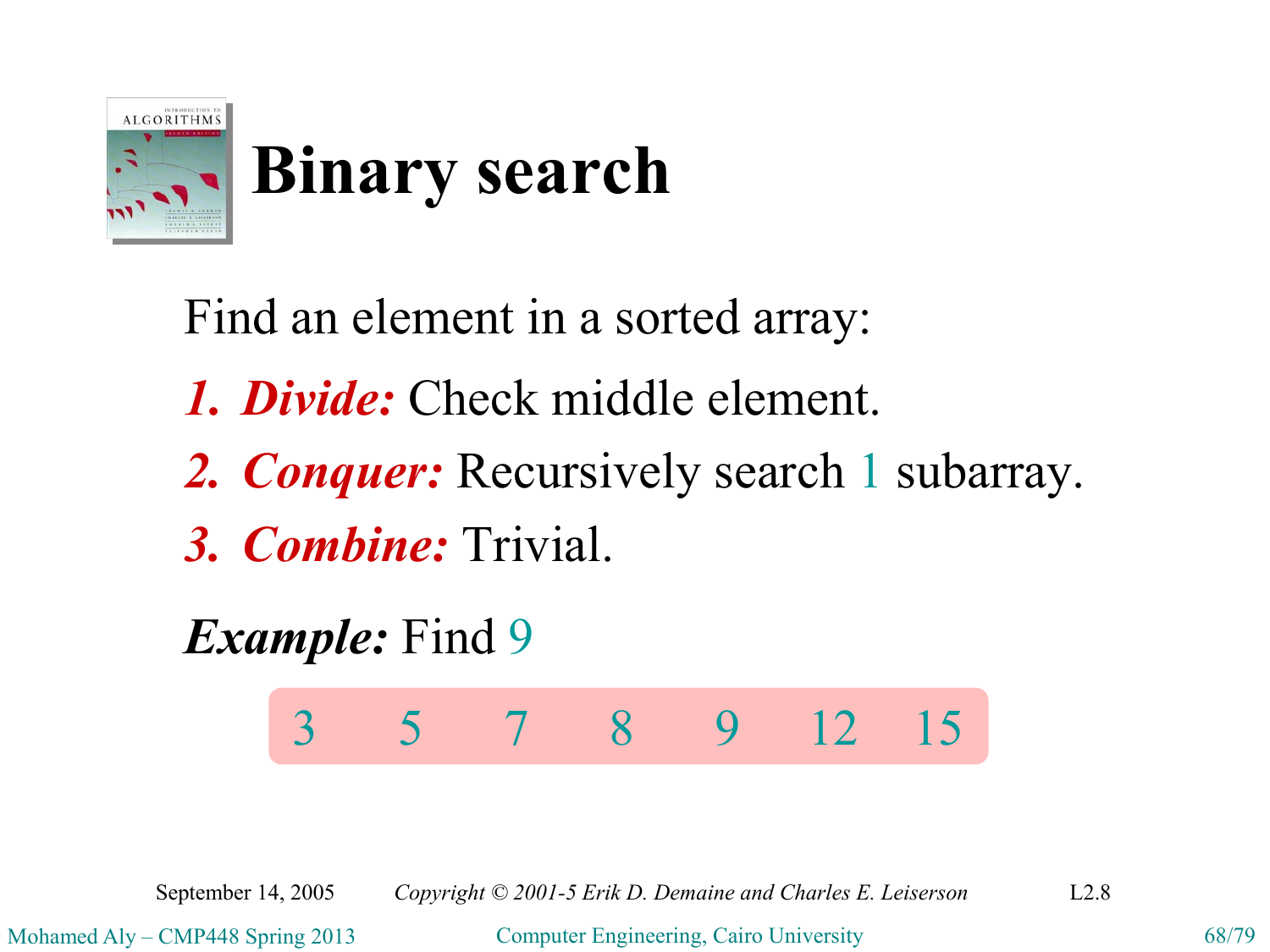

Find an element in a sorted array: *1. Divide:* Check middle element. *2. Conquer:* Recursively search 1 subarray. *3. Combine:* Trivial. *Example:* Find 9

3 5 7 8 9 12 15

September 14, 2005 *Copyright © 2001-5 Erik D. Demaine and Charles E. Leiserson* L2.9

Mohamed Aly – CMP448 Spring 2013 Computer Engineering, Cairo University 69/79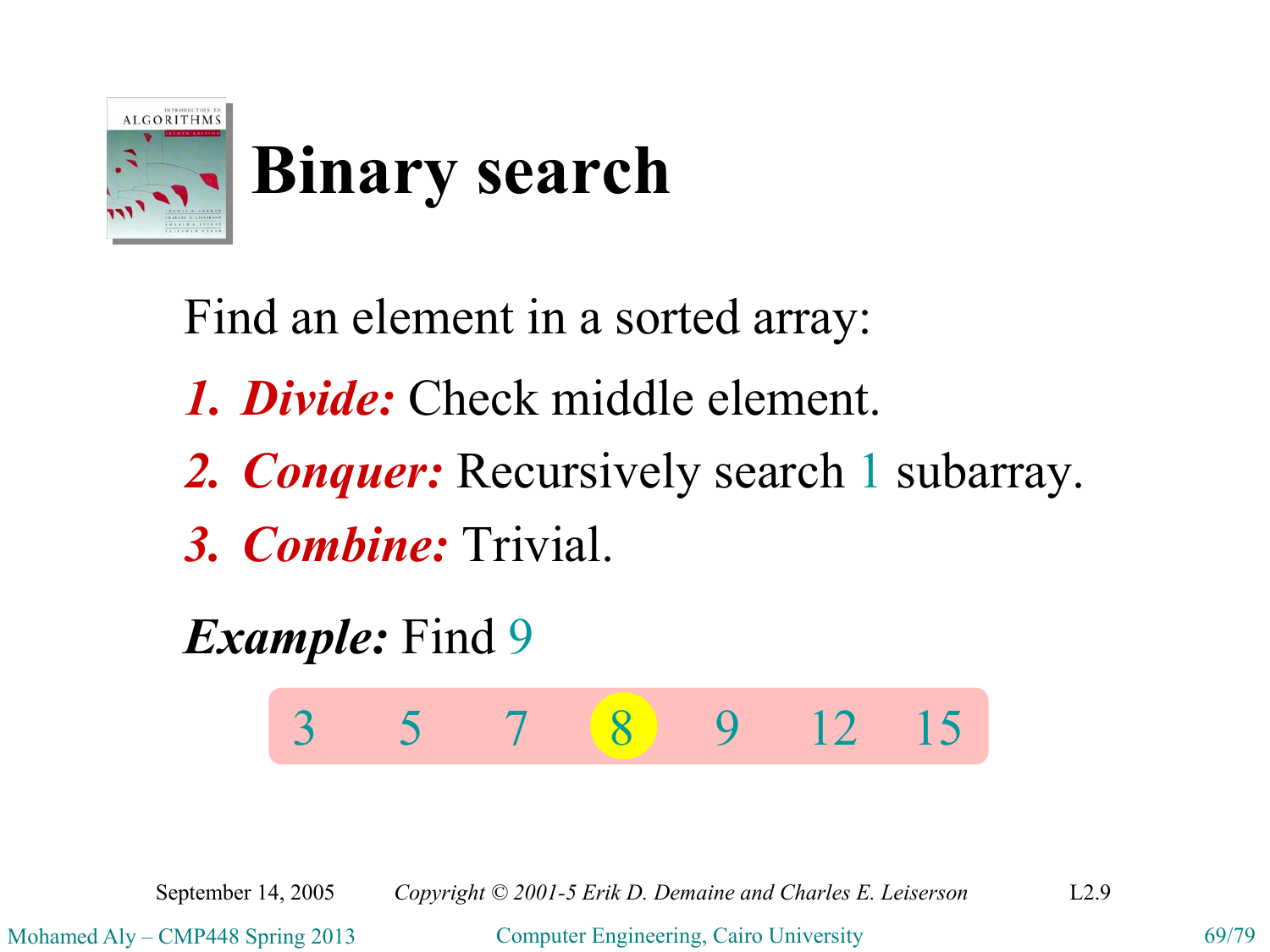

Find an element in a sorted array: *1. Divide:* Check middle element. *2. Conquer:* Recursively search 1 subarray. *3. Combine:* Trivial. *Example:* Find 9

3 5 7 8 9 12 15

September 14, 2005 *Copyright © 2001-5 Erik D. Demaine and Charles E. Leiserson* L2.10

Mohamed Aly – CMP448 Spring 2013 Computer Engineering, Cairo University 70/79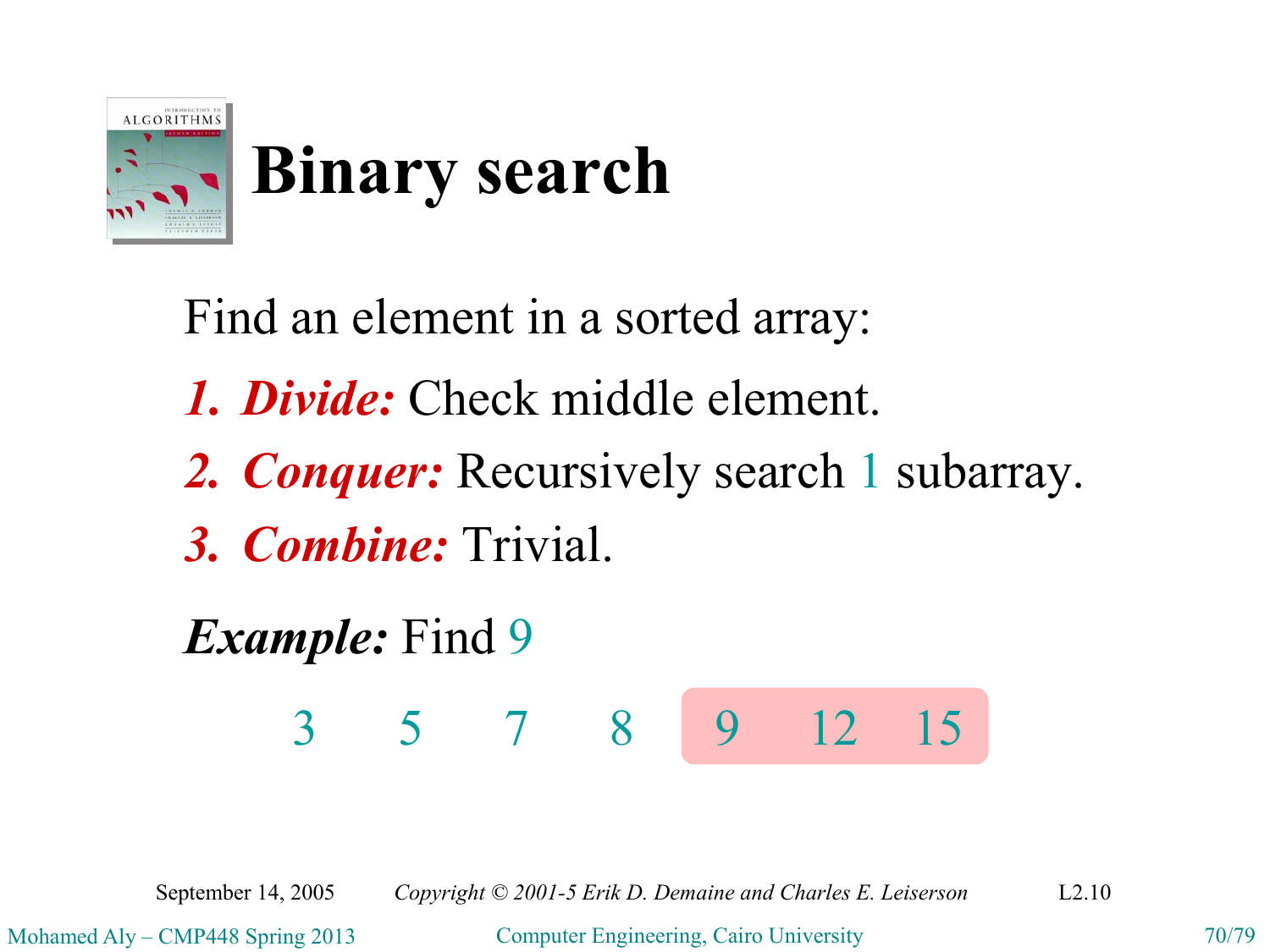

Find an element in a sorted array: *1. Divide:* Check middle element. *2. Conquer:* Recursively search 1 subarray. *3. Combine:* Trivial. *Example:* Find 9

3 5 7 8 9 12 15

September 14, 2005 *Copyright © 2001-5 Erik D. Demaine and Charles E. Leiserson* L2.11

Mohamed Aly – CMP448 Spring 2013 Computer Engineering, Cairo University 71/79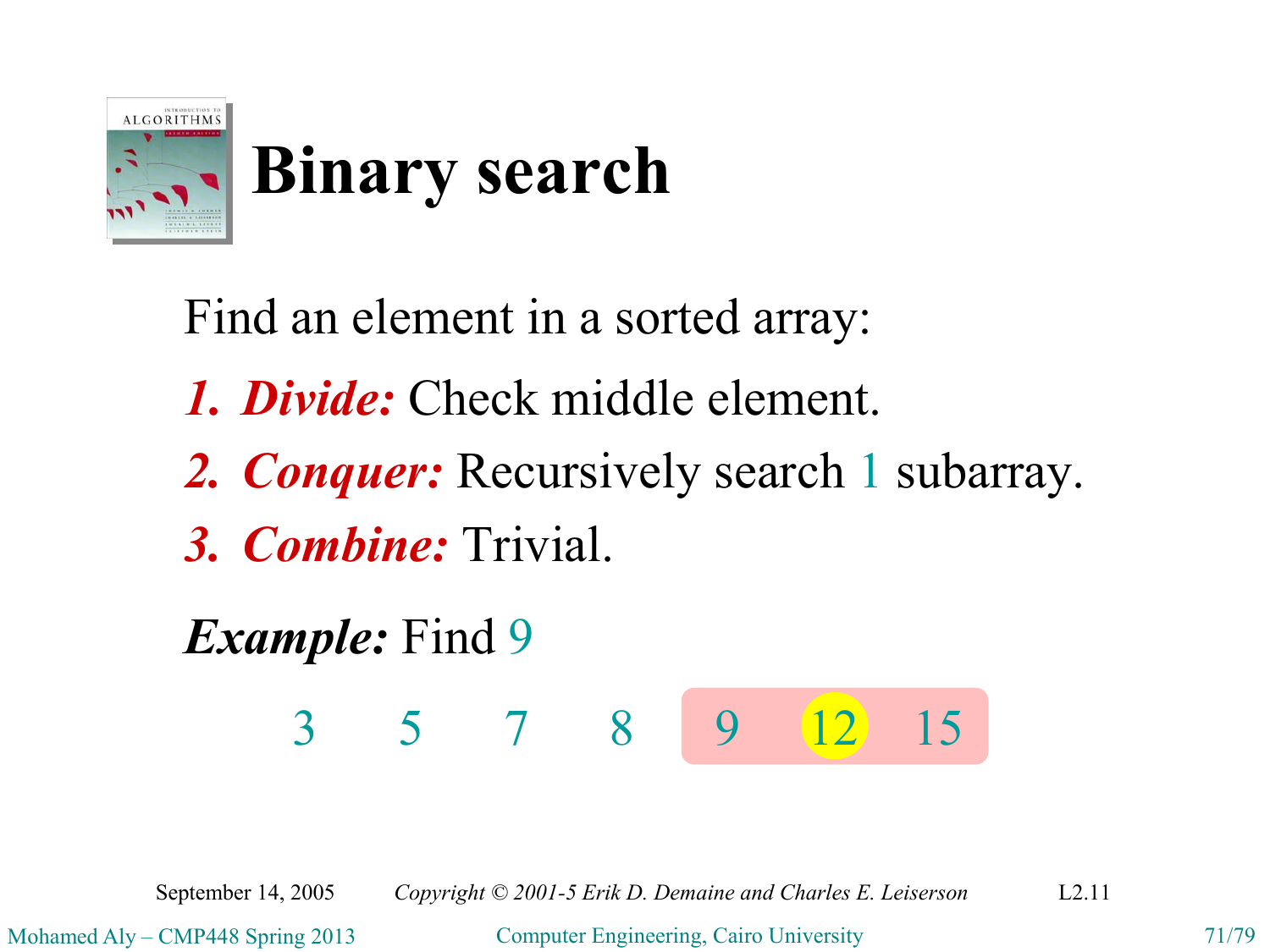

Find an element in a sorted array: *1. Divide:* Check middle element. *2. Conquer:* Recursively search 1 subarray. *3. Combine:* Trivial. *Example:* Find 9 3 5 7 8 9 12 15

September 14, 2005 *Copyright © 2001-5 Erik D. Demaine and Charles E. Leiserson* L2.12

Mohamed Aly – CMP448 Spring 2013 Computer Engineering, Cairo University 72/79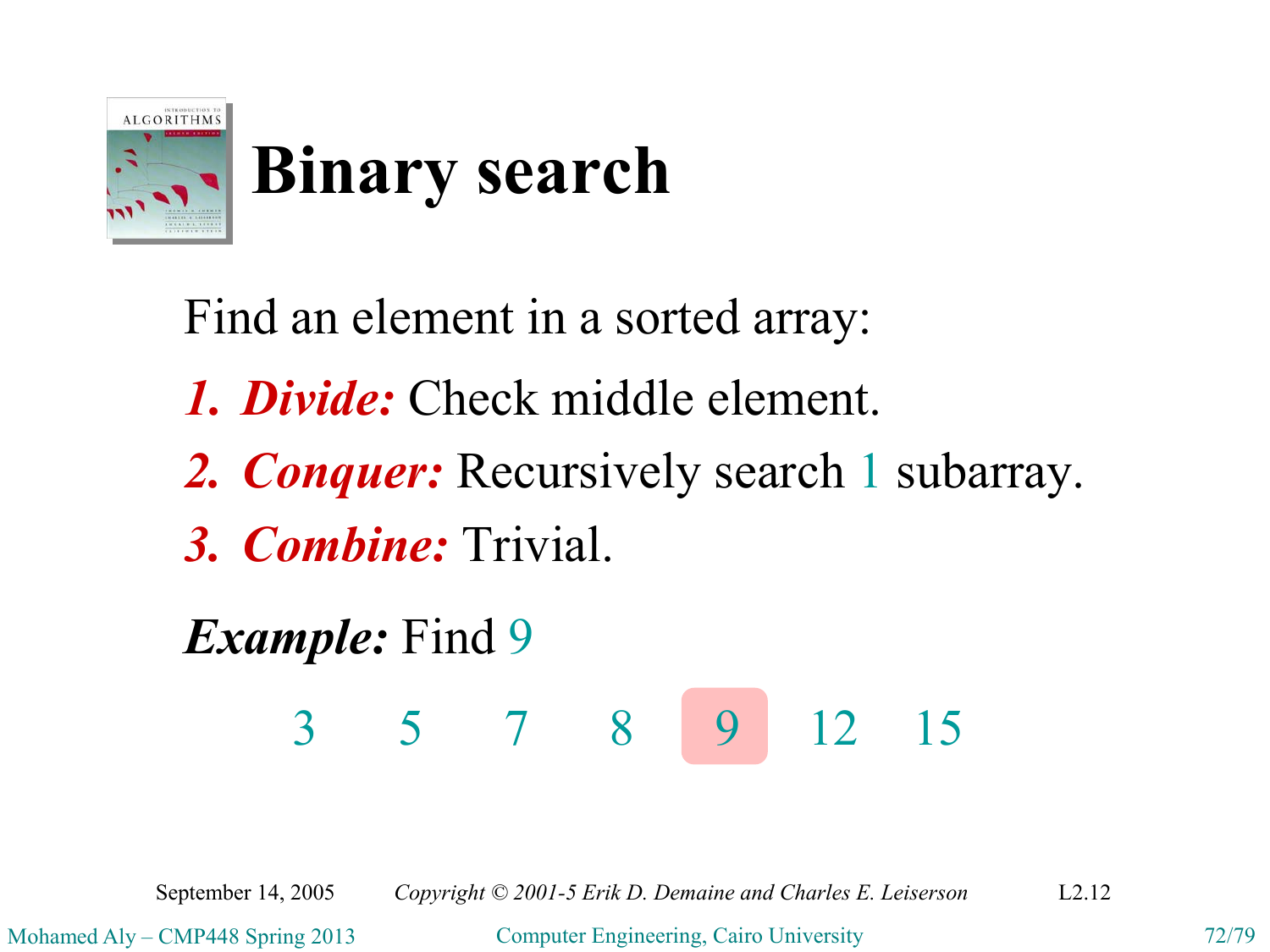

Find an element in a sorted array: *1. Divide:* Check middle element. *2. Conquer:* Recursively search 1 subarray. *3. Combine:* Trivial. *Example:* Find 9 3 5 7 8 9 12 15

September 14, 2005 *Copyright © 2001-5 Erik D. Demaine and Charles E. Leiserson* L2.13

Mohamed Aly – CMP448 Spring 2013 Computer Engineering, Cairo University 73/79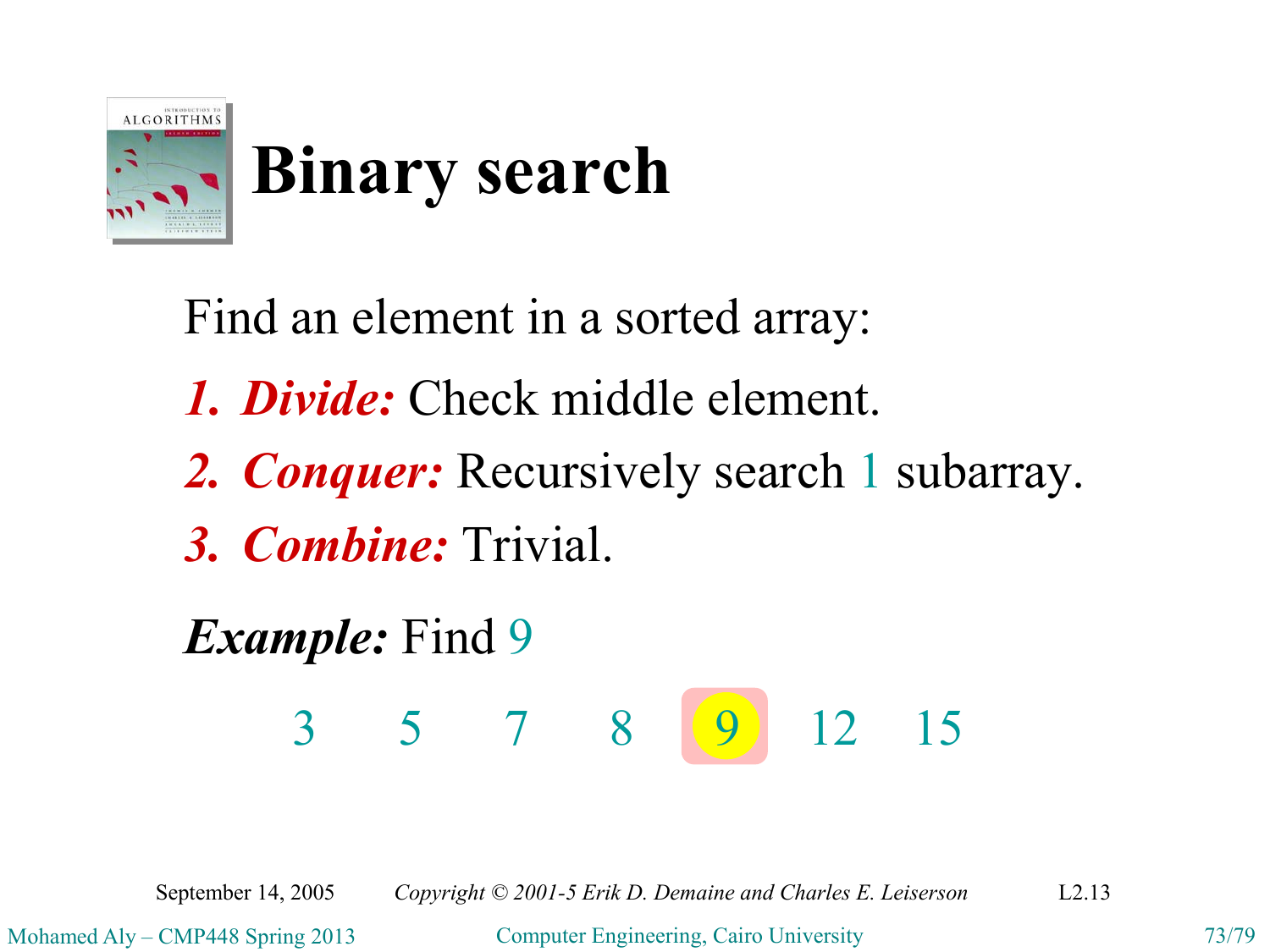

## **Recurrence for binary search**

 $T(n) =$ 

*# subproblems*

*subproblem size*

*work dividing and combining*

September 14, 2005 *Copyright © 2001-5 Erik D. Demaine and Charles E. Leiserson* L2.14

Mohamed Aly – CMP448 Spring 2013 Computer Engineering, Cairo University 74/79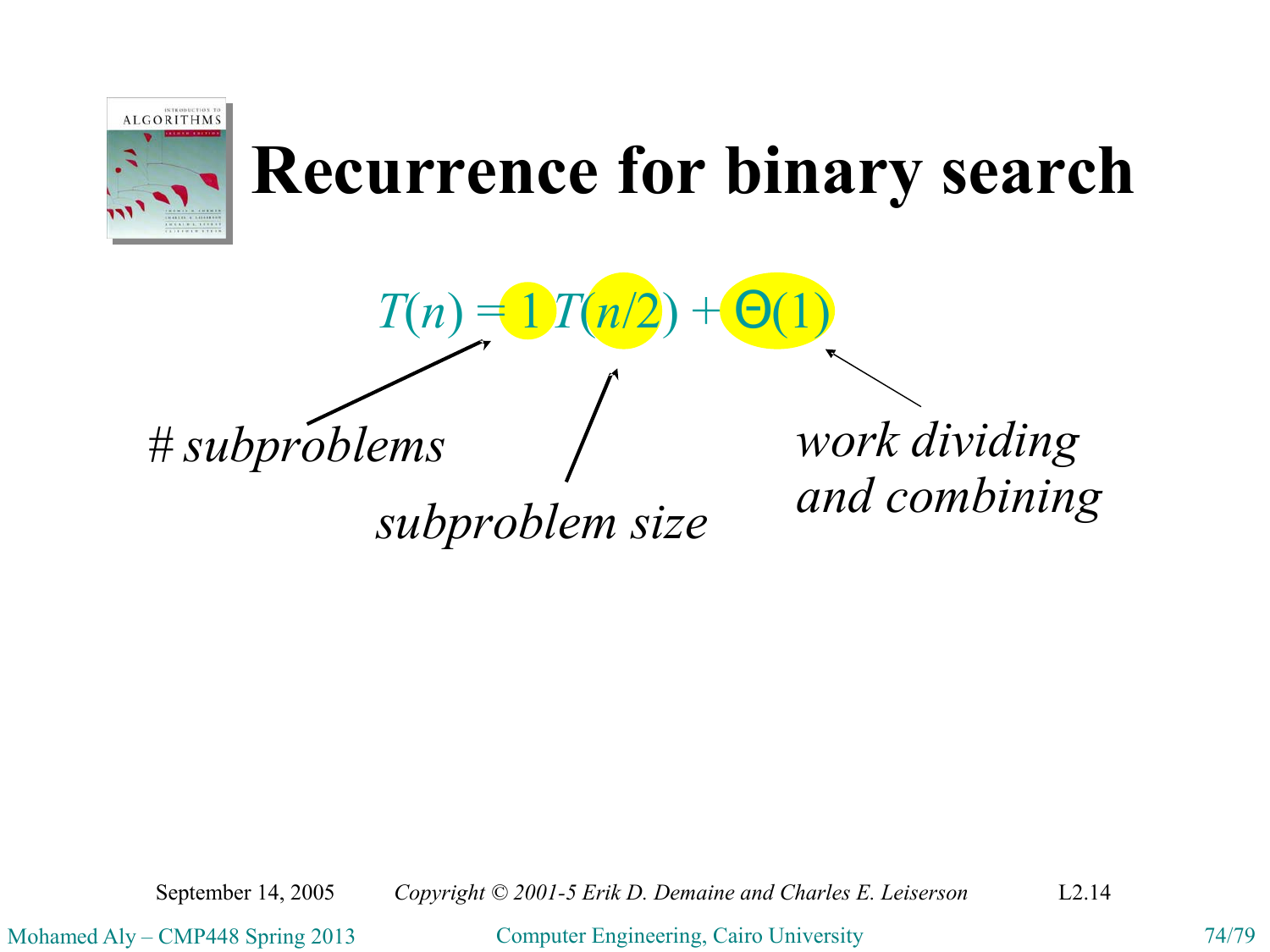

## **Recurrence for binary search**

$$
T(n) = 1T(n/2) + \Theta(1)
$$

*# subproblems*

*subproblem size*

*work dividing and combining*

$$
n^{\log_b a} = n^{\log_2 1} = n^0 = 1 \Rightarrow \text{CASE 2 } (k = 0)
$$
  
\n
$$
\Rightarrow T(n) = \Theta(\lg n).
$$

September 14, 2005 *Copyright © 2001-5 Erik D. Demaine and Charles E. Leiserson* L2.15

Mohamed Aly – CMP448 Spring 2013 Computer Engineering, Cairo University 75/79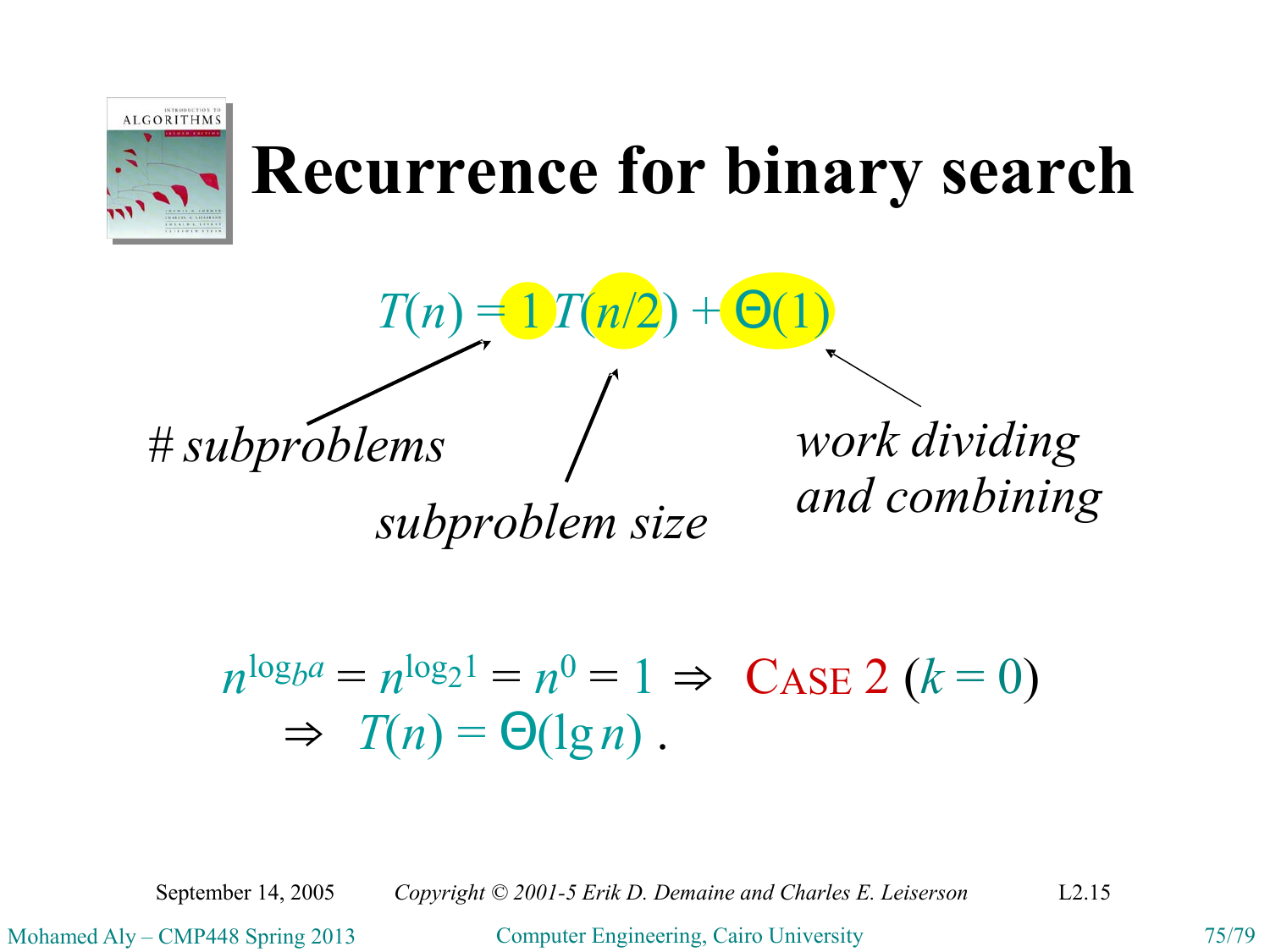

# **Powering a number**

## **Problem:** Compute  $a^n$ , where  $n \in \mathbb{N}$ .

#### **Naive algorithm:** Θ(*n*).

Mohamed Aly – CMP448 Spring 2013 Computer Engineering, Cairo University 76/79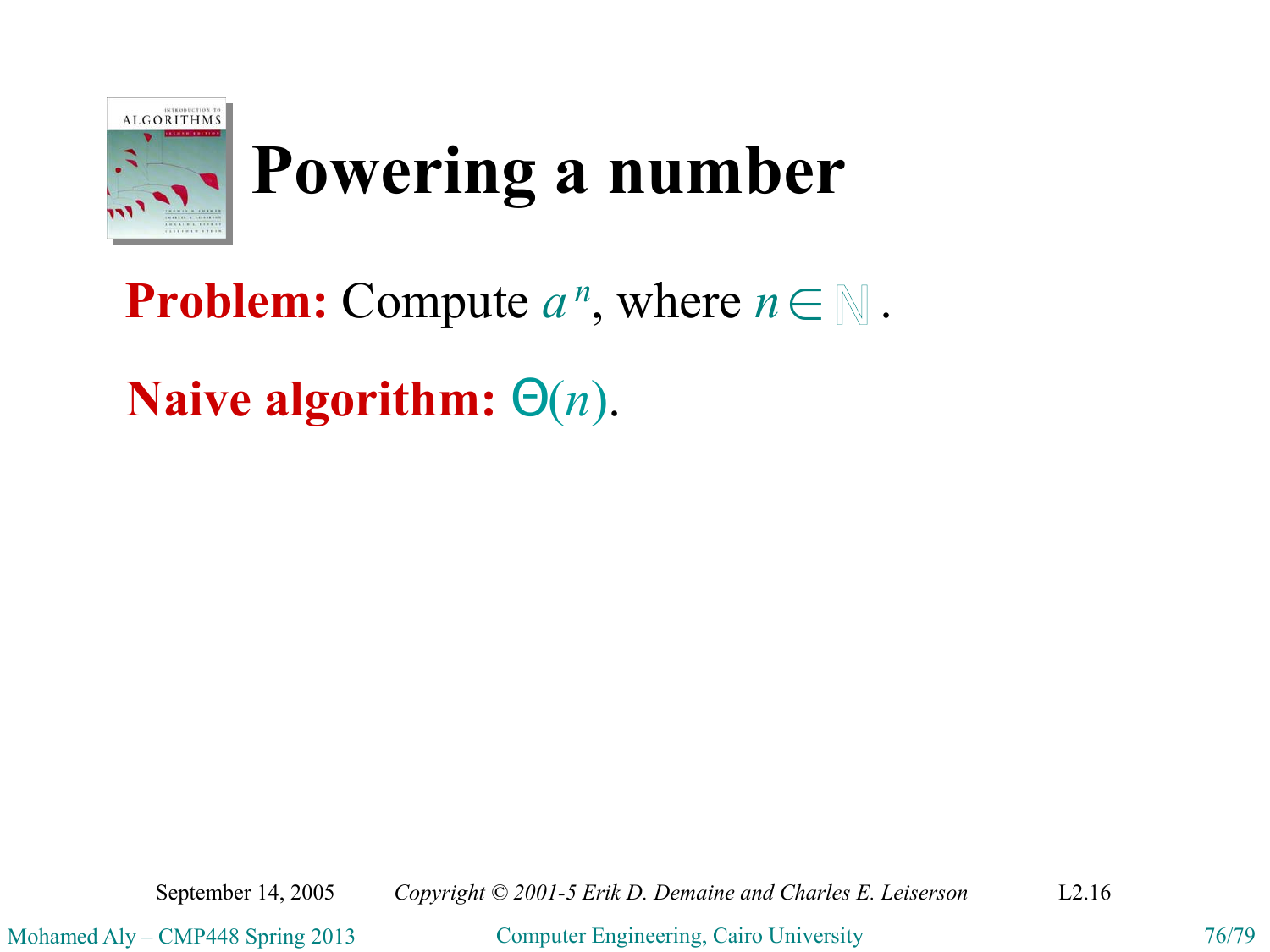

# **Powering a number**

**Problem:** Compute  $a^n$ , where  $n \in \mathbb{N}$ .

**Naive algorithm:** Θ(*n*).

#### **Divide-and-conquer algorithm:**

$$
a^n = \begin{cases} a^{n/2} \cdot a^{n/2} & \text{if } n \text{ is even;} \\ a^{(n-1)/2} \cdot a^{(n-1)/2} \cdot a & \text{if } n \text{ is odd.} \end{cases}
$$

September 14, 2005 *Copyright © 2001-5 Erik D. Demaine and Charles E. Leiserson* L2.17

Mohamed Aly – CMP448 Spring 2013 Computer Engineering, Cairo University 77/79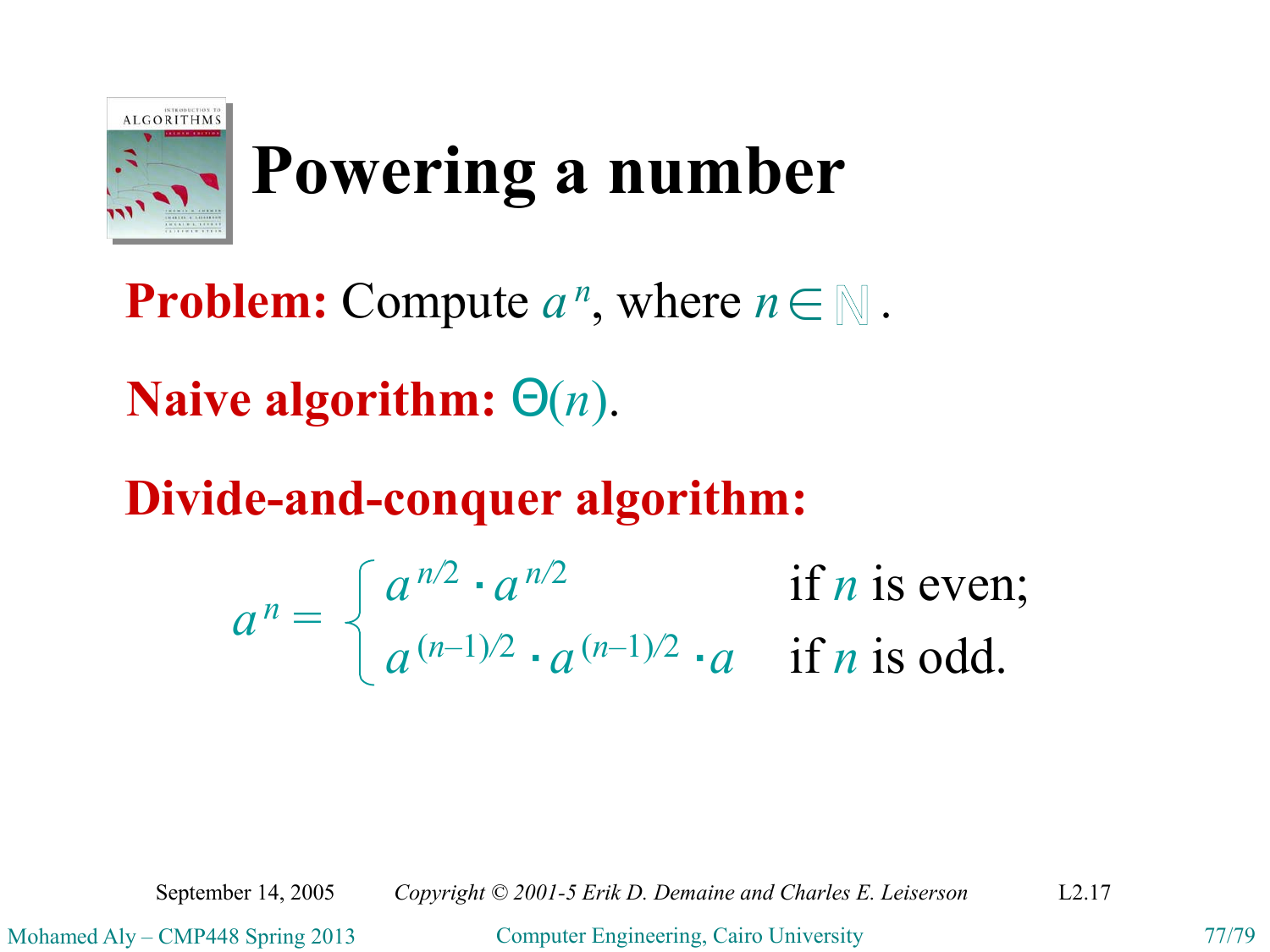

# **Powering a number**

**Problem:** Compute  $a^n$ , where  $n \in \mathbb{N}$ .

**Naive algorithm:** Θ(*n*).

**Divide-and-conquer algorithm:**

 $a^n =$  $a^{n/2} \cdot a^{n/2}$  if *n* is even; *a*<sup>(*n*–1)/2</sup> · *a* if *n* is odd.

 $T(n) = T(n/2) + \Theta(1) \Rightarrow T(n) = \Theta(\lg n).$ 

September 14, 2005 *Copyright © 2001-5 Erik D. Demaine and Charles E. Leiserson* L2.18

Mohamed Aly – CMP448 Spring 2013 Computer Engineering, Cairo University 78/79